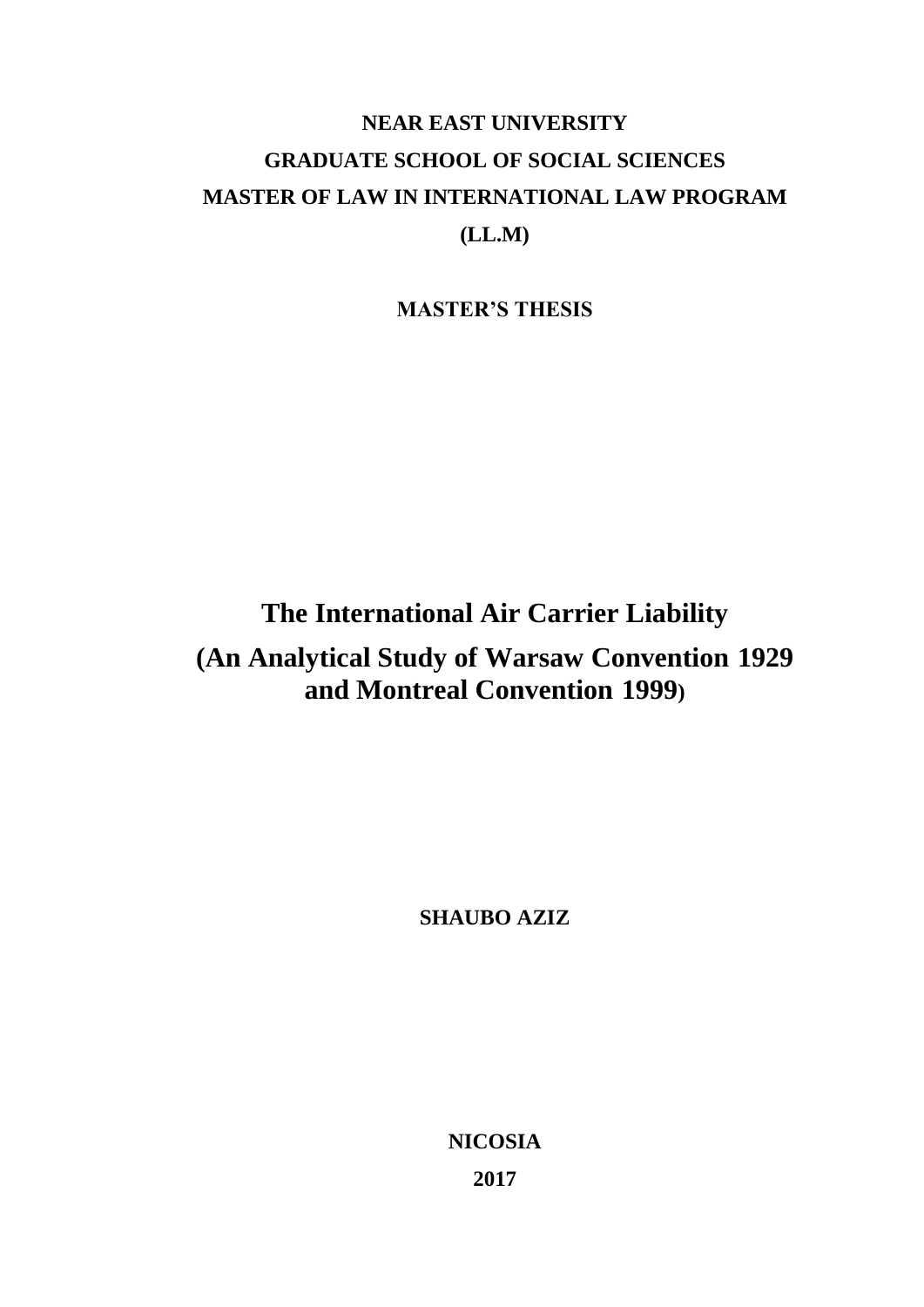# **NEAR EAST UNIVERSITY GRADUATE SCHOOL OF SOCIAL SCIENCES MASTER OF LAW IN INTERNATIONAL LAW PROGRAM (LL.M)**

**MASTER'S THESIS**

# **The International Air Carrier Liability (An Analytical Study of Warsaw Convention 1929 and Montreal Convention 1999)**

**PREPARED BY SHAUBO AZIZ 20146385**

# **SUPERVISOR ASST.PROF.DR. RESAT VOLKAN GUNEL**

**NICOSIA 2017**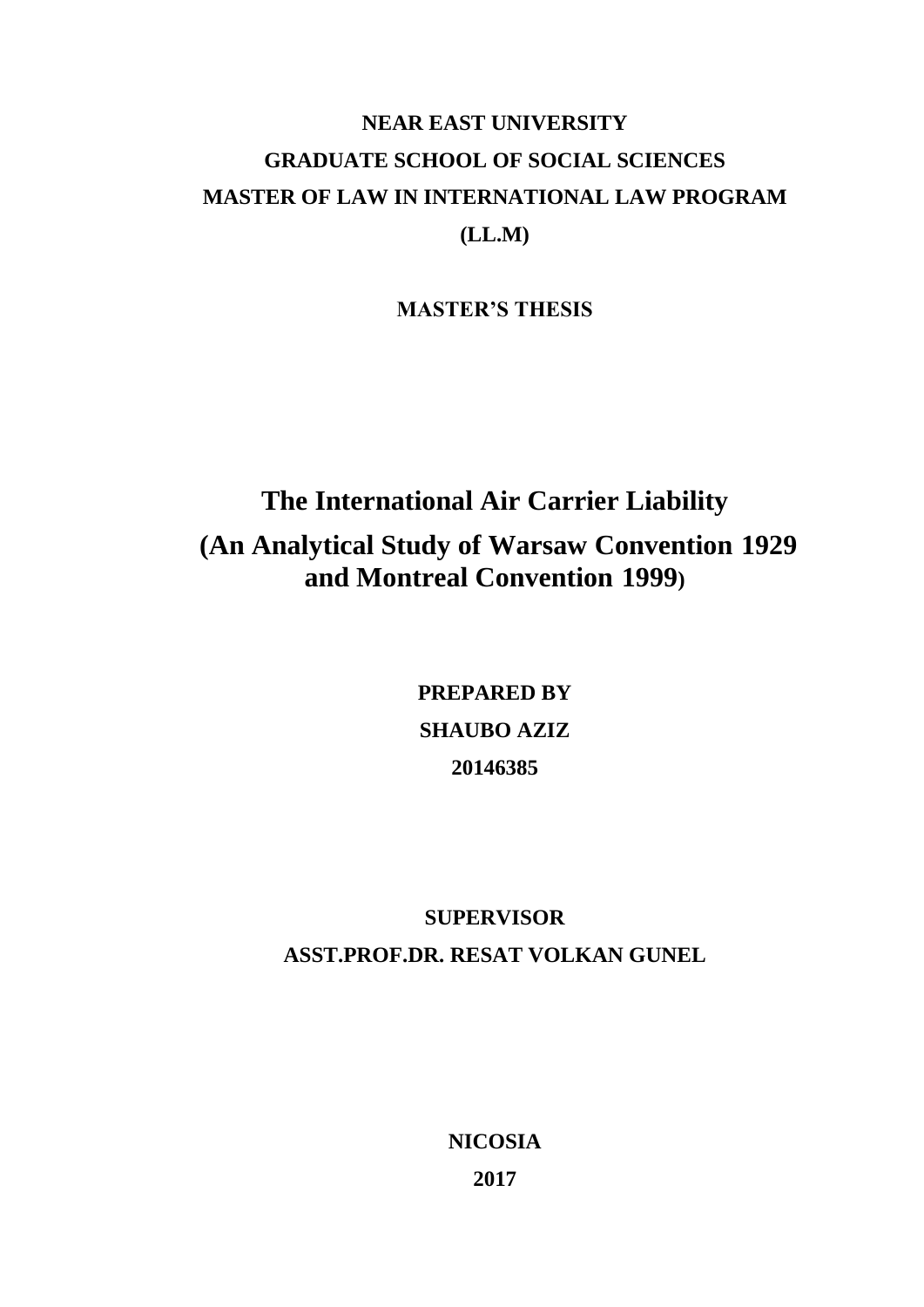# NEAR EAST UNIVERSITY

# GRADUATE SCHOOL OF SOCIAL SCIENCES MASTER OF LAWS IN INTERNATIONAL LAW PROGRAMME (LLM)

Thesis Defence

The International Air Carrier Liability

(An Analytical Study of Warsaw Convention 1929 and Montreal Convention 1999) We certify the thesis is satisfactory for the award of degree of master of laws in

# INTERNATIONAL LAW

Prepared by

Shaubo Saad Aziz

Examining committee in charge

Asst.Prof.Dr. Resat Volkan Gunel Near East University

Faculty of Law

Asst.Prof.Dr. Derya Aydın Okur Near East University

Faculty of Law

Dr. Tutku Tugyan Near East University Faculty of Law

Approval of the Acting Director of the Graduate School of Social Sciences Assoc. Prof. Dr. Mustafa SAĞSAN

Acting Director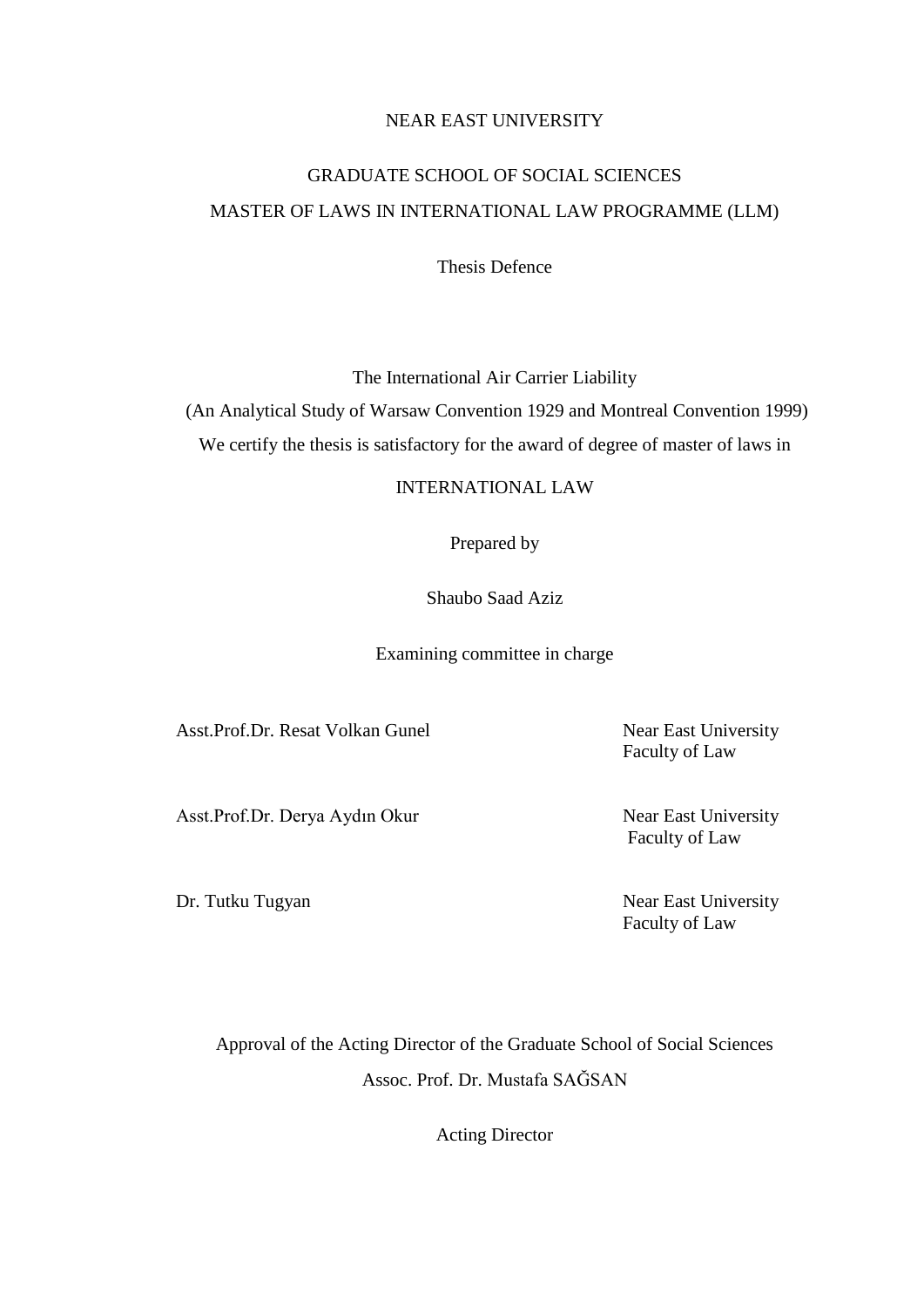# **YAKIN DOGU UNİVERSİTESİ NEAR EAST UNIVERSITY SOSYAL BİLİMLER ENSTİTÜSÜ** NEAR EAST<br>UNIVERSITY **GRADUATE SCHOOL OF SOCIAL SCIENCES**

|                                                                                 | Date: //, Nicosia |  |  |  |
|---------------------------------------------------------------------------------|-------------------|--|--|--|
|                                                                                 |                   |  |  |  |
| <b>DECLARATION</b>                                                              |                   |  |  |  |
| TYPE of Thesis: Master $\Box$ Proficiency in Ar $\Box$ PhD                      |                   |  |  |  |
|                                                                                 |                   |  |  |  |
|                                                                                 |                   |  |  |  |
|                                                                                 |                   |  |  |  |
|                                                                                 |                   |  |  |  |
|                                                                                 |                   |  |  |  |
|                                                                                 |                   |  |  |  |
|                                                                                 |                   |  |  |  |
|                                                                                 |                   |  |  |  |
| Graduate School of Social Sciences regulations and does not to the best of my   |                   |  |  |  |
| knowledge breach any Law of Copyrights and has been tested for plagiarism and a |                   |  |  |  |
| copy of the result can be found in the Thesis.                                  |                   |  |  |  |
|                                                                                 |                   |  |  |  |

Signature: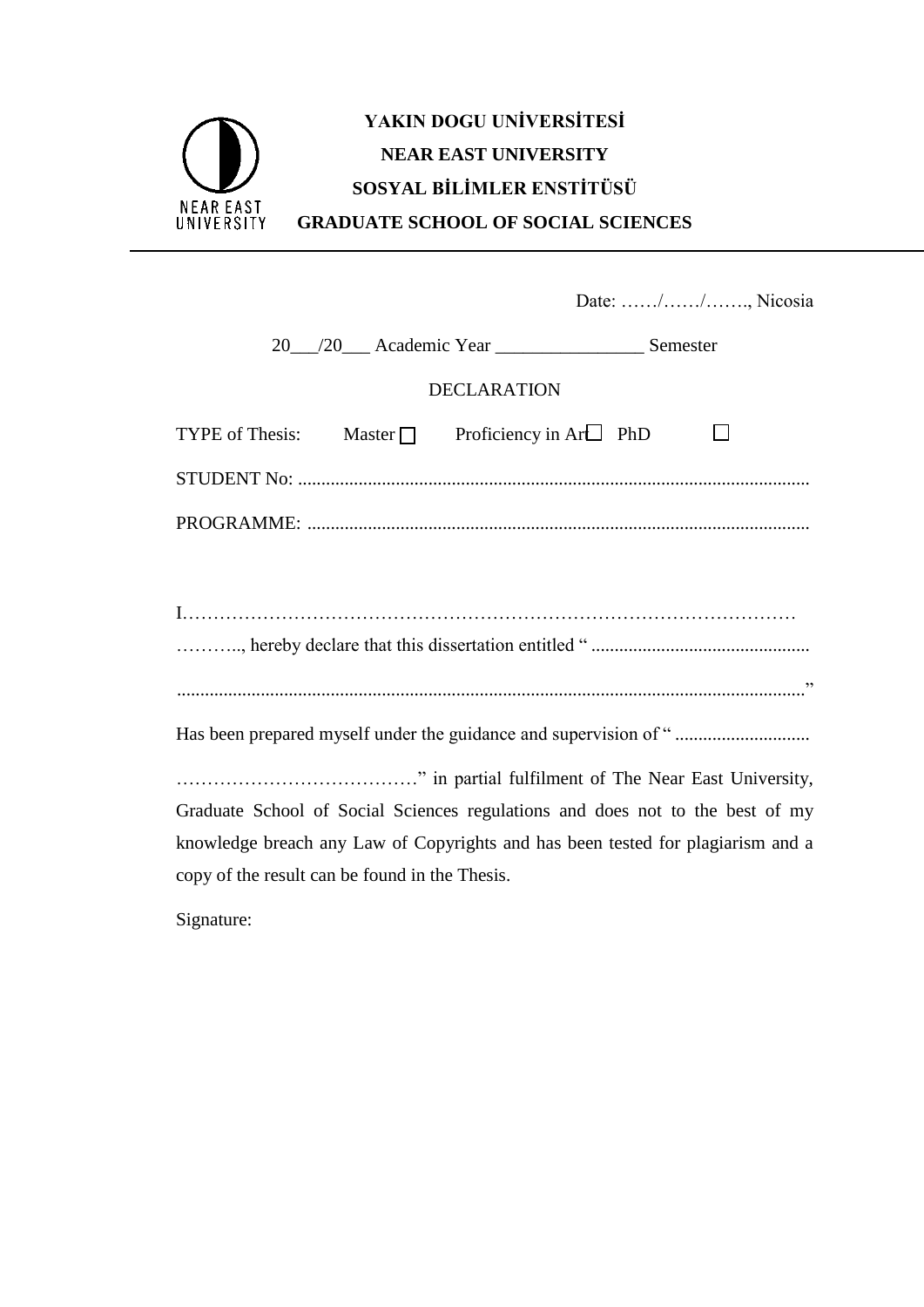### **ABSTRACT**

<span id="page-4-0"></span>This thesis looked at the civil liability of the international air carrier using a deep analytical study of Warsaw (1929) and Montreal (1999) Conventions and the various protocols on air carrier liability. The study examined the early development of the aviation industry and espouse on why the Warsaw Convention was seen as a great development that was aimed at safeguarding the interest of both the carrier and the passenger or cargo owner. The thesis also traced the modification of the Warsaw in the various protocols; Hague Protocol ( 1955 ), the Guadalajara Convention ( 1961 ), the Guatemala City Protocol ( 1971 ), and Montreal's Four Protocols ( 1975 ) as significant modernization that gave birth to a more modern provision on air travel regulations as seen in the Montreal Convention ( 1999 ). The thesis equally compared some provisions of the Warsaw Convention and the Montreal Convention with the view to establish what necessitated the change. An analytical view of the various conventions showed that the conventions have helped in safeguarding the interest of the air carriers and the passengers by establishing the necessary instruments and enabling laws and statutes that have reduced and mitigated likely problems that may crop up. This thesis also established that the onus of proof is on the carrier in the event of injuries sustained in an accident or death of the passenger, damage of goods and unreasonable delay that cause losses to the passenger. The thesis concluded that air carriers who habitually fail to live up to the civil liability with regarding laid down procedures should be proscribed from lifting passengers and cargo. Secondly, the thesis recommends that international air carriers who are found wanting should be tried in specially set up tribunals for speedy dispensation of justice. In conclusion, the thesis viewed air carrier liability as the business of both the carrier and the passenger.

<span id="page-4-1"></span>**KEYWORDS** International Air transportation¸ International Air Aviation¸ liability of the international air carrier, international air transport Conventions, the Warsaw Convention 1929 and its subsequent amendments, the Montreal Convention 1999, International air carrier, airlines, aviation accidents, aviation incidents.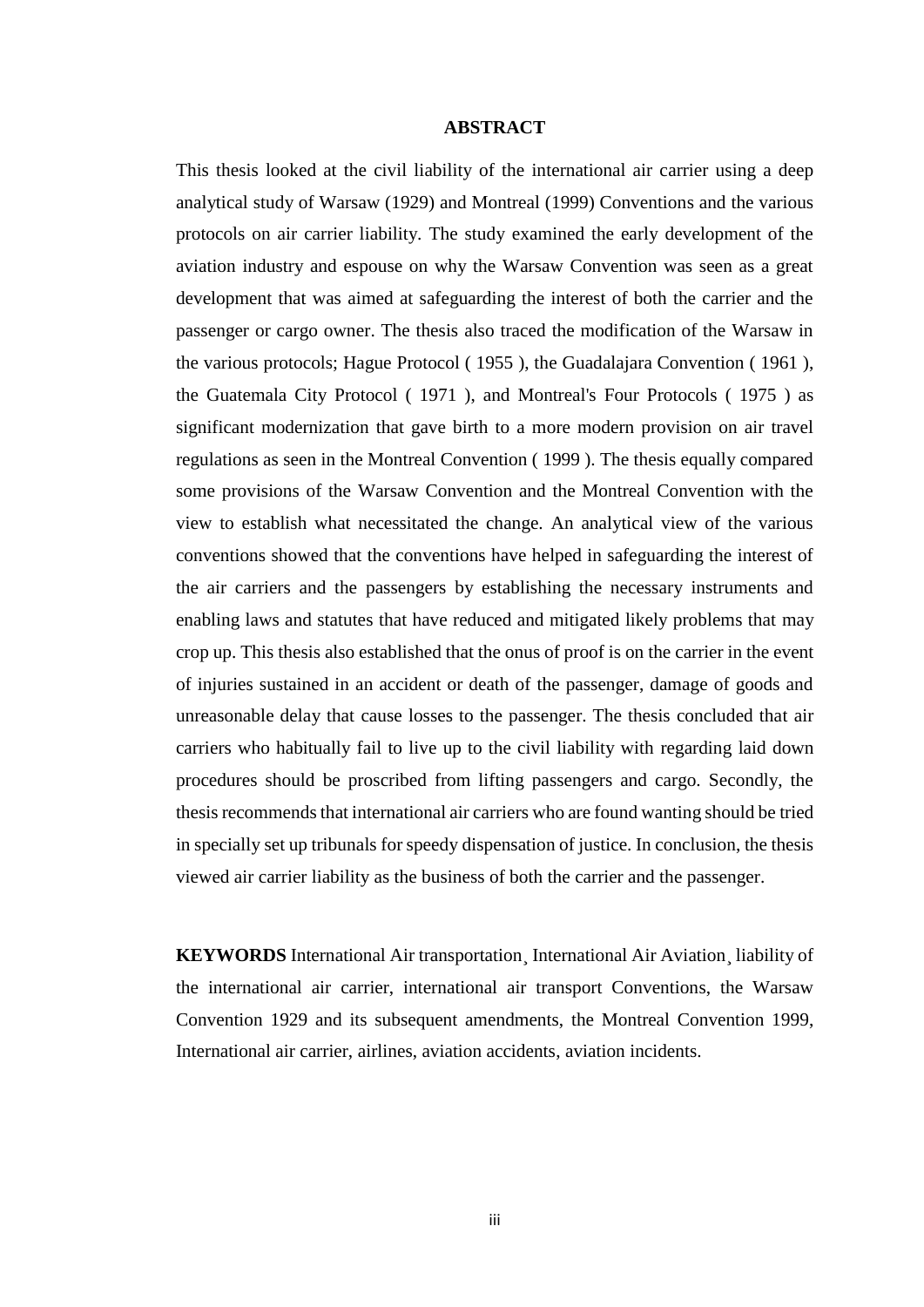Bu tez, Varşova (1929) ve Montreal (1999) Sözleşmeleri ve hava taşımacılığı sorumluluğu üzerine çeşitli protokollerin derin bir analitik çalışması ile uluslararası havayolu şirketlerinin sivil sorumluluğunu incelemiştir. Bu çalışma havacılık endüstrisinin yakın zamandaki kalkınmasını irdelemiş ve Varşova Konvansiyonunun neden hem taşıyıcı hem de yolcu veya kargo sahibinin çıkarlarını korumayı amaçlayan büyük bir gelişme olarak görüldüğünü incelemiştir. Bu tezde ayrıca, Montreal Konvansiyonu'nda (1999) görülen hava yolu ile ilgili düzenlemelerde daha modern bir hüküm oluşturan önemli modernizasyon olarak Varşova'nın çeşitli protokollerdeki modifikasyonunu; Lahey Protokolü (1955), Guadalajara Sözleşmesi (1961), Guatemala Kent Protokolü (1971) ve Montreal'in Dört Protokolü'nü (1975) de incelenmiştir. Tez'de, Varşova ve Montreal Konvansiyonu'nun bazı hükümleri, değişikliğin gerekliliğini ortaya koymak amacıyla eşit derecede karşılaştırılmıştır. Çeşitli sözleşmelerin analitik bir bakış açısı, bu sözleşmelerin hava taşımacıları ve yolcuların çıkarlarının korunmasına yardımcı olduğunu ve yasa ve tüzüklerin sağlanmasının muhtemel sorunları azalttığını ortaya çıkarmıştır. Bu tez ayrıca, kazadan dolayı yolcunun yaralanması, hayatını kaybetmesi, mallarının hasar görmesi veya yolcuların zarar etmesine sebep olan gerekçesiz gecikmelerin ispat külfetinin taşıyıcı tarafından karşılanması gerektiğini ortaya koymuştur. Bu tez, sürekli bir şekilde prosedürlere ve sivil sorumluluğa uymayan hava yolu taşımacılığı şirketlerinin yolcu ve yük taşımasının yasaklanması gerektiği sonucuna ulaşmıştır. İkincil olarak, bu tez, yetersiz kalan uluslararası hava taşımacılığı şirketlerinin hızlı bir şekilde adalet karşısına çıkarılması için bu amaçla kurulmuş olan özel mahkemelerde yargılanması gerektiğinini savunmaktadır. Sonuç olarak, hem taşıyıcı hem de yolcu açısından hava taşımacılığı sorumluluğunu irdelemiştir.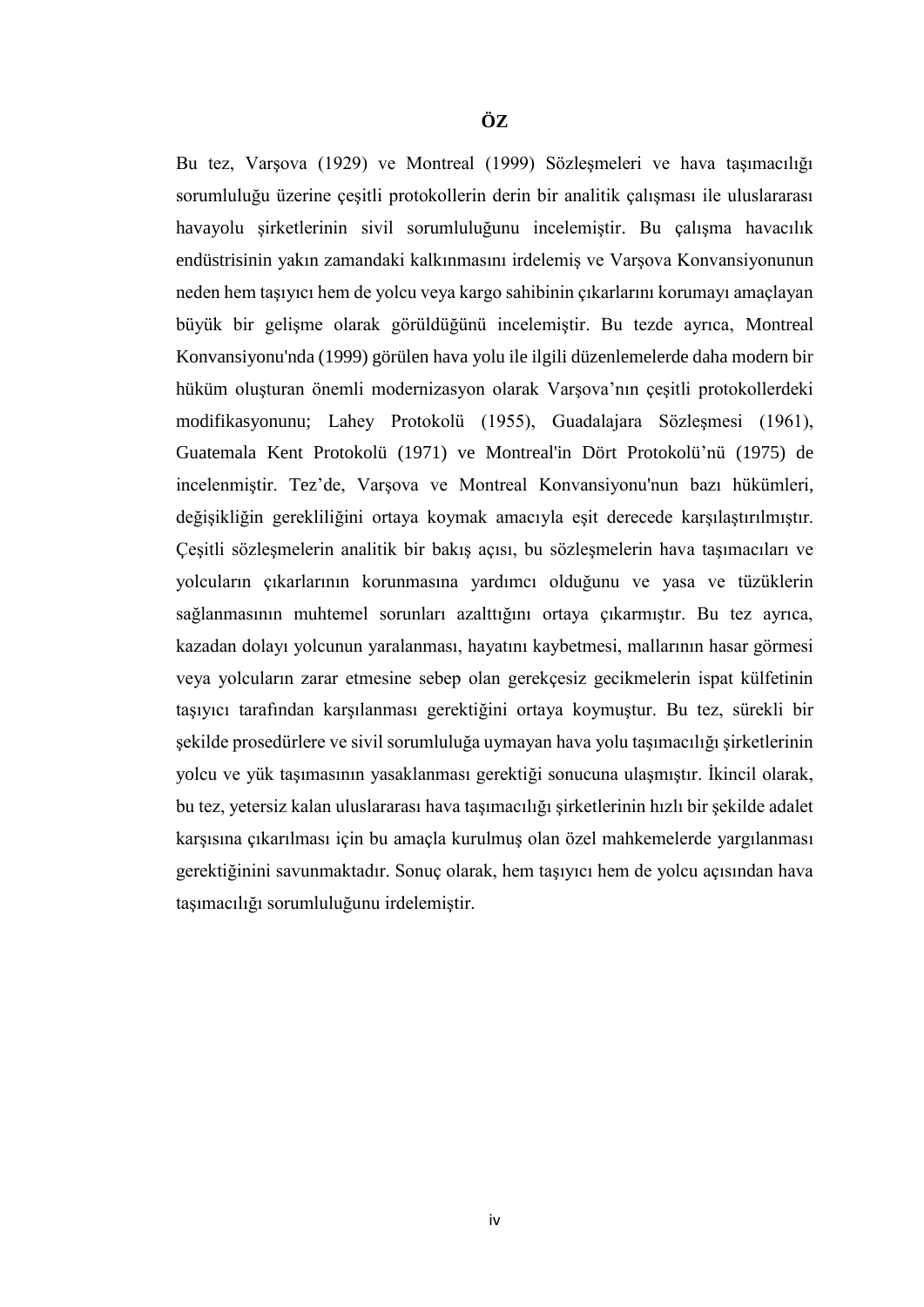### **ACKNOWLEDGMENT**

<span id="page-6-0"></span>I thank God for the completion of this thesis; I am pleased to extend my sincere thanks and gratitude to my supervisor for the efforts made in the supervision of this thesis and guidance and tips that he gave me. You have all my thanks and appreciation.

I also extend my sincere thanks to the members of the Examining Committee who discuss this thesis and extend my thanks also to all faculty members in the School of Law for their efforts to improve the educational level in the faculty.

I thank my family and my friends who supported me and always stood by me in all circumstances.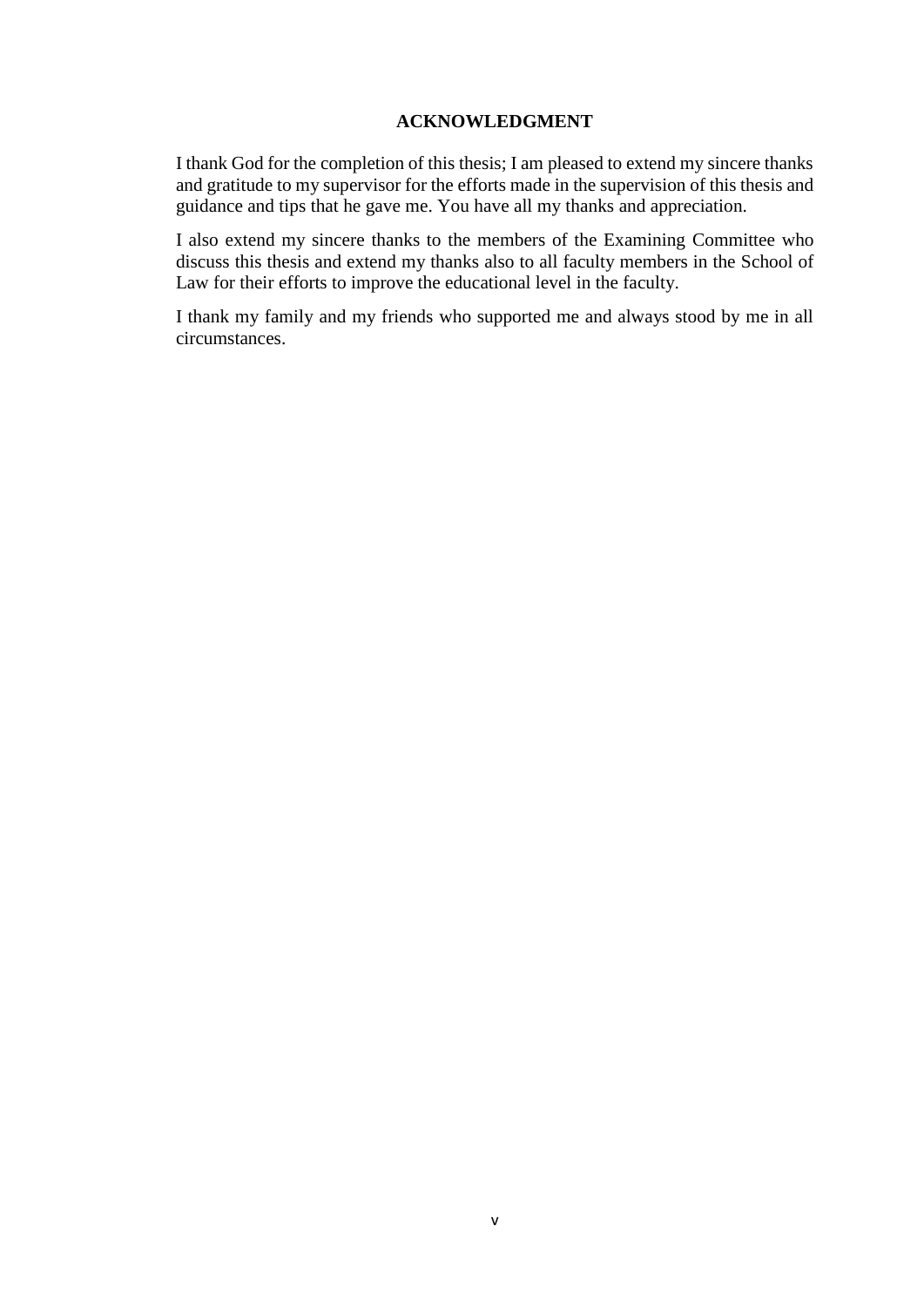| <b>CHAPTER ONE: THE INTERNATIONAL AIR TRANSPORATION</b>                           |
|-----------------------------------------------------------------------------------|
|                                                                                   |
| 1.1 THE INTERNATIONAL AIR TRANSPORT AGREEMENTS 8                                  |
| 1.1.1. The Definition & Characteristics of International Air Transport Agreements |
|                                                                                   |
| 1.1.1.2. The Characteristics of International Air Transport Agreement  9          |
| 1.1.2. The Parties and Documents of International Air Transport Agreement 11      |
|                                                                                   |
| 1.1.2.2. Documents of International Air Transport Agreement and the Role of       |
| 1.1.3. The Parties Obligation's in the International Air Transport Agreement 15   |
|                                                                                   |
|                                                                                   |
|                                                                                   |
| 1.2. The International Regulation of International Air Transportation  18         |
|                                                                                   |
| 1.2.1.1. The Regulation of the Air Carrier Liability According to the Warsaw      |
| 1.2.1.2. The Regulation of the Air Carrier Liability According to the Montreal    |
| 2.2.2. The Subjected and Non-subjected Air Transportation to the International    |
| 1.2.2.1. Subjected Air Transportation to the Warsaw Convention and Montreal       |

# **TABLE OF CONTANT**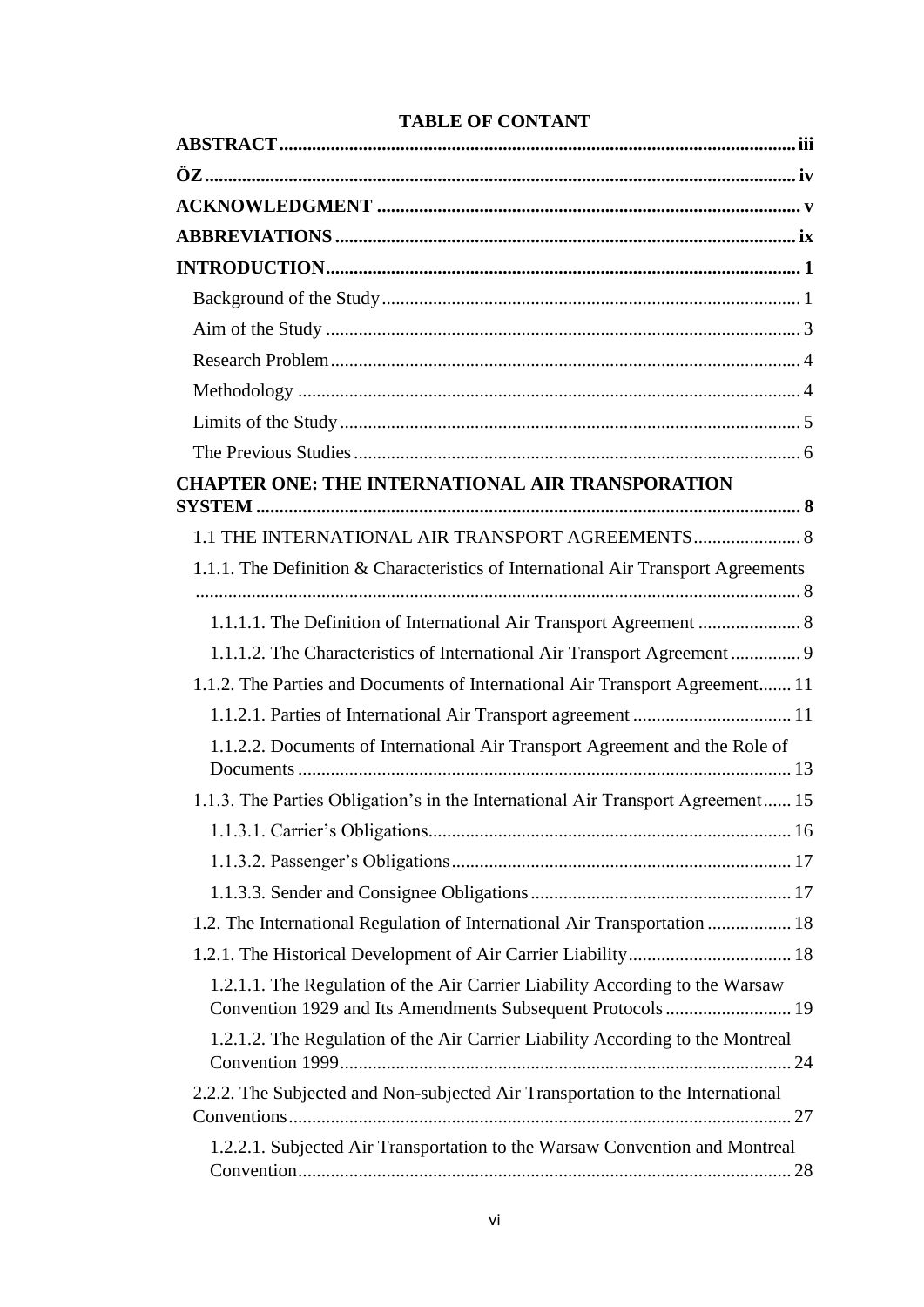| 1.2.2.2. Non-Subject Air Transportation to the Warsaw Convention and                                                                                                              |  |
|-----------------------------------------------------------------------------------------------------------------------------------------------------------------------------------|--|
| <b>CHAPTER TWO: THE EMERGENCE OF THE INTERNATIONAL AIR</b>                                                                                                                        |  |
|                                                                                                                                                                                   |  |
| 2.1. The Air Carrier Liability for the Passengers and Goods Transportation 31                                                                                                     |  |
| 2.1.1. The Air Carrier Liability for the Passenger's Death or Injury 31                                                                                                           |  |
| 2.1.2. The Air Carrier Liability for the Damage of Goods and Passengers'                                                                                                          |  |
|                                                                                                                                                                                   |  |
|                                                                                                                                                                                   |  |
|                                                                                                                                                                                   |  |
|                                                                                                                                                                                   |  |
| 2.3. The Air Carrier Liability in case of Aircraft Kidnapping (Air Terror)  34                                                                                                    |  |
| 2.3.1. The Nature of the Accident which is the Liability of An Air Carrier 34                                                                                                     |  |
| 2.3.2. The Legal Standards for Considering Terrorist Accident as an Air Carrier                                                                                                   |  |
|                                                                                                                                                                                   |  |
| <b>CHAPTER THREE: THE BASIS OF THE INTERNATIONAL AIR</b><br><b>CARRIER LIABILITY DEFENSE AND THE EXEMPTION FROM</b>                                                               |  |
| <b>LIABILITY ACCORDING TO THE WARSAW CONVENTION 1929 AND</b>                                                                                                                      |  |
|                                                                                                                                                                                   |  |
| 3.1. The Basis of the International Air Carrier Liability Defense According to the                                                                                                |  |
| 3.1.1. The Basis of the International Air Carrier Liability Defense According to                                                                                                  |  |
| 3.1.2. The Basis of the International Air Carrier Liability Defense According to                                                                                                  |  |
| 3.2. The Exemption from Air Carrier Liability and the Guarantees to Cover Air<br>Carrier Liability According to the Warsaw Convention 1929 and the Montreal                       |  |
|                                                                                                                                                                                   |  |
|                                                                                                                                                                                   |  |
| <b>CHAPTER FOUR: THE INTERNATIONAL AIR CARRIER LIABILITY</b><br><b>LAWSUIT AND THE COMPENSATION PROVISIONS ACCORDING TO</b><br>THE WARSAW CONVENTION 1929 AND MONTREAL CONVENTION |  |
|                                                                                                                                                                                   |  |
|                                                                                                                                                                                   |  |
|                                                                                                                                                                                   |  |
| 4.2. The Compensation Provisions (Specific and NON-Specific)  47                                                                                                                  |  |
|                                                                                                                                                                                   |  |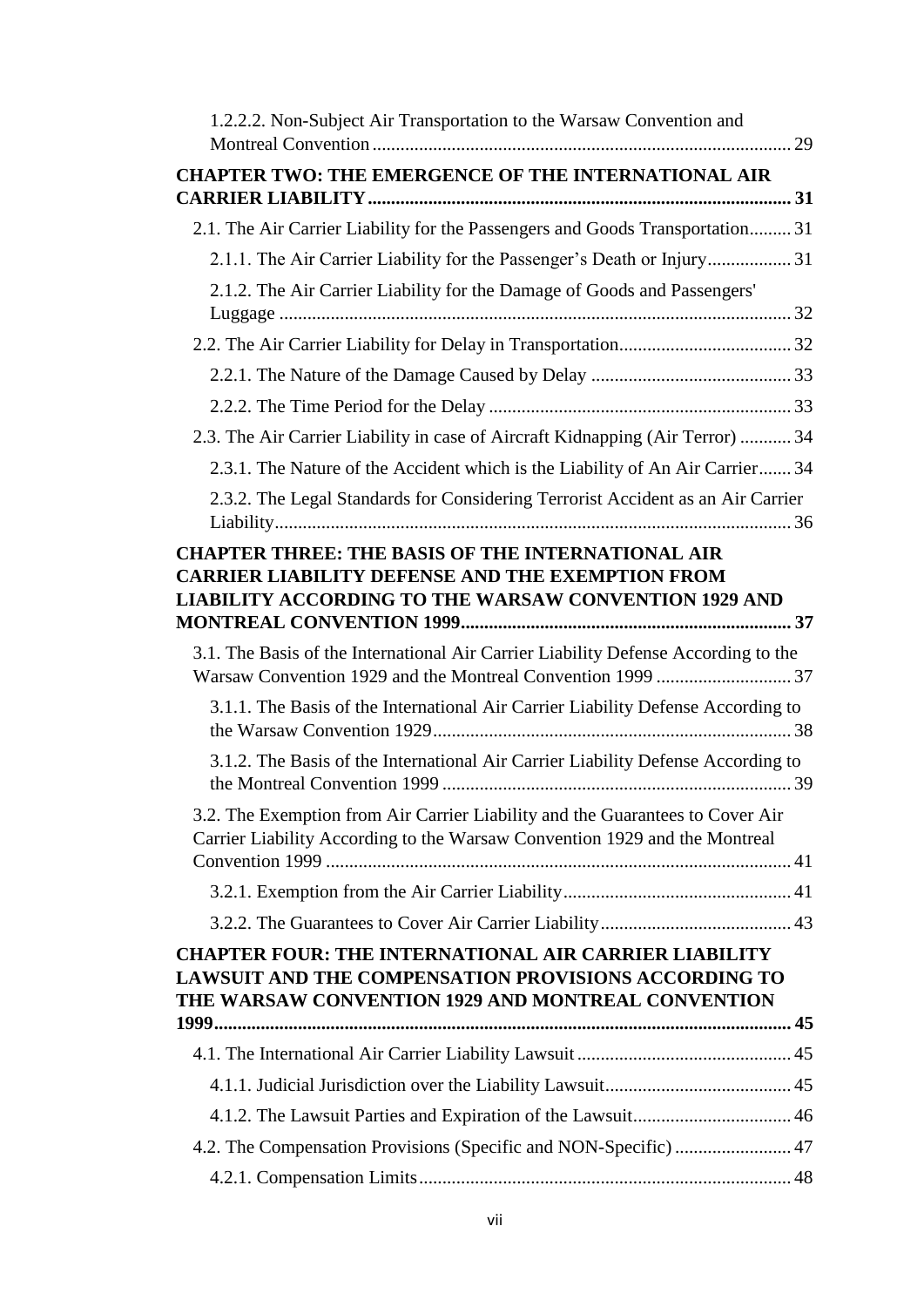<span id="page-9-0"></span>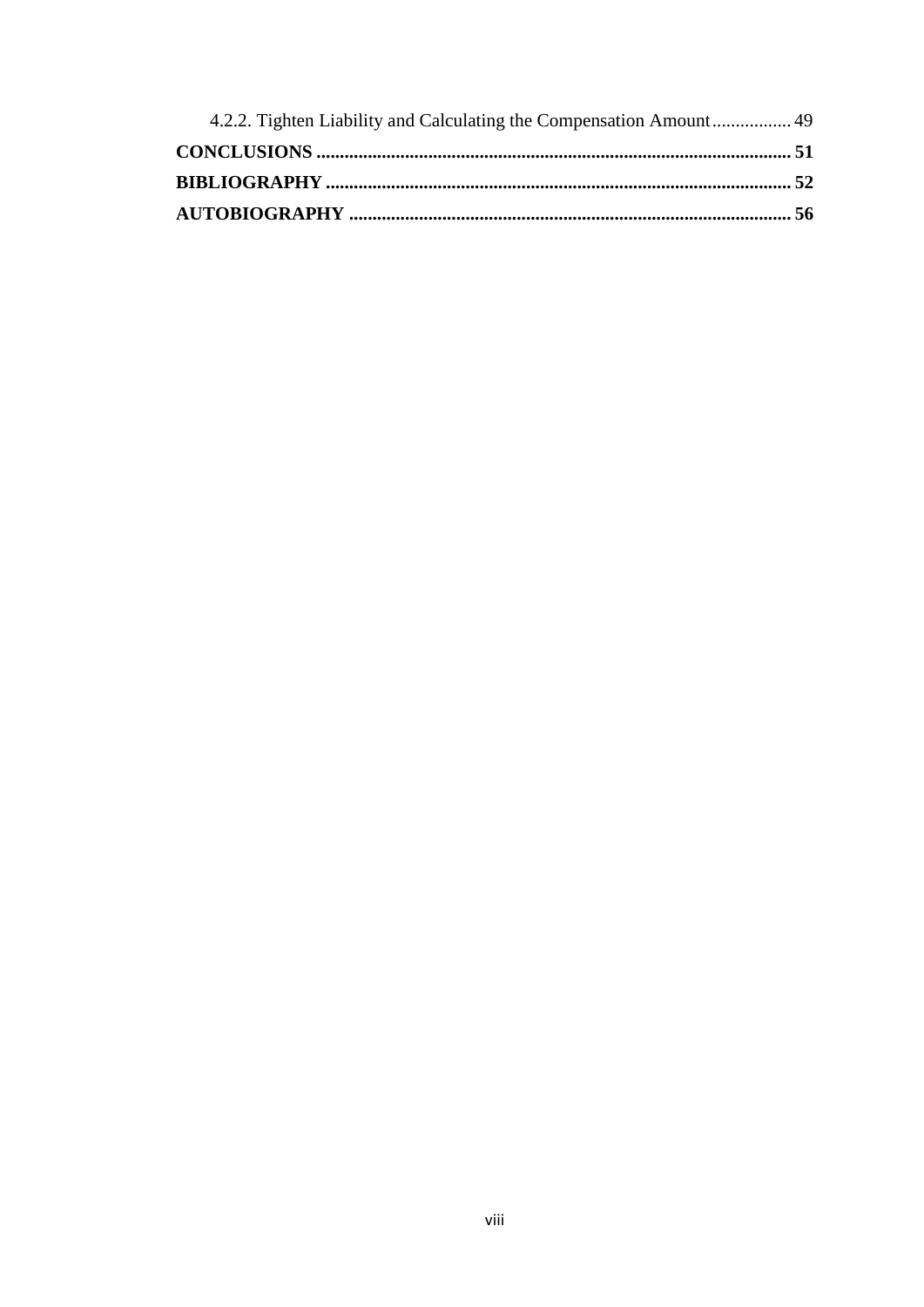# **ABBREVIATIONS**

A/C: Aircraft

Act: Activity

ARR: Arrival

Arsp: Airspace

ART: Article

AWB: Air Waybill

CAA: Civil Aviation Authority

CNEE: Consignee

COC: Contract of Carriage

Dly: Delay

IACO: International Civil Aviation Organization

IATA: International Air Transport Association

ICAA: Iraq Civil Aviation Act

IMF: International Monetary Fund

PAX: passenger

SDR: Special Drawing Right

USA: United States of America

P: page number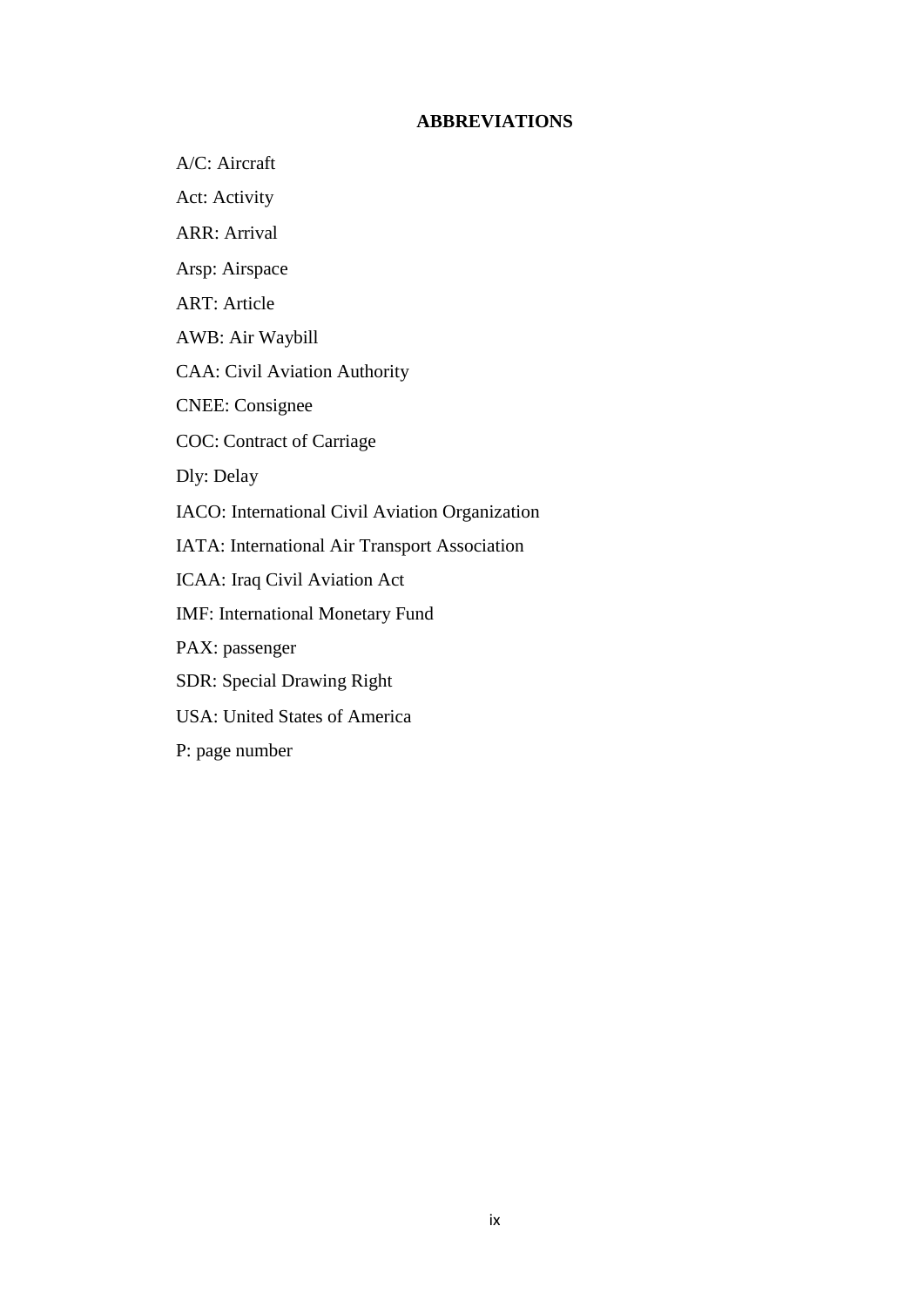#### <span id="page-11-0"></span>**INTRODUCTION**

#### <span id="page-11-1"></span>**Background of the Study**

 $\overline{\phantom{a}}$ 

Air transport has become the fastest means of transporting passengers and cargo around the world in this era of globalisation. According to the Warsaw Convention (1922), it is the best and fastest way of connecting countries and continents as compared to other means of transport.<sup>1</sup> Because aircraft characterised by high speed, security, and safety. And This came about, especially, after the development of the aviation industry and the development of means of the A/C. The development of the air transport system of a country is almost synonymous with the level of economic development and growth of the country. And This means that the standard of development in the field of air transport in the country is a sign of progress and prosperity of the country. The economic growth of countries requires modern air transportation network consisting of airports, aircraft and air travel companies. Enrique (1976) believes that all air transport it requires the existence of good legislation and legislative framework that can keep pace with the development in the industry as well as to ensure its operation in line with international requirements.<sup>2</sup> Air transport is not only substantial to passengers alone but cargo, goods and luggage.

International Air Transport happens between many countries and regions, as such it requires the implementation of legislation that will cover all the countries that want to participate in international air transportation and provide the necessary protection for the passengers to engender customers' confidence. And This leads to a great need for a robust and multifarious legal system that will be required to be applying in the event of a dispute and conflict of laws created as a result of the international nature of the relationship. There is, therefore, a huge problem of law set up by the international air transport.

Therefore, it has become necessary to establish uniform legislative rules, agreed upon by all the states, to control air transportation, and in particular, determine the liability of an air carrier, and sets legal norms that are consistent with the air carrier liability characteristics. This effect will allow the various states that are involved in progressing

<sup>1</sup> Article 3, Paragraph 5, **Convention for the Unification of Certain Rules for International Carriage by Air,** (Warsaw 1929).

<sup>2</sup> Enrique Mapelli Y Lopez, **Air Carrier's Liability in Cases of Delay***, (*McGill Annals of Air and Space Law 1976), p. 11.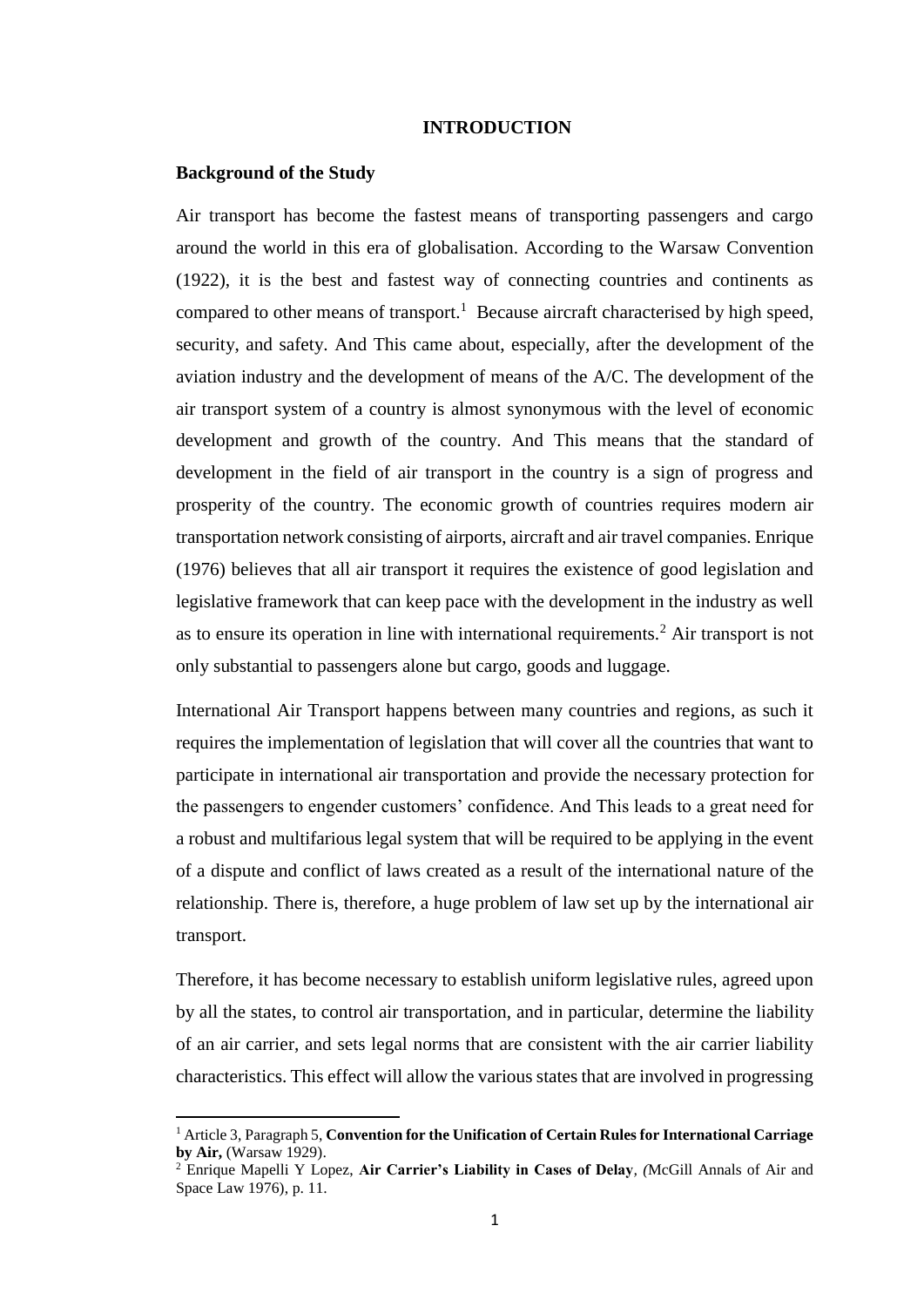and improving in light of the operating legal rules this will also provide all the states with the legislative and economic protection to grow. At the same time, individuals and different countries that are benefiting from the air transport operation, are not overlooked, this way, the legal problems raised by the International Air Transport are resolved between the various parties to the agreement of the international air transport. Away from the legal rules contained in the domestic laws of individual nations, which were originally developed to be applied locally to the internal air transportation within the local legal framework.

The international community, therefore, began to harmonise some international treaties and agreements on the subject of global transportation. And This led to the Warsaw Convention of 1929, known as the Unification of Certain International Air Transport rules Convention, which was signed in the city of Warsaw (henceforth referred to as Warsaw Convention). Shawcross and Beaumont pointed out that Article 1(1) of the Warsaw Convention clearly states: "*Warsaw Convention 1929 applies to all international carriage of persons, luggage or goods performed by aircraft for reward. It applies equally to gratuitous carriage by aircraft performed by an air transport undertaking."<sup>3</sup>* The Warsaw Convention developed the first legal principles for a unified law to regulate international air transportation rules. The agreements reached the convention were, however, unable to keep up with all the developments in air transport. Because Warsaw Convention did not include all international air transport problems and the development of the aviation industry, so there was a need for a new agreement. And This led to Modification on the Warsaw Convention (henceforth referred to as the Hague Protocol) and subsequently brought about the 1955 Hague Protocol<sup>4</sup>. And This was followed by the Guadalajara Convention<sup>5</sup> 1961 and the Guatemala City Protocol<sup>6</sup> in 1971, and also the Montreal's Four Protocols<sup>7</sup>, in 1975. There is no doubt that the considerations of justice require that the air carrier is

<sup>3</sup> Shawcross and Beaumont, **Air Law** [1002], **(**Butterworth for Publishing**,** London**,** 4 th Edition, 1977). **<sup>4</sup>** The Hague Protocol**: Protocol to Amend the Convention for the Unification of Certain Rules** 

**Relating to International Carriage by Air**, (The Hague, 29 September 1955).

<sup>5</sup>The Guadalajara Convention**: Convention Supplementary to the Warsaw Convention for the Unification of certain relating to International Carriage by Air Performed by a Person Other than the Contracting Carrier**, (Guadalajara, 18 September 1961).

<sup>6</sup> The Guatemala City Protocol**: Protocol to Amend the Warsaw Convention**, (Guatemala City, 8th March 1971).

**<sup>7</sup>** The Montreal's Four Protocols**: Additional Protocol No 1, 2 [3], 4 to Amend the Convention for the Unification of Certain Rules Relating to International Carriage by Air Signed at Warsaw**, (Montreal, 25th September, 1975).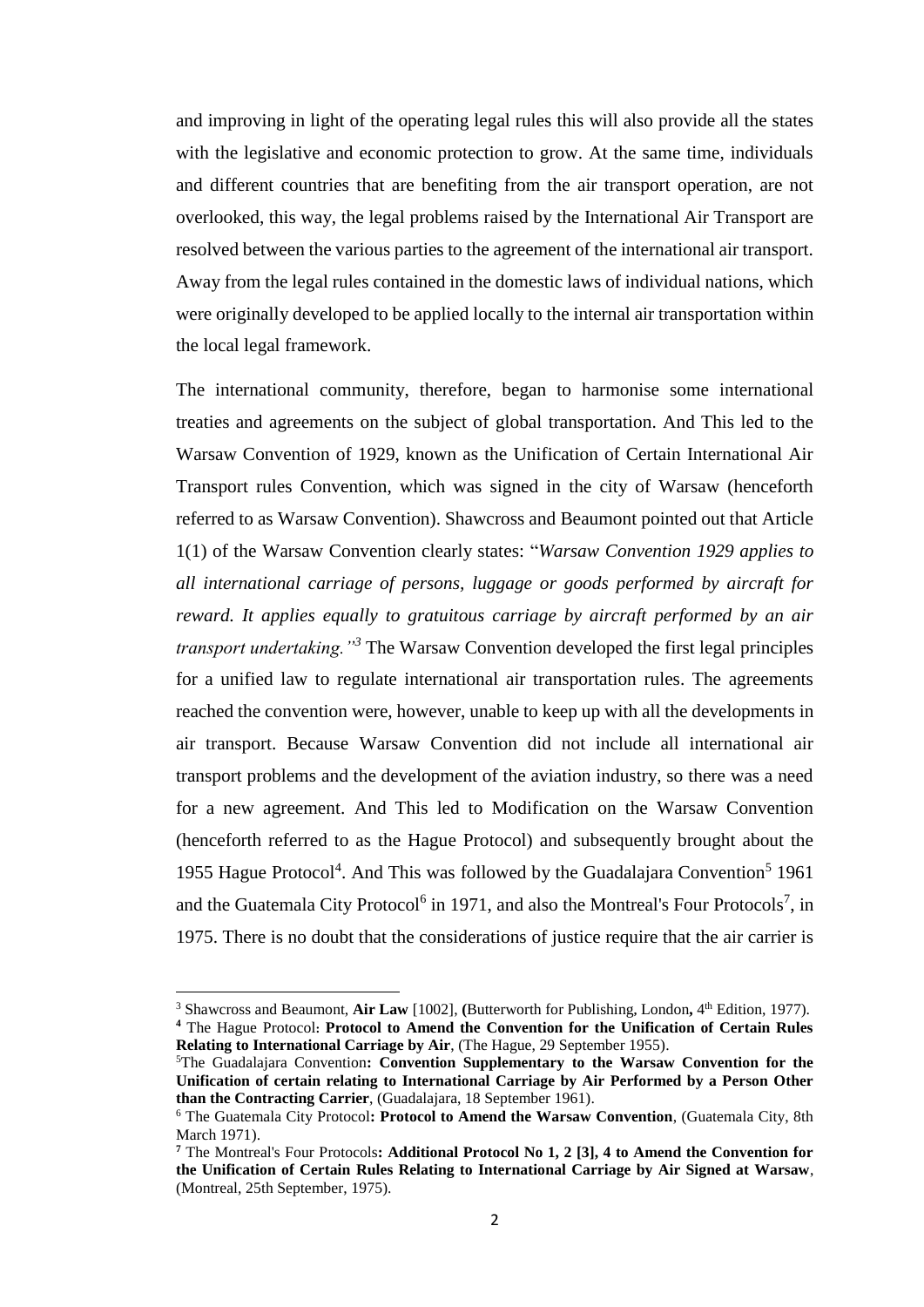liable for damages that occur during air transport operation, both for passengers and cargo owners. However, the blame on the airline without limits or control can lead to the air carrier inability to take full liability for the payment of compensation for the damage caused by air transport carrier. If eventually the carrier's investment is terminated, it could negatively affect the field of aviation, which could also adversely affect the national economy and the rights of individuals.

#### <span id="page-13-0"></span>**Aim of the Study**

The issue of air carrier liability has several legal, scientific and practical aspects that need addressing, these important issues are:

- 1- To clarify the legal and practical problems facing the organisation. And unification of the rules of international air transport and related compensation for the damage caused by air transportation process. And it clarified the limits of civil liability of international air carrier through a stand on the issue of the legal status of the liability of the international air carrier in international conventions governing the airline.
- 2- To follow developments and modifications which kept pace with the unification and organisation of air transport rules, especially in the light that confirm the practical applications of existing reality.
- 3- To study the problems raised by the issue of determining the liability of an air carrier. And This leads states to continuous research aiming at finding appropriate solutions to the problems. Since this type of transportation is an international transport, the problems raised and the solutions developed are critical to all countries around the world.
- 4- Trying to spread awareness among the beneficiaries of air transportation services of passengers and cargo goods owners about access to their rights. Besides the existence of a mechanism to enable them to claim compensation for damage to their property in a manner that takes into account the interests of airlines on the one hand, and the interests of the customers on the other.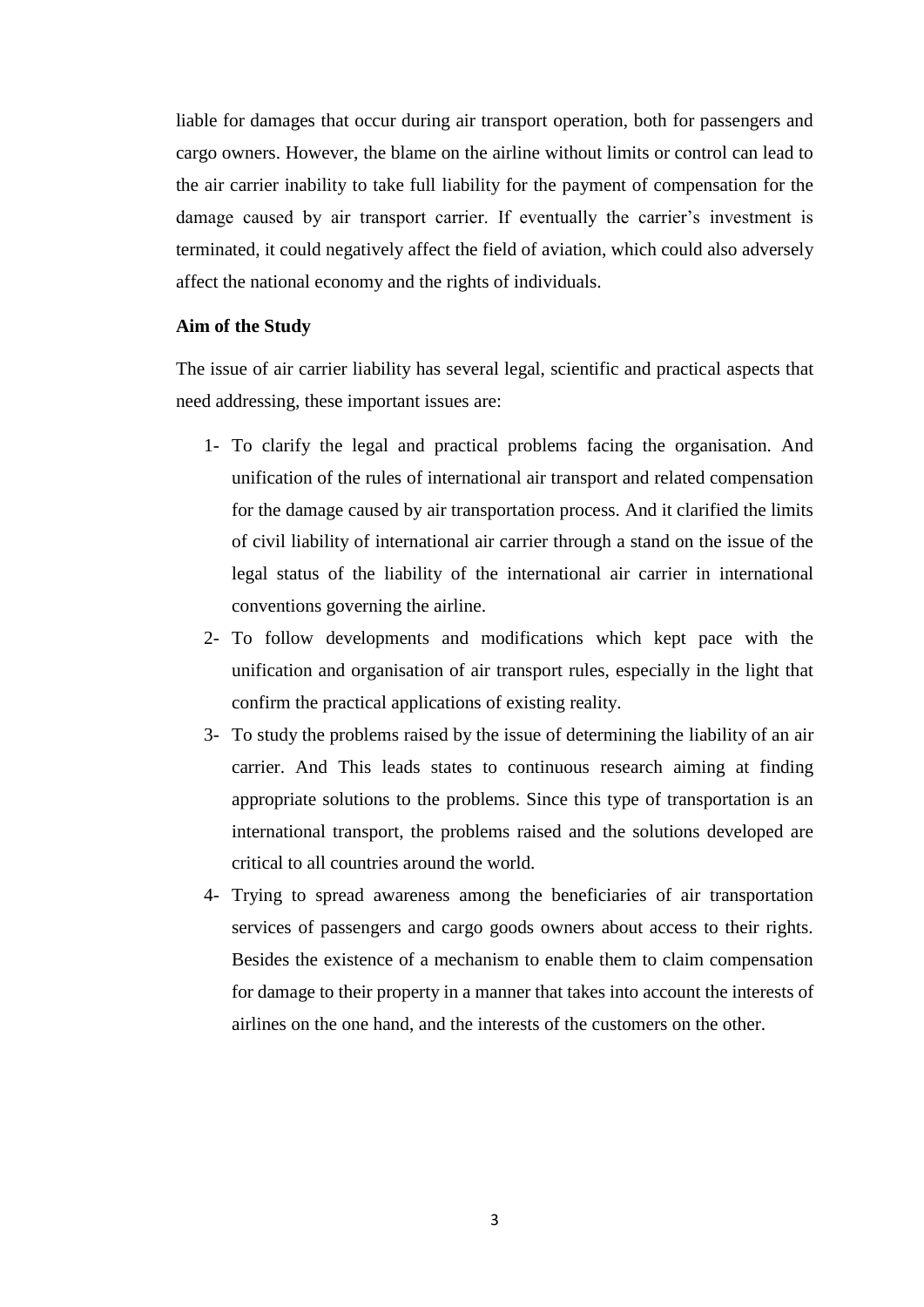#### <span id="page-14-0"></span>**Research Problem**

Based on the above, the issue of air transport and liability for air transportation raises many legal questions concerning the liability of an air carrier about the compensation it legally required to pay and aggrieve party. The reparations raise various legal inquiries that are both precise and complex and needs to be thoroughly investigated and studied.

The research problem revolves around two questions: -

First: - How are international air carrier's civic responsibilities organised based on international conventions?

Second: - What is the limit of compensation for damages resulting from the International Air Transport? And Branching off from this key question are the subquestions:

The first question relates to the formation, proving, effects and properties of the international air transport agreement, and when is the air transportation considered internationally by international conventions? When is international air carrier liability achieved?

The second question relates to the procedures concerning the liability of the international air carrier, and the legal problems that appear during the application of the legal proceedings, regarding defences, lawsuits, liability and compensation, and other related lawsuits associated with them, and mitigation or exemption from liability.

# <span id="page-14-1"></span>**Methodology**

Tackling the research problems and answers to the research questions require the use of different approaches. These include an analytical method, descriptive method, comparative method and historical approach.

1. Analytical method: - For the purpose of analysis various legal texts, which came out of international conventions governing air transportation, to regulate air carrier liability, and to get to a deeper understanding of the new legal standards governing this liability.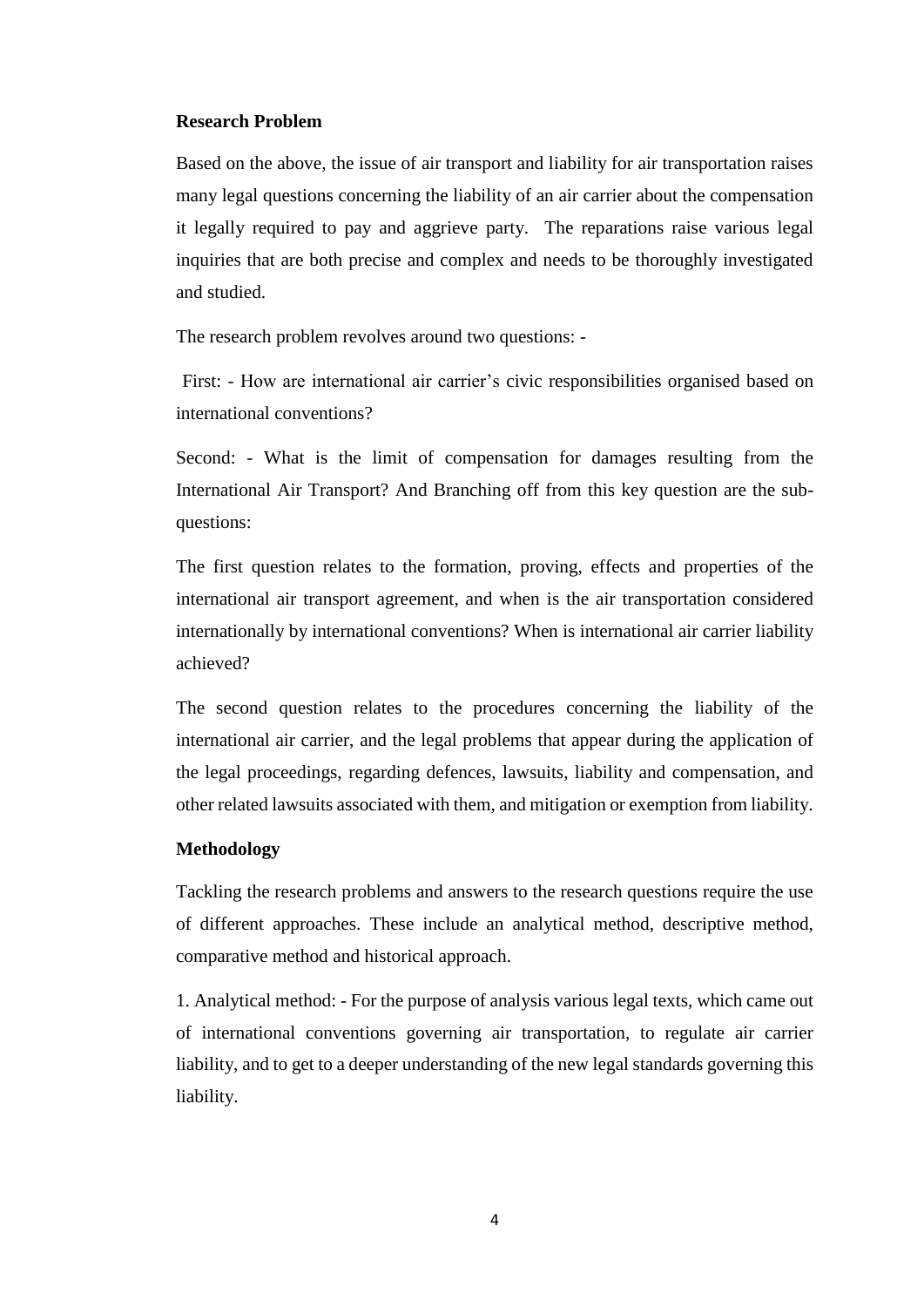2. Descriptive method: - for the purpose of describing and clarifying the various phenomena and cases concerning the agreement and liability of an air carrier, and the rules that can apply to it.

3. Comparative method: - the comparative method will be useful for the purpose of comparison between the various international conventions and protocols, and national legislation.

4. Historical method: - the historical approach will be helpful and use for the purpose of tracing the development and evolution of the air carrier's liability rules, and the consequences of it.

#### <span id="page-15-0"></span>**Limits of the Study**

 $\overline{a}$ 

The subject of this study is the civil liability of the international air carrier, and how it is determined by the international air transportation rules by International Conventions. The International Conventions are the Warsaw Convention 1929, The Hague Protocol 1955, the Guadalajara Convention in 1961, the Guatemala City Protocol in 1971, the Four Montreal's Protocol in 1975 and the Montreal Convention in 1999.

So the internal air transport is outside the scope of this study because the internal air transport organised by domestic national legislation. The study, however, depends on the jurisprudence and the judicial precedents of the various countries. The study, therefore, focuses on the specifics of the provisions of the international air transport on the compensation for damages arising out of international air transportation. This study also focuses on international air transportation rules on compensation for damages resulting from international air transportation.

Also, the criminal liability of an international air carrier is out of the scope of this study, Because of the civil liability system based on compensation without punishing the perpetrator. Shawcross and Beaumont observed that criminal liability related to air navigation organised by the public air law, such as the Tokyo Convention of 1963, which refers to offences and acts committed on board the plane. $8$  The Hague Convention of 1970 looks at the Suppression of Unlawful Seizure of Aircraft while

<sup>8</sup> Shawcross and Beaumont, **Air Law** [1002], **(**Butterworth for Publishing**,** London**,** 4 th Edition, 1977).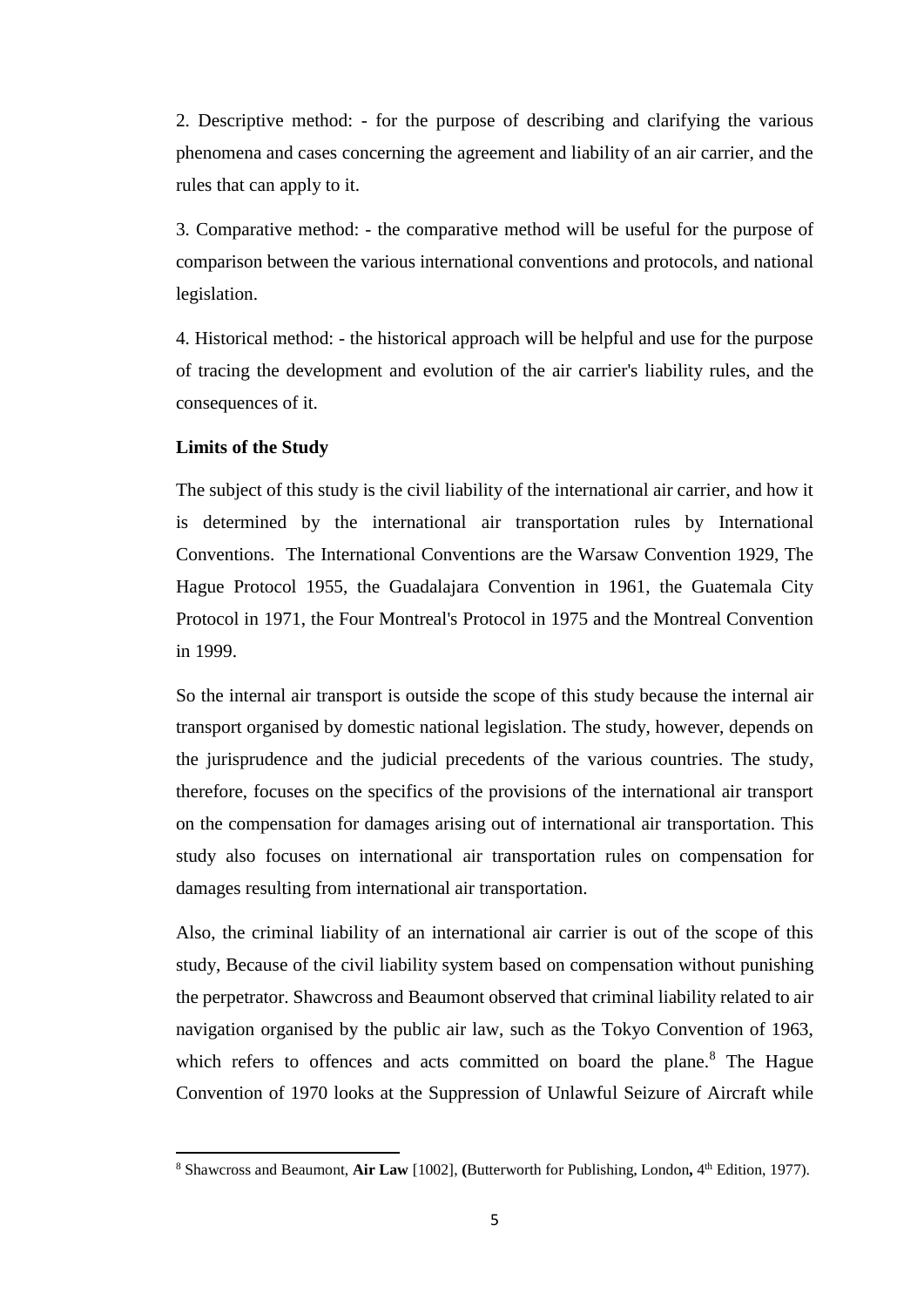the Montreal Protocol of 1971 addresses the Suppression of Unlawful Acts against the Safety of Civil Aviation.<sup>9</sup>

### <span id="page-16-0"></span>**The Previous Studies**

The liability of international air carriers has been an issue of great concern to many legal minds. This liability has assumed multiple dimensions giving rise to uncountable litigations. These litigations have equally exposed the ambiguous nature of air carriers. The Warsaw and Montreal Conventions have both tried to address the issue of air carriers' responsibilities.<sup>10</sup> The fundamental liability of air carriers is that of conveying their passengers and cargos from one destination to the other. The failures of air carriers to effective do this (for example Dly), can lead to different forms of litigations.

Szakal<sup>11</sup> observed that the term 'delay' is highly ambiguous and can come about as a result of the fact that;

"*Air travel is heavily affected by the meteorological conditions which can result in the closing of an airport to air traffic or diversion of a flight to an alternative airport with improved weather conditions. Other important causes can be attributed to equipment failure, which normally results in an overhaul or a check-up, air traffic congestion as well as correction of defects in the administrative process of flight"<sup>12</sup> .* 

According to that instituting, a claim for damage as a result of delay is a tricky issue. Because of previous cases e.g. *Jean-Baptiste V Air Inter<sup>13</sup>* and *Panalpina International Transport Ltd V Denzel Underwear Ltd<sup>14</sup>* shows that damages only awarded when there is a proof of willfulness on the part of the carrier to delay a passenger or cargo.

In the *Jean-Baptiste case V Air Inter*, the court found that all the causes of delay listed by the airline were sufficiently satisfied. As such, the carrier was not responsible for the delay and should not pay damages as being claimed by the passenger. In the case of the *Panalpina International Transport Ltd V Denzel Underwear Ltd*, the court found that there was an unreasonable delay on the part of the carrier which led to losses in

<sup>9</sup> Farooq Ahmad Zahir, **Commercial Aviation Law, Air Law**, (Arab Renaissance House for Publishing, Cairo, 2005), p. 14.

<sup>10</sup> Enrique Mapelli Y Lopez, **Air Carrier's Liability in Cases of Delay***, (*McGill Annals of Air and Space Law 1976), p. 7.

<sup>11</sup> Arpad Szakal, **Air Carriers Liability in Cases of Delay,** (nd), p. 2.

 $12$  Ibid, p. 3.

<sup>13</sup> [1990] 44. RFDA 219.

<sup>14</sup> [1981] 1 Lloyd's Rep 187 (QBD).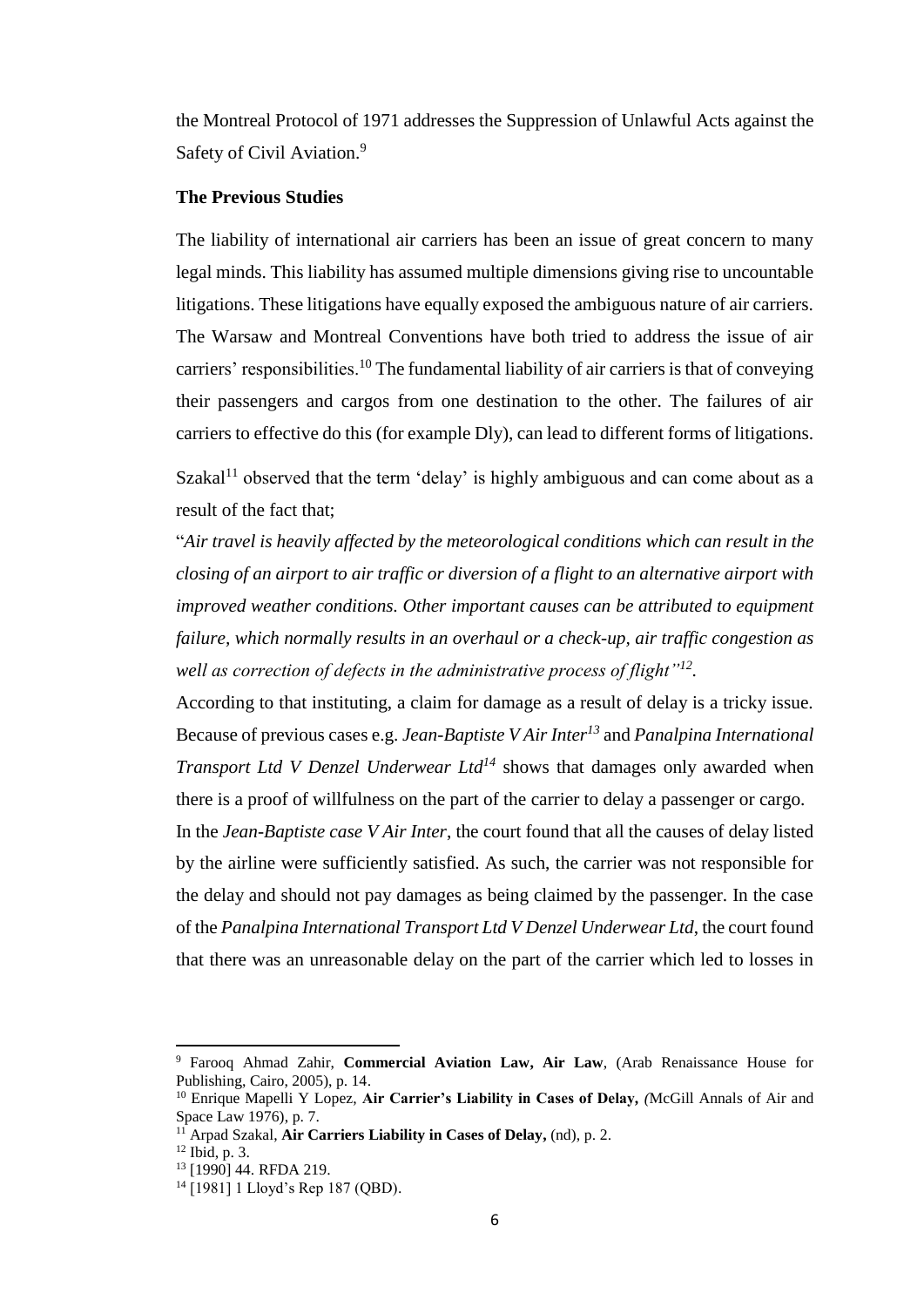trade of the passenger. The court thus ruled that the carrier was liable and should cover the losses of the passenger.

The Warsaw Convention was the first meaningful step taken to bring various countries together in an attempt to ease the problems associated with air transportation. The resolutions adopted at the convention were later amended by the Hague Protocol and subsequently modified at the Montreal Convention. Article 19 of the conventions as amended deal precisely with carrier's liability occasioned by delay, not due to any breach on the part of the carrier<sup>15</sup>. This provision insulates carriers against litigations on delays that are sufficiently proven to be beyond the control of the carriers. It must point out that both the Warsaw and Montreal Conventions have been found to place the burden of proof on the carrier<sup>16</sup>.

 $\overline{\phantom{a}}$ 

<sup>&</sup>lt;sup>15</sup> Shawcross and Beaumont, Air Law VII [1002], (Butterworth for Publishing, London, 4<sup>th</sup> Edition, 1977).

<sup>&</sup>lt;sup>16</sup> Article 38, Paragraph 1, Convention for the Unification of Certain Rules for International **Carriage by Air**, (Montreal, 28th May, 1999).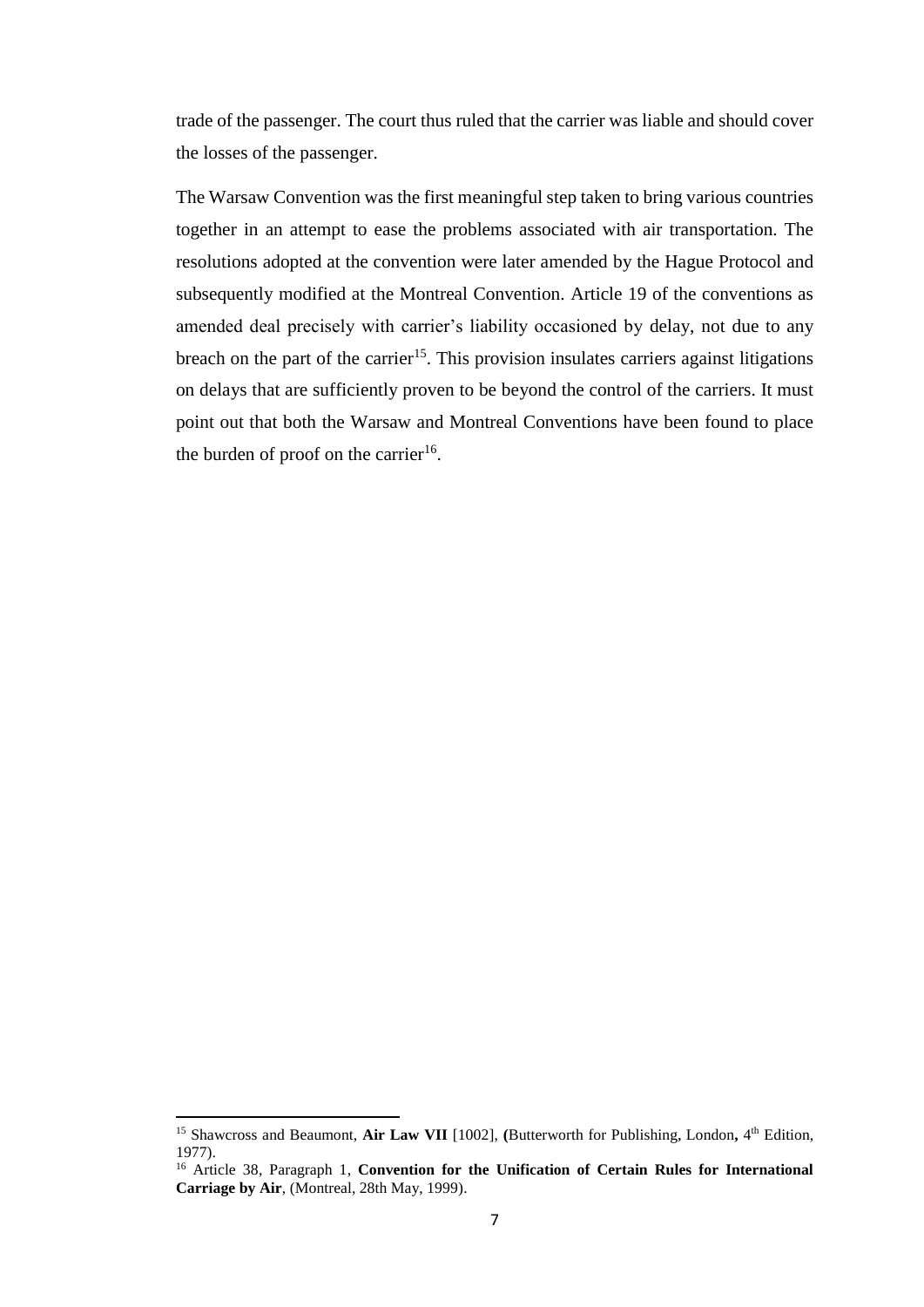#### <span id="page-18-0"></span>**CHAPTER ONE: THE INTERNATIONAL AIR TRANSPORATION**

## **SYSTEM**

#### <span id="page-18-1"></span>**1.1 THE INTERNATIONAL AIR TRANSPORT AGREEMENTS**

### <span id="page-18-2"></span>**1.1.1. The Definition & Characteristics of International Air Transport**

### **Agreements**

The International Air Transport Agreement and Properties refers to the restrictive regulations and body of laws of international air transport on the parties that have brought into an agreement. Legally, an agreement is defined by The General Principle of Law (2006, p. 115) as "*an agreement which is legally binding on the parties to it and which if broken may be enforced by action in court against the party that has broken it*<sup>217</sup>. The International Air Transport agreement and properties, therefore, is the body of laws that have been enacted and evolved at the various conventions (Warsaw and Montreal Conventions) to safeguard both parties and to ensure fairness were an agreement voided.

#### <span id="page-18-3"></span>**1.1.1.1. The Definition of International Air Transport Agreement**

Warsaw Convention 1929 and the Montreal Convention 1999 did not put any special rules for the composition of the air transport agreement or even a defined, for this reason, the rules of national law applicable used for this purpose<sup>18</sup>. The Manual on the Regulation of International Air Transport states that *"conditions of carriage means the requirements established by an air carrier in respect of its carriage, which is referred to as 'conditions of agreement' when shown on the passenger ticket or air waybill. The various benefits and limitations set out in the conditions of carriage /agreement along with the price for the services being provided constitute an 'agreement for carriage' between the air carrier and the user"*<sup>19</sup> *.* The harmonisation of international air travelling conditions was further achieved by the International Air Transport Association (IATA) by compelling all international air carriers to adopt Resolution

<sup>17</sup> **General Principles of Law** [2006], p. 115.

<sup>18</sup> Elias Haddad**, Air Law,** (the University of Damascus for Publishing**,** Syria, 2005), p. 139.

<sup>19</sup> **ICAO Manual on the Regulation of International Air Transport, (**2004), p. 17.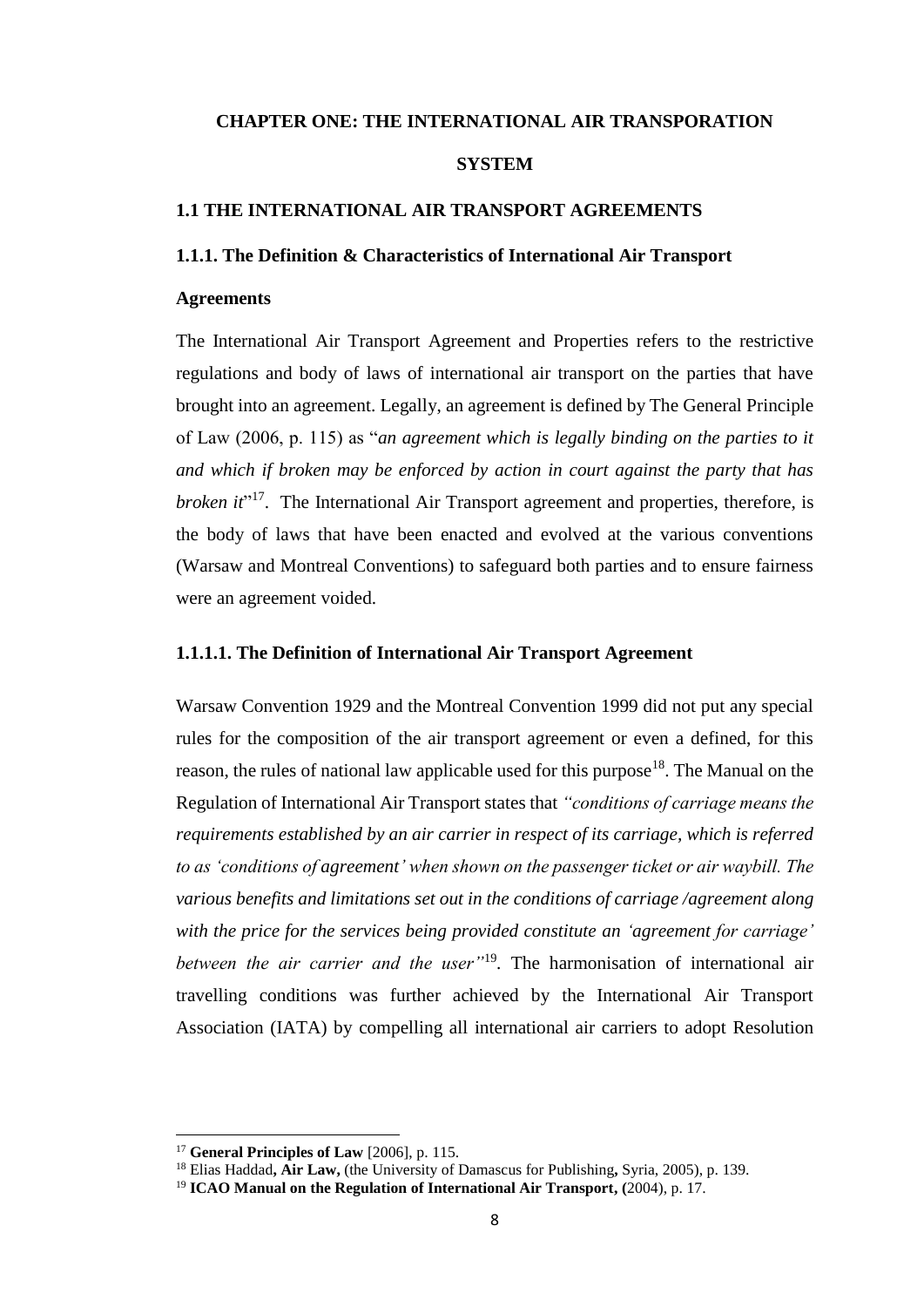724 on their passenger's tickets. The resolution ensures that the customer duly informed of the conditions and limitations of the travelling agreement he has entered.

#### <span id="page-19-0"></span>**1.1.1.2. The Characteristics of International Air Transport Agreement**

The agreement of air transportation does not require a written agreement to be valid. The formation of international air transport agreement only needs to be approved by the parties, and this applies to the agreement on the transfer of people and goods and does not require writing the agreement, or ticket delivery, or delivery of the goods to become an agreement binding on the parties<sup>20</sup>. Article 3, paragraph 2 of Warsaw Convention 1929, Hague Protocol 1955, and Article 3, paragraph 5 of Montreal Convention  $1999<sup>21</sup>$  confirmed that The absence of a ticket or airway bill of goods should not affect the existence or the validity of the transportation agreement, which shall be subject to the rules of the Convention.

The ticket and the airway bill are means of proving the agreement. Article 11 of the Montreal Convention states that these documents are evidence to prove the agreement and the terms of the agreement unless it can be proven to the contrary, the absence of this documents or lack of validity or loss of it does not affect the validity and the existence of the agreement<sup>22</sup>.

The International Air Transport agreement considered as adhesion agreements because the air transport agreement provides a necessary service to the public, and this service is monopolised by the air transport company, a legal monopoly. The airlines impose standardised terms to the public with no discussion in the conditions imposed<sup>23</sup>.

Considering the International Air Transport agreement as adhesion agreements lead to authorising the judge the power to amend the arbitrary conditions or exempt the weak Party according to the requirements of justice. And the interpretation of doubts for the

<sup>20</sup> Abdul-Fadil Mohamed Ahmed, **The Private Air Law,** (Arab Renaissance House for Publishing, Cairo, 2007), p. 204.

<sup>21</sup>Article 3, Paragraph 5, **Convention for the Unification of Certain Rules for International Carriage by Air,** (Montreal, 28th May, 1999).

<sup>22</sup> Issa Ghassan Rabadi, **The Responsibility of the International Air Carrier on the Damage Caused to the People and their Luggage, a Comparative Study,** (the House of Culture for Publishing and Distribution, Amman, 2008), p. 53.

<sup>23</sup> Ahmed Ibrahim al-Sheikh, **The Liability for the International Air Transport Damages Compensation , According to the Warsaw Convention 1929 and Montreal in 1999**, (the Arab Renaissance House for Publishing, Cairo, 2008), p. 115.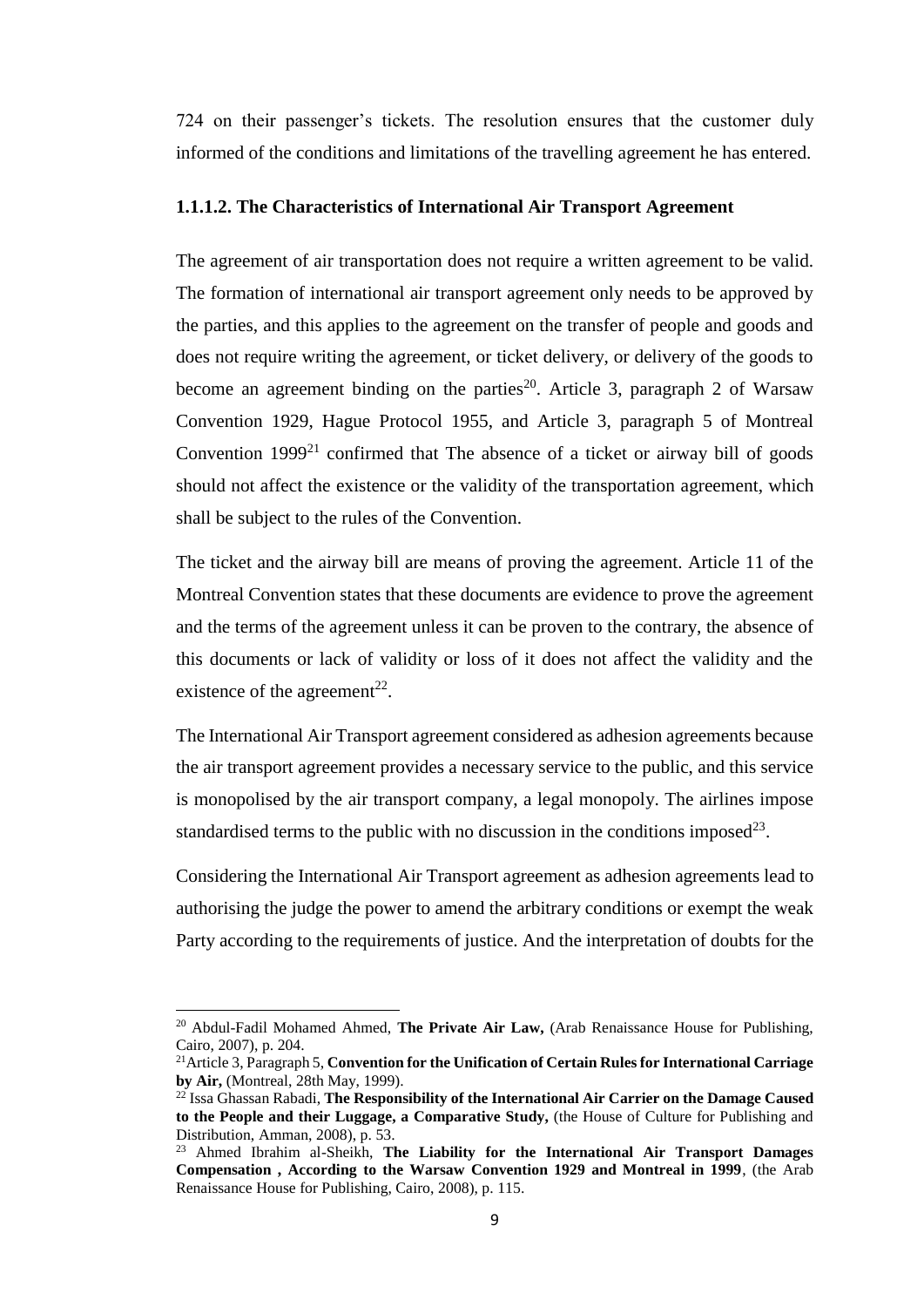benefit of the debtor, And inadmissibility of interpretation of incomprehensible phrases in a way that may Cause damages to the weak party $^{24}$ .

the air carrier gets a fare in advance, before the implementation of air transport, and the fare are predetermined, there is no negotiation because the air transport agreement is an adhesion agreement, where the airline determine the amount of the fare and imposed on all the customers $^{25}$ 

The International Air Transport agreements are considered as a commercial project for the air carrier because they aim to make a profit, whether the carrier is an individual or a legal entity. The state or public legal entities or any of its institutions may manage air transport Act. Nevertheless, the air transport will remain a commercial business for an air carrier, and subject to the provisions of the commercial rationing<sup>26</sup>.

Air Transport agreement is a commercial agreement for a dealer unless proven otherwise as the travelling for the purpose of tourism, While Air Transport agreement is a civilian agreement for non-merchant unless proven otherwise as the travelling for the purpose of concluding a business deal.

The IATA Considered that the air transportation agreements is a personal agreement in the paragraphs 2 of Article 3 of the General Conditions of IATA about the Carriage of Passengers. Meaning it does not entitle the person that made an agreement with the carrier to waive his or her ticket, the ticket is only used by the person named in the ticket $27$ .

The general conditions of IATA require the ticket to be bound by name, stating the name of the traveller, and the passenger cannot waive the ticket without the consent of the carrier, because of the security requirements, passports and customs procedures that require the preparation and delivery of lists by PAX names.

<sup>24</sup> Omar Fuad Omar, Mahmoud Mokhtar Prairie, **Air Law**, (the Arab Renaissance House for Publishing, Cairo, 2007), p. 85.

<sup>25</sup> Mustafa Al-banndari**, Summarised in Air Law,** (Arab Renaissance House for Publishing, Cairo, 2000), p. 377.

<sup>26</sup> Samiha Qeliob, **Air Law**, (The Arab Renaissance House for Publishing, Cairo), p. 182.

 $27$  In this regard, the case (Ross and Pan Am), where Pan Am company refused to transfer a passenger had a ticket does not bear his name, but bearing the name of another passenger named Ross, for more details about this case, see: Georgette miller: "liability in international air transport"; **the Warsaw system in municipal courts,** (kluwer \_ Devener \_ Netherlands, New York, 1977), p. 14.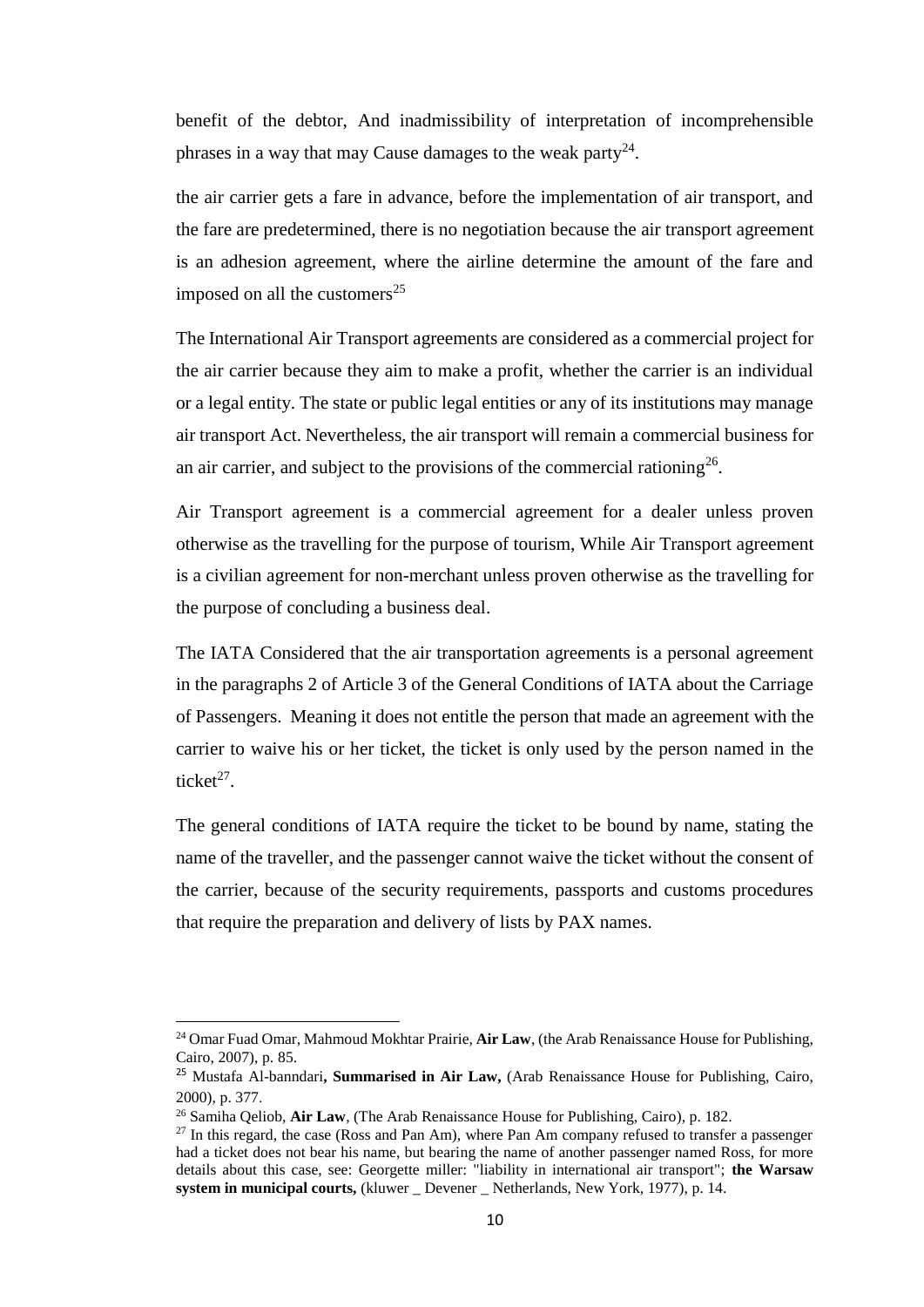The Hague Protocol 1955 enter an amendment to the airway bill as a result of the possibility of entering the sender in paragraph 3 of Article 15 of the Warsaw Convention making the airway bill tradable, it means the airway bill may be traded by delivery or endorsement<sup>28</sup>.

#### <span id="page-21-0"></span>**1.1.2. The Parties and Documents of International Air Transport Agreement**

The parties that held by the International Air Transport agreement are the carrier and the PAX in the case of a person travelling. In the case of cargo transportation, the parties held are the carrier, the consignor and the CNEE. These parties legally bound by the provisions of the air travel agreement enclosed in the ticket and the airway bill which stipulate the limitations of both sides regarding the travelling agreement as well as rights to claims for damages in the case of a Dly, loss and cargo damages<sup>29</sup>.

### <span id="page-21-1"></span>**1.1.2.1. Parties of International Air Transport agreement**

The Warsaw Convention (1929) and the Montreal Convention (1999)<sup>30</sup> have established that the parties that identified by the international Air Transport Agreement are the air carrier and the service recipient of the airline.

#### **Air Carrier**

 $\overline{a}$ 

According to the ICAO Manual on the Regulation of International Air Transport (2004), *"an air carrier is an enterprise that engages in the provision of transportation services by aircraft for remuneration or hires*<sup>", 31</sup> Therefore, the air carrier is required by law to have a valid license to fly and transport passengers, goods and cargo from one destination to the other<sup>32</sup>. Due to the international nature of air travel, carriers are required to comply with internationally accepted standards as ratified by the International Civil Aviation Organization (ICAO). The airline is also expected to be

<sup>28</sup> Hani Mohammed Hamed Dewidar, **Commercial Aviation Law**, (The New University House for Publishing, Alexandria, 2002), p. 164.

<sup>29</sup> Article 3, **Convention for the Unification of Certain Rules for International Carriage by Air,** (Montreal, 28th May, 1999).

<sup>30</sup>Article 7, Paragraph 1, **Convention for the Unification of Certain Rules for International Carriage by Air,** (Montreal, 28th May, 1999).

<sup>31</sup> **ICAO Manual on the Regulation of International Air Transport, (**2004), p. 17.

<sup>32</sup> Shawcross and Beaumont, **Air Law** VII [1002], **(**Butterworth for Publishing**,** London**,** 4 th Edition, 1977).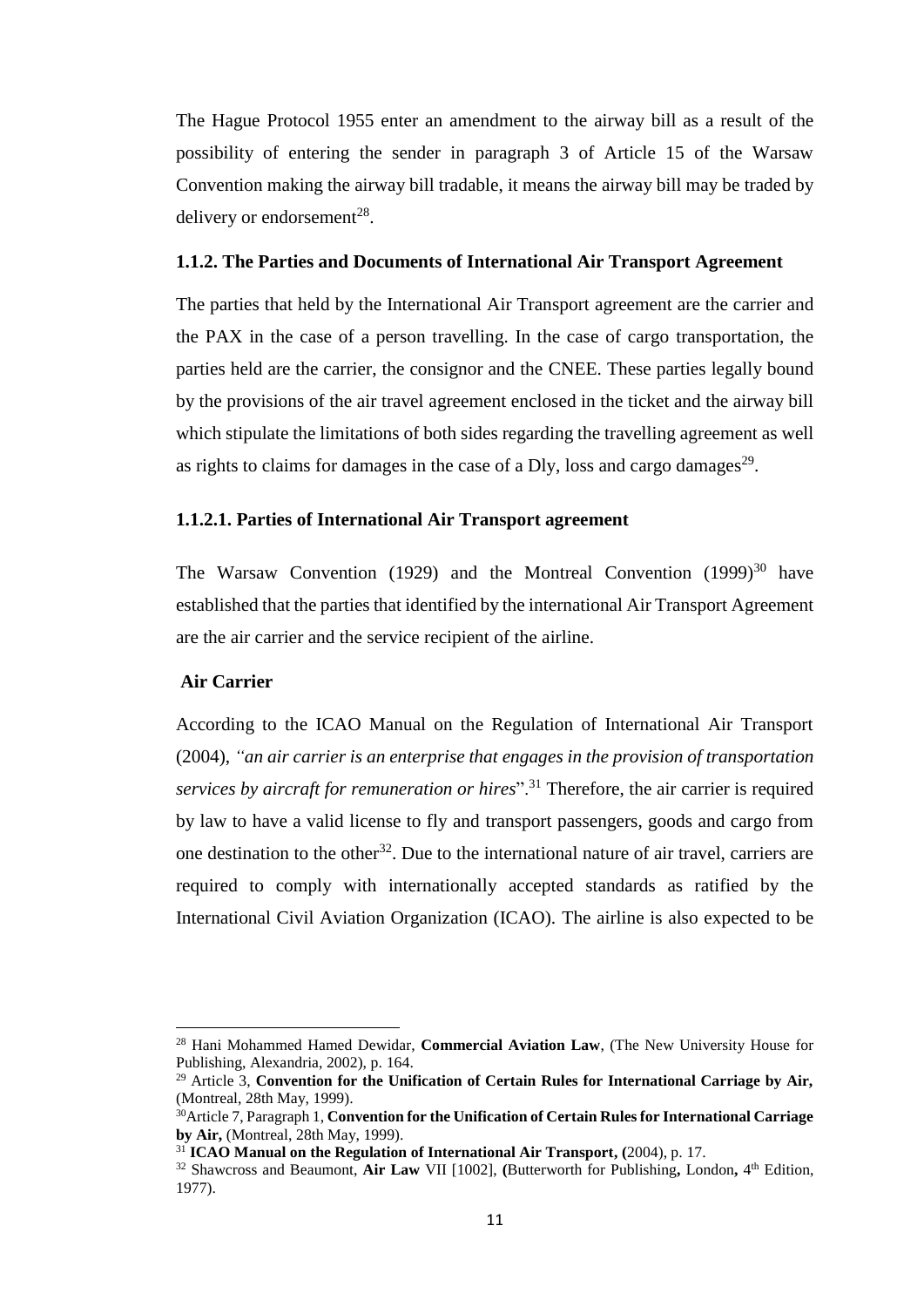of precise and particular capacity based on existing regulations and the capacity allocated to the carrier which is supervised by national governments $^{33}$ .

If the transport company that signed the agreement with the passenger or the Consignor is the same company that Implement the transport process, there is no difficulty in determining the obligations of the liability of an air carrier, but the difficulty lies in the case of Successive transfer and the actual carrier.<sup>34</sup>

Successive transportation is transport carried out by some different successive carriers. in accordance with Article 36, paragraph 1, of the Montreal Convention 1999, each carrier accept passengers or luggage or goods subject to the rules prescribed in this Convention and considered as a party to the agreement of carriage so far as the agreement deals with that part of the transport process, which took place under its supervision.

In the case of combined carriage in which part of the carriage implement by air and the other part implement by another mode of the carriage. The Montreal Convention subjected the part that performed by air to the paragraph 4 of article 18 of this Convention according to paragraph 1, article 38 when the conditions sets in article 1, exist in the part that implements by air.

The actual carrier is a carrier which implements the transfer process, and there is another carrier made an agreement with the passenger or the Consignor, Guadalajara 1961 Convention came to face this situation, which has spread widely<sup>35</sup>.

With regard to the actual carrier, Article 39 of the Montreal Convention 1999 states "The provisions of this Chapter apply when a person (hereinafter referred to as "the agreement carrier") as a principal makes an agreement of carriage governed by this Convention with a passenger or consignor or with a person acting on behalf of the passenger or consignor, and another person (hereinafter referred to as "the actual carrier") performs, by virtue of authority from the agreement carrier, the whole or part of the carriage, but is not with respect to such part a successive carrier within the

 $\overline{\phantom{a}}$ 

<sup>33</sup> **ICAO Manual on the Regulation of International Air Transport, (**2004), p. 19.

<sup>34</sup> **The International Comparative Legal Guide to Aviation Law, (**Global Legal Group 2016), p. 5. <sup>35</sup> Omar Fuad Omar, Mahmoud Mokhtar Prairie, **Air Law**, (The Arab Renaissance House for Publishing, Cairo, 2007), p. 135.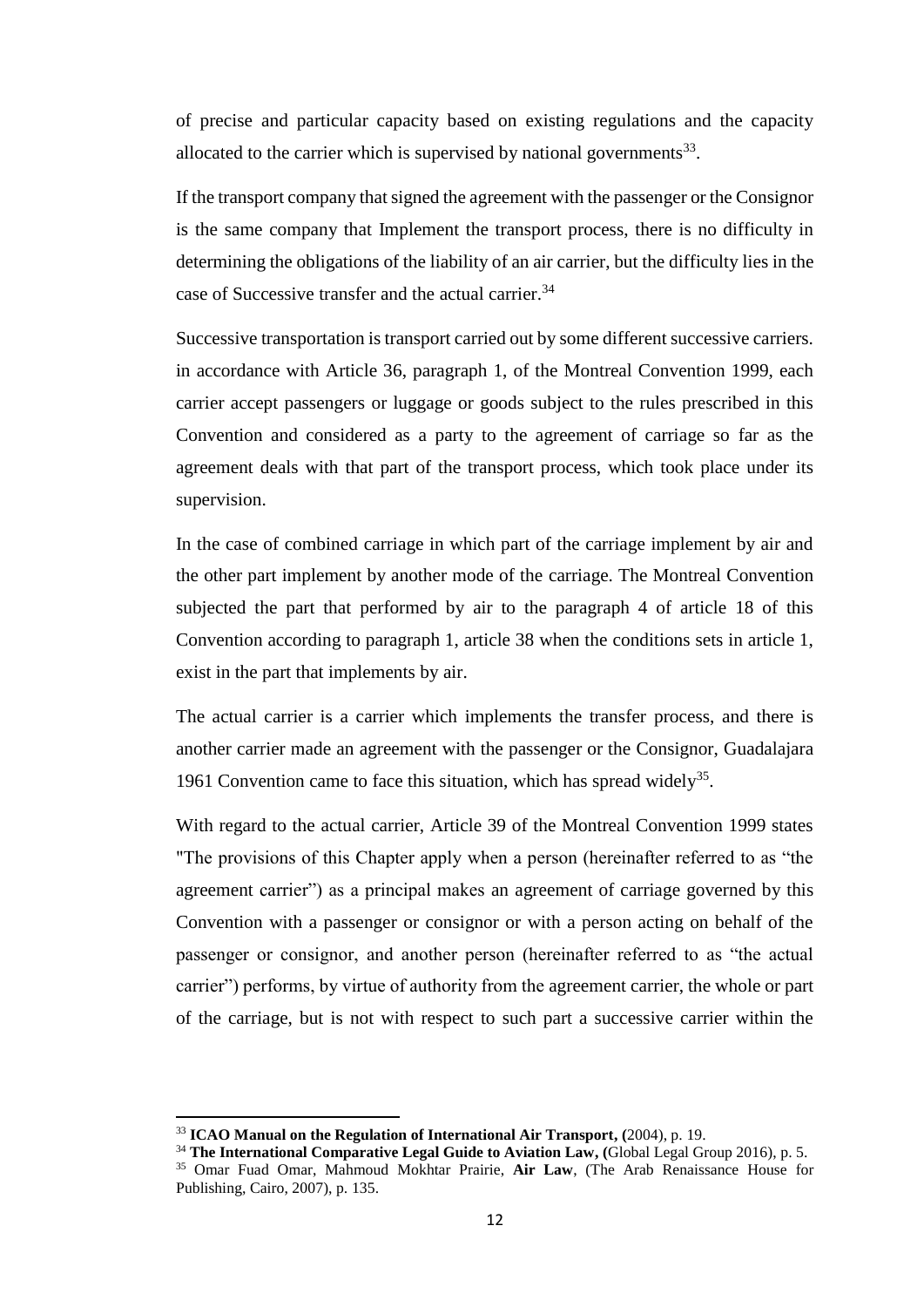meaning of this Convention. Such authority shall be presumed in the absence of proof to the contrary".

# **Service Recipient**

 $\overline{a}$ 

The service recipient in international air transport is the passenger or the cargo owner who enters into an agreement with an air carrier or the CNEE. The traveler is the first and primary party in the international air transportation agreement for persons, without the traveler this agreement does not exist and The carrier cannot complete the transfer process, identifying the traveler does not raise any difficulty, whether national or foreign, because the traveler nationality have no effect, the traveler's identity is defined accuracy, where it is stated passenger name clearly on the ticket and check it out when boarding and ensure the match of the name contained in the ticket with the name in the passport<sup>36</sup>.

The Passengers Rights as captured in the Warsaw Convention entitles the passengers to secure protection against adverse actions of carriers or airports that may violate the rights of the passenger<sup>37</sup>. The service recipient is protected by the Warsaw and Montreal Conventions by way of stipulated compensation in the case of death, loss or damage of cargo<sup>38</sup>. The Air carrier is bound to deliver the goods in the ARR place to the person who appointed by the sender knows as CNEE, and a consignee is entitled to sue the air carrier in case of loss, damage or Dly in the transfer<sup>39</sup>

# <span id="page-23-0"></span>**1.1.2.2. Documents of International Air Transport Agreement and the Role of Documents**

The carrier and passengers in an international transport are obligated by the paper that is establishing their agreement of transportation by clearly spelling their roles, duties and obligation to one another.<sup>40</sup> The primary and most important document in this regard is the airway bill and the tickets. The airway bill or cargo receipts apply to cargo

<sup>36</sup> Mohamed Bahgat Abdullah Amin Kaid**, Summarized in Air Law,** (Arab Renaissance House for Publishing, Cairo, Second Edition, 2006-2007), p. 102-103.

<sup>37</sup> Article 5, Paragraph 1, **Convention for the Unification of Certain Rules for International Carriage by Air,** (Warsaw, 1929).

<sup>38</sup>Bartsch, I.C. Ronald. **International Aviation Law: A Practical Guide**, [\(https://books.google.com.ng/books?isbn//\)](https://books.google.com.ng/books?isbn//), p. 18.

<sup>&</sup>lt;sup>39</sup> Muhammad Fahmi Al-Gohary, Commercial Law and Commercial Contracts, (The Egyptian National Library for Publishing, 2003), p. 289.

<sup>40</sup>Bartsch, I.C. Ronald. **International Aviation Law: A Practical Guide**, [\(https://books.google.com.ng/books?isbn//\)](https://books.google.com.ng/books?isbn//), p. 36.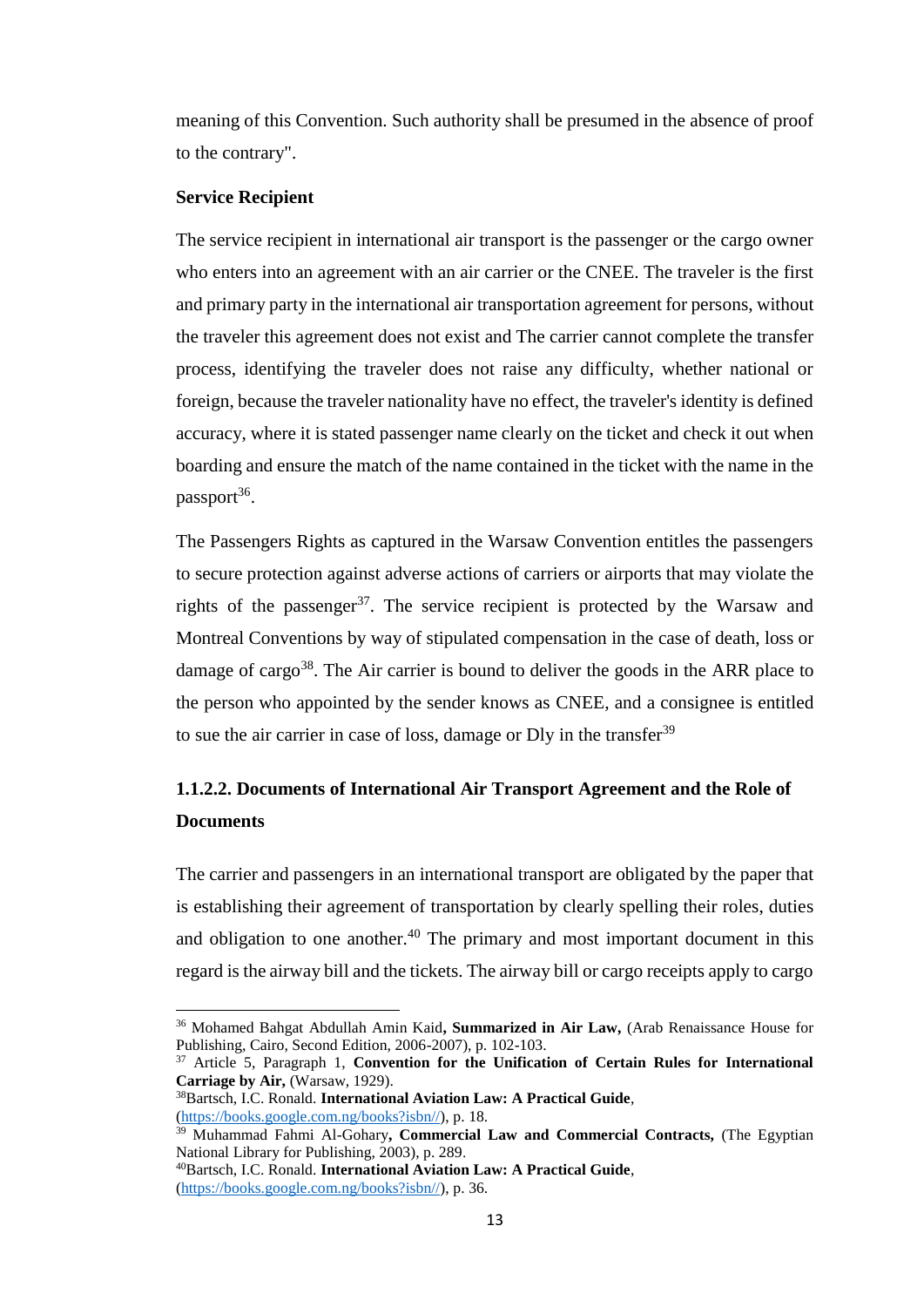transport or goods while the tickets use as the person's document and proof of agreement<sup>41</sup>. The Warsaw Convention of 1929 and subsequent protocols and the 1999 Montreal Convention requires that the air transport documents are evidence of air transport and its terms and conditions agreement<sup>42</sup>.

#### **Personal Documents**

Person's documents refer to the ticket that a passenger given by the carrier. Article 3 paragraphs 1 of the Essential Documents on International Air Carrier Liability, 1.9 Montreal Convention identified certain requirements that such a document must fulfil to include "an indication of the places of departure and destination"<sup>43</sup>. The safety of the passenger's baggage ensured by giving the person a baggage identification tag for his or her checked baggage. The passenger also informed of the limits of the carrier's liability in the case of death, injury, damage, loss or Dly of transport<sup>44</sup>.

# **Goods Documents**

The goods document of an international air transport regarding the carriage of cargo is crucial in many respects. The airway bill (referred to in the Warsaw Convention as 'air consignment note') is a significant document that sets in clear terms the extent of carrier's liability to the passenger<sup>45</sup>. This paper is very crucial importance and is expected by law to include all the provisions agreed by all the members of International Air Transport Association (IATA)<sup>46</sup>. Alternatively, all the AITA member states have agreed to the printing of *conditions of agreement* which should cover even conditions not covered by International air travel conventions, but which must not conflict with the provisions of the Warsaw and Montreal Conventions. The airway bill as a cargo document serves the important purpose of evidence in the case of a dispute. Both the Warsaw and Montreal Conventions acknowledged that *"the airway bill is a prima facie evidence of the following: the conclusion of the agreement of carriage and conditions of carriage, the of the goods (or acceptance of the cargo) by the carrier* 

<sup>41</sup> Article 15, Paragraph 8, **Convention for the Unification of Certain Rules for International Carriage by Air,** (Montreal, 28th May, 1999).

<sup>42</sup> Aziz Ugaili**, Allosat in Explaining the Trade Legislation**, (The House of Culture Publishing, Oman, 2008), p. 127.

<sup>43</sup> Article 3, Paragraphs 1, **IATA Essential Documents on International Air Carrier Liability**, (2004).

 $44$  Ibid.

<sup>45</sup> United Nations Conference on Trade and Development**, Carriage of goods by Air: A Guide to International Legal Framework,** (2006), p. 22.

<sup>46</sup> Ibid.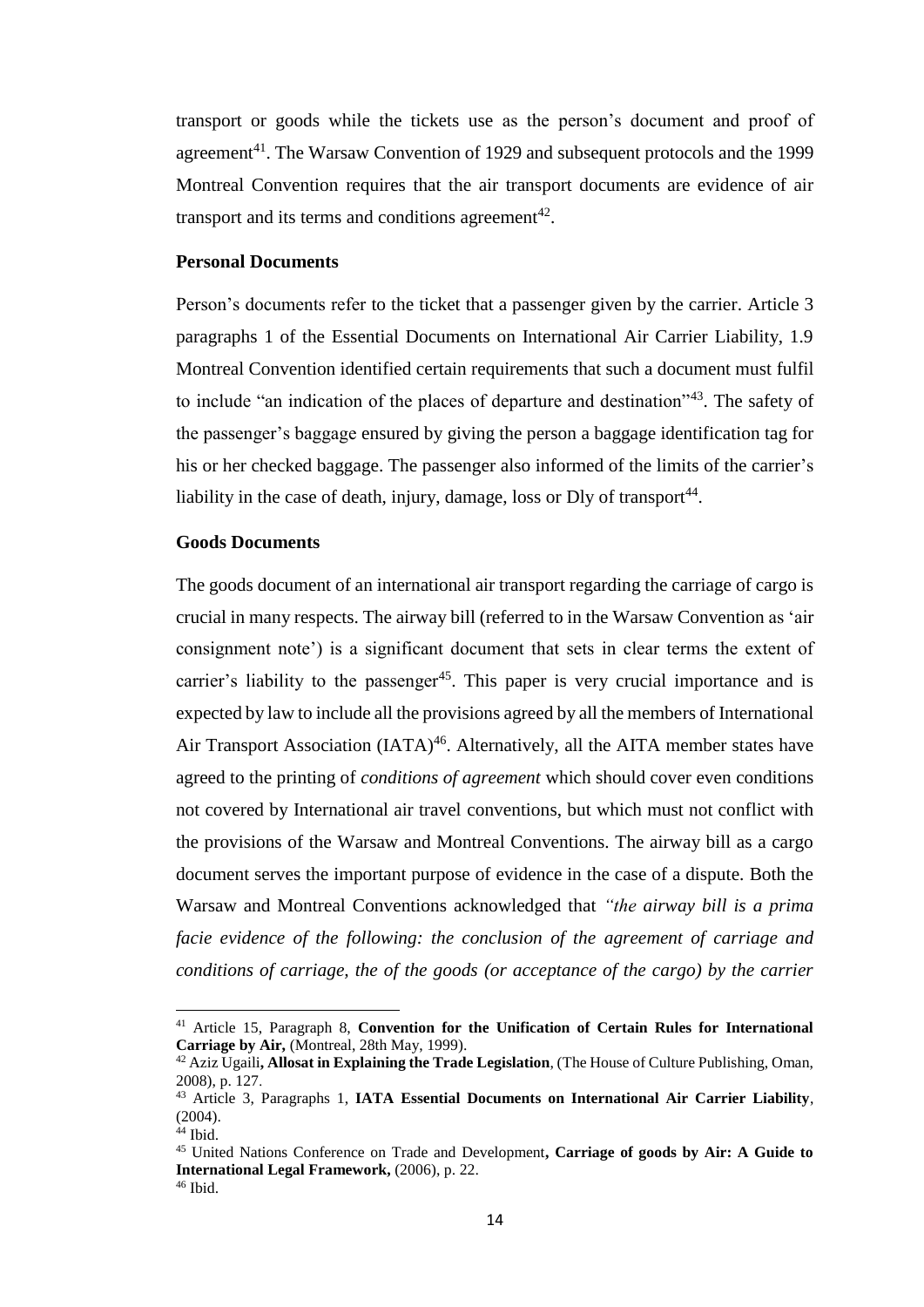*and the statements as to the weight, dimensions, packing of the cargo and number of packages and state quantity and condition of the cargo"*<sup>47</sup> . All these provisions usually come handy in the case of disputes because they serve as valid evidence<sup>48</sup>.

## <span id="page-25-0"></span>**1.1.3. The Parties Obligation's in the International Air Transport Agreement**

The International Air Transport Agreement is obligated to protect the rights and privileges of the passenger as well as safeguard the air carrier from exploitation by the passenger regarding certain forms of damages that are deemed not to be as a result of any deliberate practice of the airline. In other words, Jose (2009) believes that *"agreement obligations are those duties that each party is legally responsible for in an agreement "* 49 Both the Warsaw and Montreal Conventions agree that between the carrier and the PAX, there is an agreement that must be fulfilled and failure on either side can lead to ligation. The conventions have placed the burden of proof on the air carrier in the event of a disputed damage or loss in the course of the transportation and a 21 days limit within which to file a suit on the part of the passenger<sup>50</sup>. The Montreal Convention's Essential Documents on International Air Carrier Liability, Chapter  $1.9<sup>51</sup>$ , provides all the necessary instruments regarding the extent of compensation that a claimant can make. Raffaele (2008) explained that these tools would cater for issues of Dly, loss of goods or cargo, damage of goods and in the case of accidents, deaths or injuries of the passengers.<sup>52</sup> These provisions have been of great benefit to the aviation industry because they have helped it reducing rancour in the industry and also saving time during adjudication between disputing parties. The transporting persons are obligated by the agreement that they have entered. The carrier is bound to transport a PAX or cargo from one point to the other, and the traveller is equally obligated to conform to the conditions required of him by the agreement as fully as possible<sup>53</sup>.

[\(https://books.google.com.ng/books?isbn//\)](https://books.google.com.ng/books?isbn//), p. 121.

<sup>47</sup> United Nations Conference on Trade and Development**, Carriage of goods by Air: A Guide to International Legal Framework,** (2006), p. 23.

<sup>48</sup> Art 5, **IATA Essential Documents on International Air Carrier Liability,** (2004), p. 62.

<sup>49</sup>Jose Rivera, **Air Transportation Contrac**t, [\(www.legalmatch.com](http://www.legalmatch.com/) 2009).

<sup>50</sup> Article 7, Paragraph 4, **Convention for the Unification of Certain Rules for International Carriage by Air,** (Warsaw, 1929).

<sup>51</sup> Bartsch, I.C. Ronald. **International Aviation Law: A Practical Guide**,

<sup>52</sup> Steven Raffaele, Air Law Symposium, **Hurry Up and Wait: Air Carrier Liability for Flight Delays,** (New York, 2008), p. 17.

<sup>53</sup> Shawcross and Beaumont, **Air Law VII** [1009], **(**Butterworth for Publishing**,** London**,** 4 th Edition, 1977).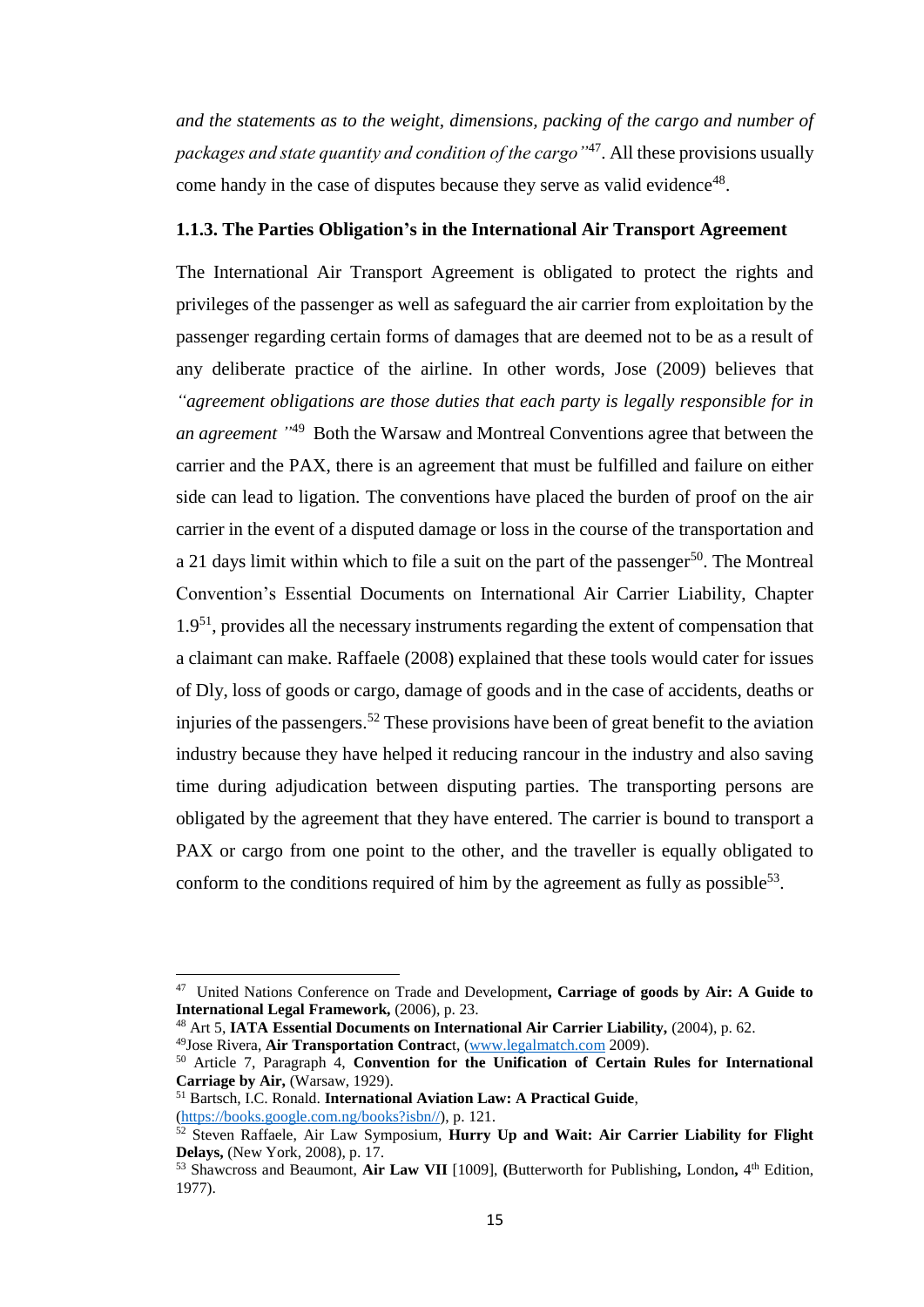The agreement for the transportation of merchandise or cargo is expected to fulfil certain requirements. The goods on an A/C refer cargo other than human passengers. The Warsaw and Montreal Conventions provide for the condition under which such a cargo would transport<sup>54</sup>. Art. 18 of the Instruments Relating to Liability for Carriage by Air stated that "*The carrier is liable for damage sustained in the event of the destruction or loss of, or damage to, cargo upon condition only that the event which caused the damage so sustained took place during the carriage by air".*<sup>55</sup>

### <span id="page-26-0"></span>**1.1.3.1. Carrier's Obligations**

The obligation of a carrier depends on the kind of business the carrier is engaging in. The Warsaw and Montreal Conventions and the various protocols as amended have placed particular obligations on the airline. Shawcross and Beaumont defined obligation as "an act that you must do because of law, rule or promise"<sup>56</sup>. The carrier has the duty fulfilling all the requirements of the agreement entered with the passenger, cargo owner or their representative. Point 9 of the IATA conditions of carriage states clearly one of the obligations of the carrier as "*Carrier undertakes to use its best efforts to carry the passenger and baggage with reasonable dispatch"<sup>57</sup> .* The carrier is also obligated to deliver the luggage or cargo of a passenger, cargo owner or their representative in a good state within a reasonable time. The Warsaw Convention clearly states that a carrier is liable for damage or delay of the passenger by air transport<sup>58</sup>. Scholars like Shawcross and Beaumont  $59$  believe that the term 'delay' means the failure of the carrier to successfully deliver on its part of the agreement. The two conventions also obligated the carrier to pay compensation to the PAX in the case of the loss of luggage or cargo. The carrier also has the obligation of duly informing the passenger in the case of delayed flights as well as ensuring the safety of all on board the aircraft.

<sup>54</sup> Article 15, Paragraph 8, **Convention for the Unification of Certain Rules for International Carriage by Air,** (Warsaw, 1929).

<sup>55</sup> Article 18, **IATA Essential Documents on International Air Carrier Liability,** (2004).

<sup>56</sup> Shawcross and Beaumont, **Air Law VII** [1009], **(**Butterworth for Publishing**,** London**,** 4 th Edition, 1977).

<sup>57</sup> Article 9, **IATA Essential Documents on International Air Carrier Liability,** (2004).

<sup>58</sup> Bartsch, I.C. Ronald. **International Aviation Law: A Practical Guide**,

[<sup>\(</sup>https://books.google.com.ng/books?isbn//\)](https://books.google.com.ng/books?isbn//), p. 127.

<sup>59</sup> Shawcross and Beaumont: **Air Law VII** [1009], **(**Butterworth for Publishing**,** London**,** 4 th Edition, 1977).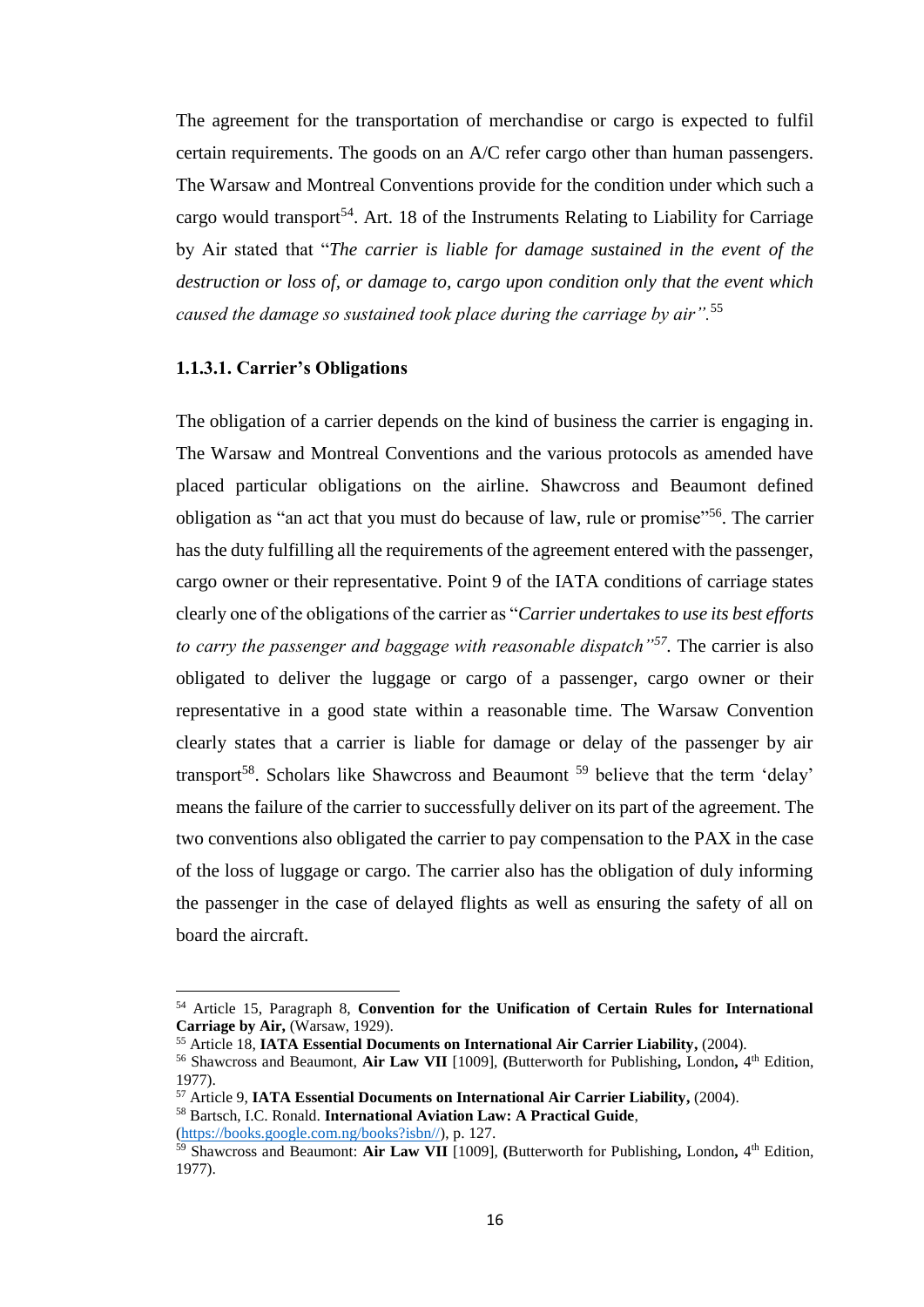#### <span id="page-27-0"></span>**1.1.3.2. Passenger's Obligations**

The passenger in an international air carrier bound by the 'the condition of carriage' agreement issued by the carrier. The traveller must have valid travelling documents and certified receipts for the journey that he is embarking on. Such are a passenger obligated to be of good conduct aboard an aircraft. No passenger is expected to be disruptive or unruly. The terms 'disruptive and unruly passengers in the Manual on the Regulation of International Air Transport (2004), refer to "*passengers who fail to respect the rules of conduct on board aircraft or to follow the instructions of crew members and thereby disturb the good order and discipline on board aircraft".<sup>60</sup>* Again, all passengers are obligated to be properly documented. They should be honest regarding all the information that they give especially about their destinations, their titles and reasons for their travel. The traveller is expected to use proper travelling documents to travel. The travelling is obligated to submit his/herself as well his/her luggage for checks by the relevant authorities. In the application of the provisions of Article 13 of the 1944 Chicago Convention Relating to the state sovereignty over its Arsp, the passenger should respect all control regulations and procedures of the customs inspection and health, And all the documents that is required to complete the flight in passenger's possession<sup>61</sup>.

#### <span id="page-27-1"></span>**1.1.3.3. Sender and Consignee Obligations**

 $\overline{a}$ 

The cargo owner who enters into an agreement with an air carrier called as the sender, and Air carrier is bound to deliver the goods in the ARR place to the person who appointed by the sender knows as consignee, and a consignee is entitled to sue the air carrier in case of loss, damage or delay in the transfer $62$ .

Article 10 of the Montreal Convention places certain obligations on the sender or consignee of a good. Paragraph 1 states that "*The consignor is responsible for the correctness of the particulars and statements relating to the cargo inserted by it or on its behalf in the air waybill or furnished by it or on its behalf to the carrier for insertion* 

<sup>60</sup> ICAO **Manual on the Regulation of International Air Transport**, (2004), p. 120.

<sup>61</sup> Radwan Abu Zeid, **Commercial Aviation Law,** (the Arab Thought house for Publishing, Cairo, 1980), p. 317.

<sup>62</sup> Muhammad Fahmi Al-Gohary**, Commercial Law and Commercial Contracts,** (the Egyptian National Library for Publishing, 2003), p, 289.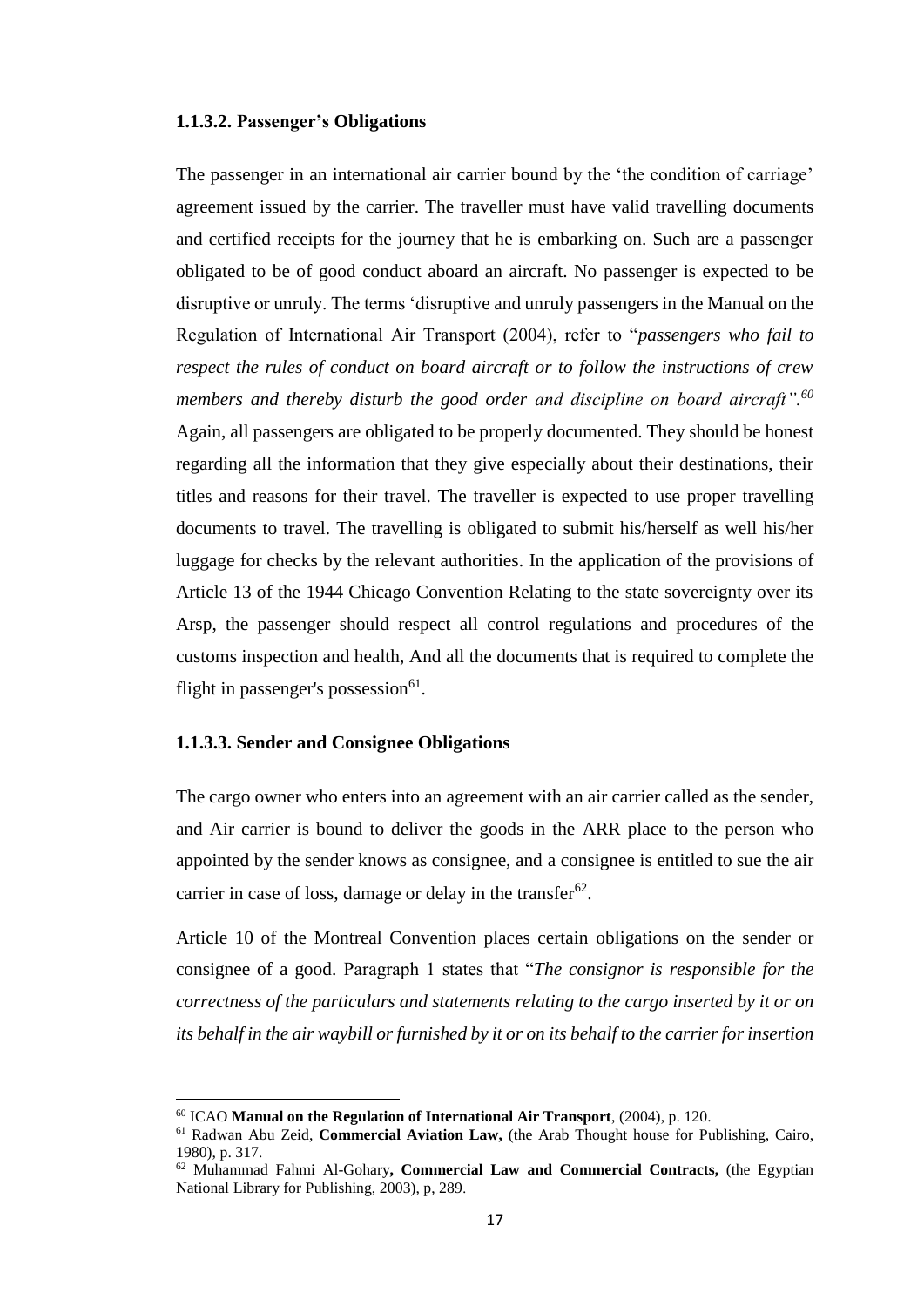*the cargo receipt or for insertion In the record preserved by the other means referred to in paragraph 2 of Article 4<sup>''63</sup>*. Paragraph 2 of the Article states the implication that the consignee is liable for any damage that the carrier may incur as a result of any wrong documentation by the sender or consignor<sup>64</sup>. Thus the sender or the consignee shall indemnify the carrier if his wrong documentation causes any damage to the carrier. The documentation should do in a way that it complies with customs and police requirements.

# <span id="page-28-0"></span>**1.2. The International Regulation of International Air Transportation**

#### <span id="page-28-1"></span>**1.2.1. The Historical Development of Air Carrier Liability**

The historical development of air carrier liability can be traced to many years before the Warsaw Convention of 1929. Before the Warsaw Convention, air carriers operated independently and dealt with issues of compensations resulting from lost or damage of passenger's luggage or cargo as the laws of their operating states stipulate<sup>65</sup>. Most air carriers relied on admiralty laws that were primarily concerned with see transportation. Diedericks (2011) observed that the speed of air transport, its international nature and growth of the air transport industry made the admiralty laws of ship transport inadequate to cater for the ever expanding challenge of the air transport industry<sup>66</sup>. As a result industry practitioners felt the need to unify certain laws and rules governing international air transport owing to the international nature of the transportation. It gave birth to the Convention for the Unification of Certain Rules Related to International Carriage by Air  $67$  that was signed in Warsaw, 1929. The Convention aimed at establishing decorum in the system by safeguarding the rights and privileges of the customer as well as protecting the interest of the industry practitioners. The convention tried to set limits on the liability of the air carrier in the event of loss of goods, damage and death of the PAX or injury suffered on board a carrier.

<sup>63</sup> Article 5, Paragraph 2, **Convention for the Unification of Certain Rules for International Carriage by Air,** (Montreal, 28th May, 1999).

 $64$  Ibid.

<sup>65</sup> Farooq Ahmad Zahir, **Commercial Aviation Law, Air Law,** (Arab Renaissance House for Publishing, Cairo, 2005), p. 56.

<sup>66</sup> Diederiks-Verschoor I.H.Ph, **Introduction to Air Law,** (9th Edition**), (**Wolters Kluwer 2012), p. 38. <sup>67</sup> Farooq Ahmad Zahir, **Commercial Aviation Law, Air Law,** (Arab Renaissance House for Publishing, Cairo, 2005), p. 57.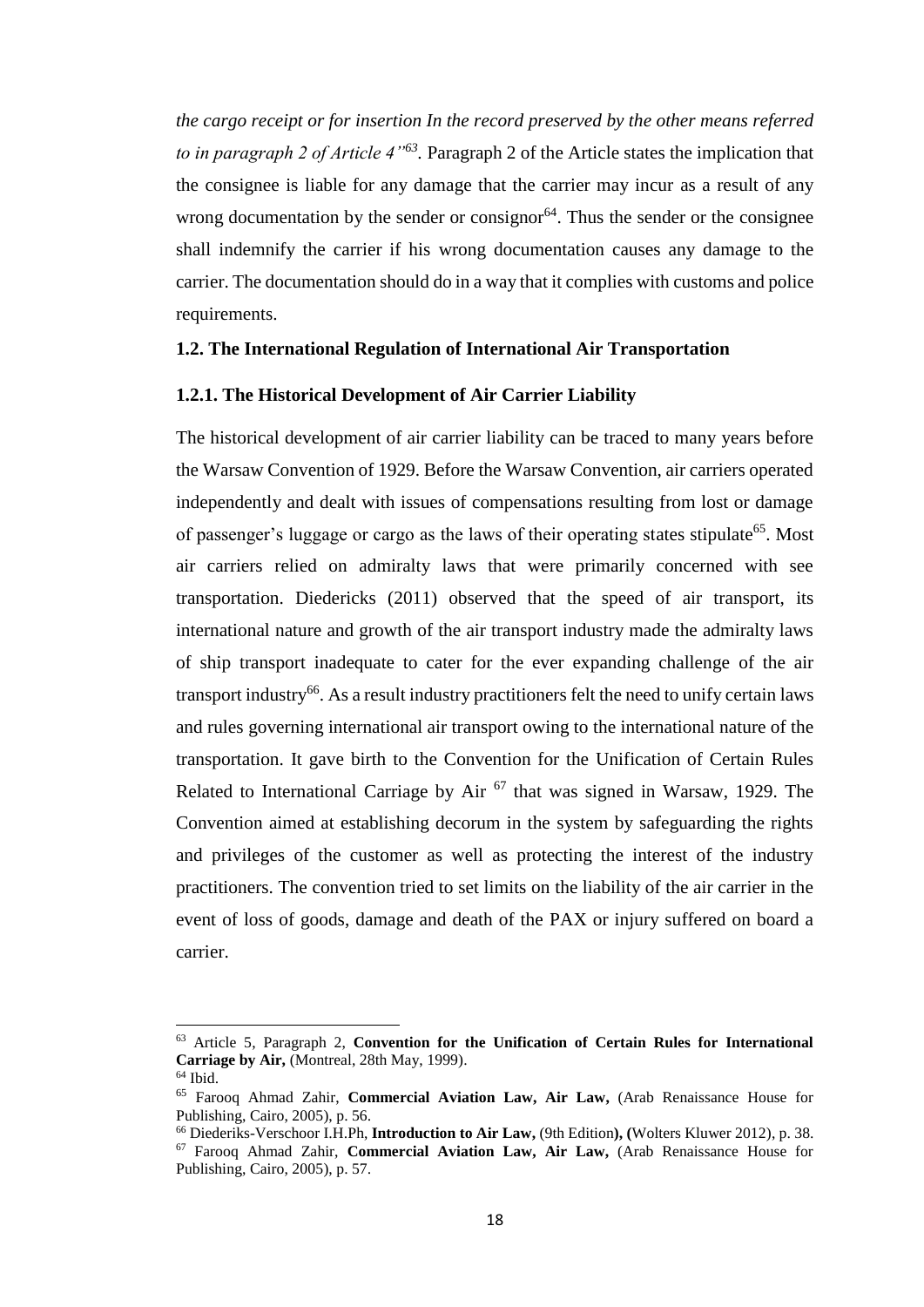# <span id="page-29-0"></span>**1.2.1.1. The Regulation of the Air Carrier Liability According to the Warsaw Convention 1929 and Its Amendments Subsequent Protocols**

The need to regulate air carrier liability in the Warsaw Convention of 1929 and its subsequent amendments stems from the essential twin needs of protecting the customer and also protecting the airline. Report 65: Tabled 7 December 2004(3) and February 2005 pointed out that *"Under the Warsaw system, an international carrier is liable for the death or injury of a passenger caused by an event that occurs on board the carrier's aircraft or in the course of embarking or disembarking. The carrier is also liable for damage to cargo and registered baggage caused by an occurrence on their aircraft during international carriage"*<sup>68</sup>. The passenger in the Warsaw Convention is expected to prove that the carrier was negligent and the carrier should prove it was not negligent in the case of a disputed claim. The carrier can also be exonerating if it can show that it took measures to avert the damage or that the damage that occurred was beyond its control.

# **The Basis for the Air Carrier Liability According to the Warsaw Convention 1929**

The basis of the air carrier liability in the Warsaw Convention was to the fact that the convention was coming at the infancy or early days of international air transportation. As such, the liability that the Convention places on the carrier with regards to liability was merely corrective to avoid future occurrence without discouraging the airline from doing business. It believed that the capping of the air carrier liability at that time (1929) was suitable for that period but not for the much-evolved air transport industry of today as it is grossly inadequate. The basis of the carrier liability also aimed at getting carriers responsible for their deeds or that of their representatives.

The conventions primary purpose or basis is to ensure the smooth transition of passengers and goods from one state to another. The convention thus tried to harmonise all the laws that will ensure the equitable compensation of travellers in a way that their goods or luggage that lost or damaged restored to a large extent.<sup>69</sup>

 $\overline{\phantom{a}}$ 

<sup>&</sup>lt;sup>68</sup> Report 65, Chapter 5.

<sup>69</sup> Demsay, Paul Stephen **European Aviation Law** Speciale, Raymond **Fundamentals of Aviation Law, (**[https://books.google.com.ng/books?isbn//,](https://books.google.com.ng/books?isbn//) 2004), p. 41.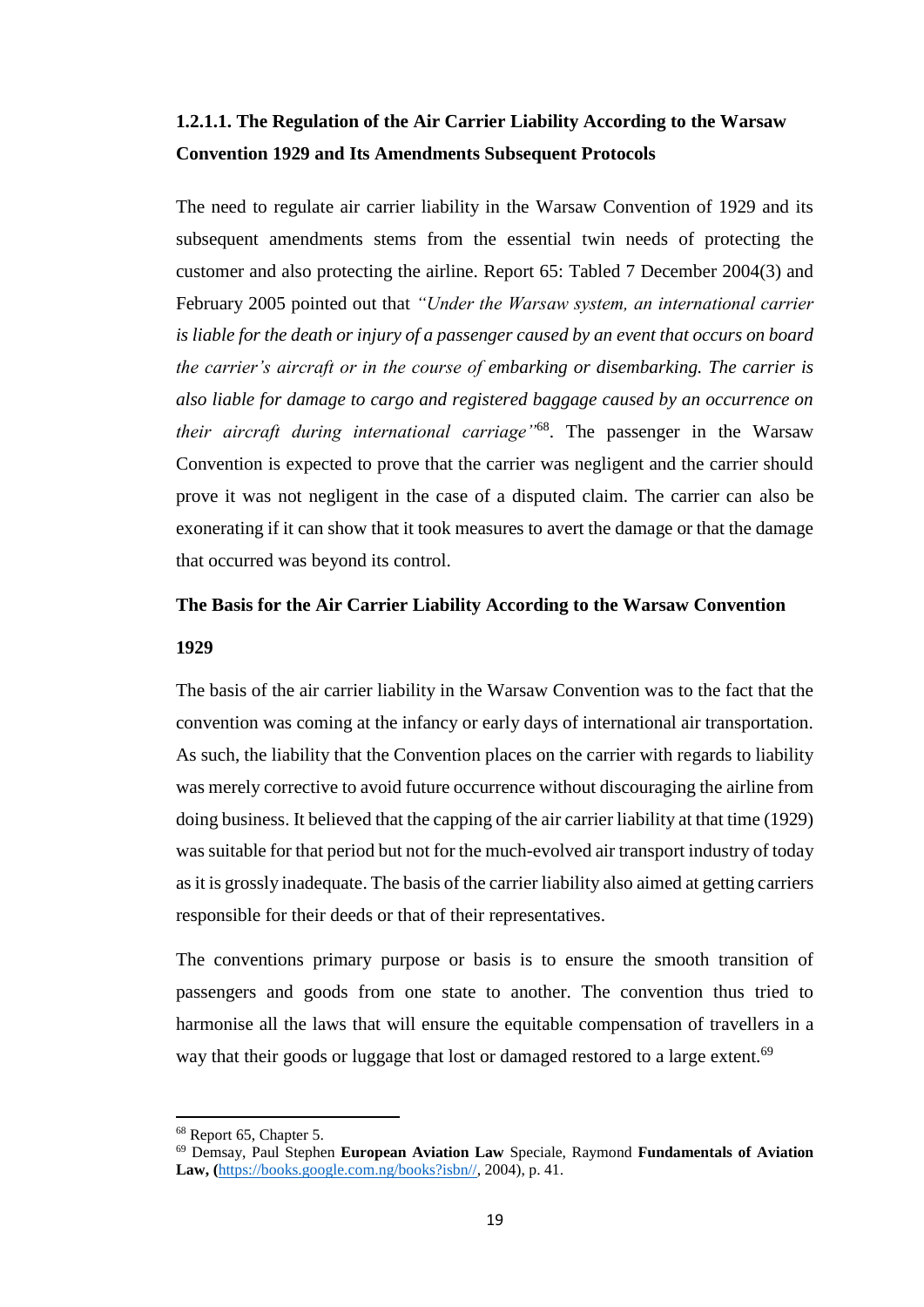Before the Warsaw Convention, the courts applied the general rules in domestic laws on conflicts that were occurring, so there was a need to unite the international air transport laws, as a result, the Warsaw Convention 1929 was held and it was only in French.

The Convention Included forty-one articles divided into five chapters, the first chapter: defines the scope of application of the Convention, Chapter II: transport documents, the third chapter: the liability of an air carrier, Chapter IV: the verdicts of joint transportation operations. Chapter V: Final Provisions related to the ratification join, revoked and modified of the Convention.

Iraqi legislation stipulates in Article 170 of the Civil Aviation Act of 1977 to implement the provisions of the Convention and its subsequent amendments on the air transport of passenger, goods and cargoes even in cases of transport internally<sup>70</sup>.

The nature of the liability in the internal laws affected the preparations for the Warsaw Convention 1929, so the Convention did not take a specific system for the liability, and tried to work a balance between the interests of the air carrier on one hand by not throwing a big liability on airlines, and thus encourage aviation development, while protecting the interests of customers from the arbitrariness of the carriers in another hand.

The liability system in the Warsaw Convention was applicable to both of contractual liability suit and tort liability suit.

Air carrier liability in the Warsaw Convention based on the putative fault and the carrier obligation was exercised due diligence, took into account the interests of passengers and sender; they were not obliged to establish proof of carrier fault<sup>71</sup>.

The Warsaw Convention Allowed the air carrier if it wants to get rid of the liability to prove that the damage caused to the traveler or goods, resulted from a foreign cause, And they have taken all necessary precautions to prevent the damage or to prove that the damage due to the traveler himself or the goods itself, and the Convention also determined the compensation amount by a certain amount.

 $\overline{\phantom{a}}$ 

<sup>70</sup> Article 170, **Iraqi Civil Aviation Act of 1977**.

<sup>71</sup> Ahmed Ibrahim al-Sheikh, **The Liability for the International Air Transport Damages Compensation, According to the Warsaw Convention 1929 and Montreal in 1999**, (The Arab Renaissance House for Publishing, Cairo, 2008), p. 22.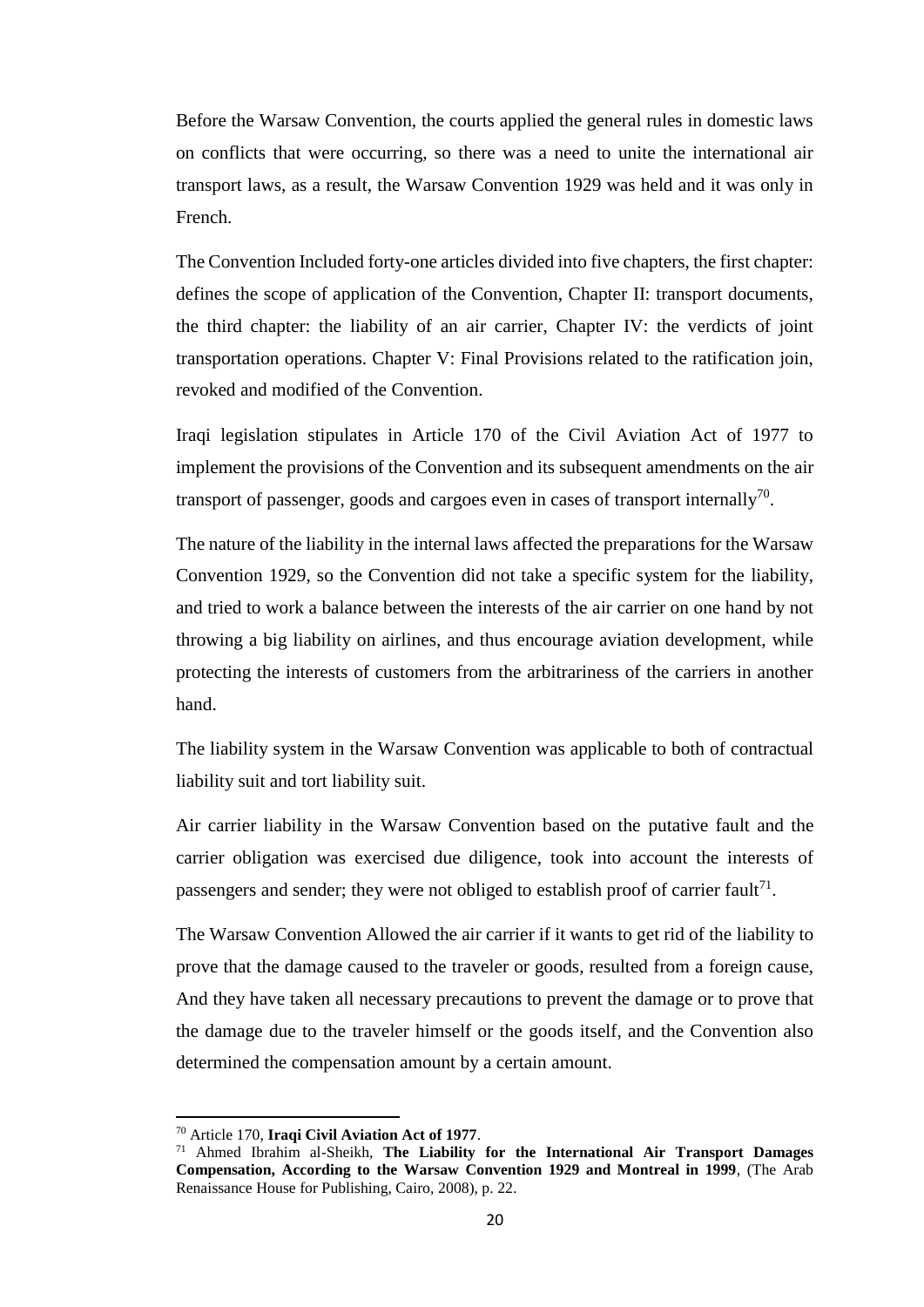The Convention cancelled all the conditions that aim to exempt the carrier from liability, and the conditions under which aims to put a limit of compensation less than the limit established by the Convention, to prevent the carrier from the evasion of liability<sup>72</sup>.

#### **The Basis of the International Air Carriers Liability According to the**

#### **Amendments Subsequent Protocols for the Warsaw Convention**

Despite the significant achievements of the Warsaw Convention (the harmonisation of certain rules that related to international carriage by air), it did not meet the fast emerging challenges of the fast growing air transport industry. This first protocol that was held to improve on the Warsaw Convention was the Protocol to Amend the Convention for the Unification of Certain Rules Relating to International Carriage by Air, which took place at The Hague on the 29 September 1955. It was followed shortly by the Convention Supplementary to the Warsaw Convention for the Unification of Certain relating to International Carriage by Air Performed by a Person Other than the contracting Carrier, which signed at Guadalajara on the 18 September 1961. In the same vein, the Protocol to Amend the Warsaw Convention, which held in Guatemala City on the 8th of March 1971. It also aimed at addressing certain lapses observed in the Warsaw Convention.

The Warsaw Convention was not able to keep pace with progress in the field of aviation for that have been modified in accordance with the Hague Protocol 1955, which kept the air carrier liability as a contractual liability, but shifted the burden of proof to the carrier, and Doubled the maximum compensation in Article 22, and applied the provisions of the Convention on the air carrier servants and agent<sup>73</sup>.

The United States refused the accession to the Hague Protocol, because the Protocol served air carrier interest, where the basis of liability remained based on a putative fault, and the Protocol allowed the air carrier to put Condition to exempt itself from liability if the damage or loss of goods is due to the nature of the goods or inherent defect in the goods in Article 12, and the Mitigation of penalty for the damages caused

<sup>72</sup> Article 23, Paragraph 1, **Convention for the Unification of Certain Rules for International Carriage by Air,** (Warsaw 1929).

<sup>73</sup> Ahmed Ibrahim al-Sheikh, **The Liability for the International Air Transport Damages Compensation, According to the Warsaw Convention 1929 and Montreal in 1999**, (The Arab Renaissance House for Publishing, Cairo, 2008), p. 34.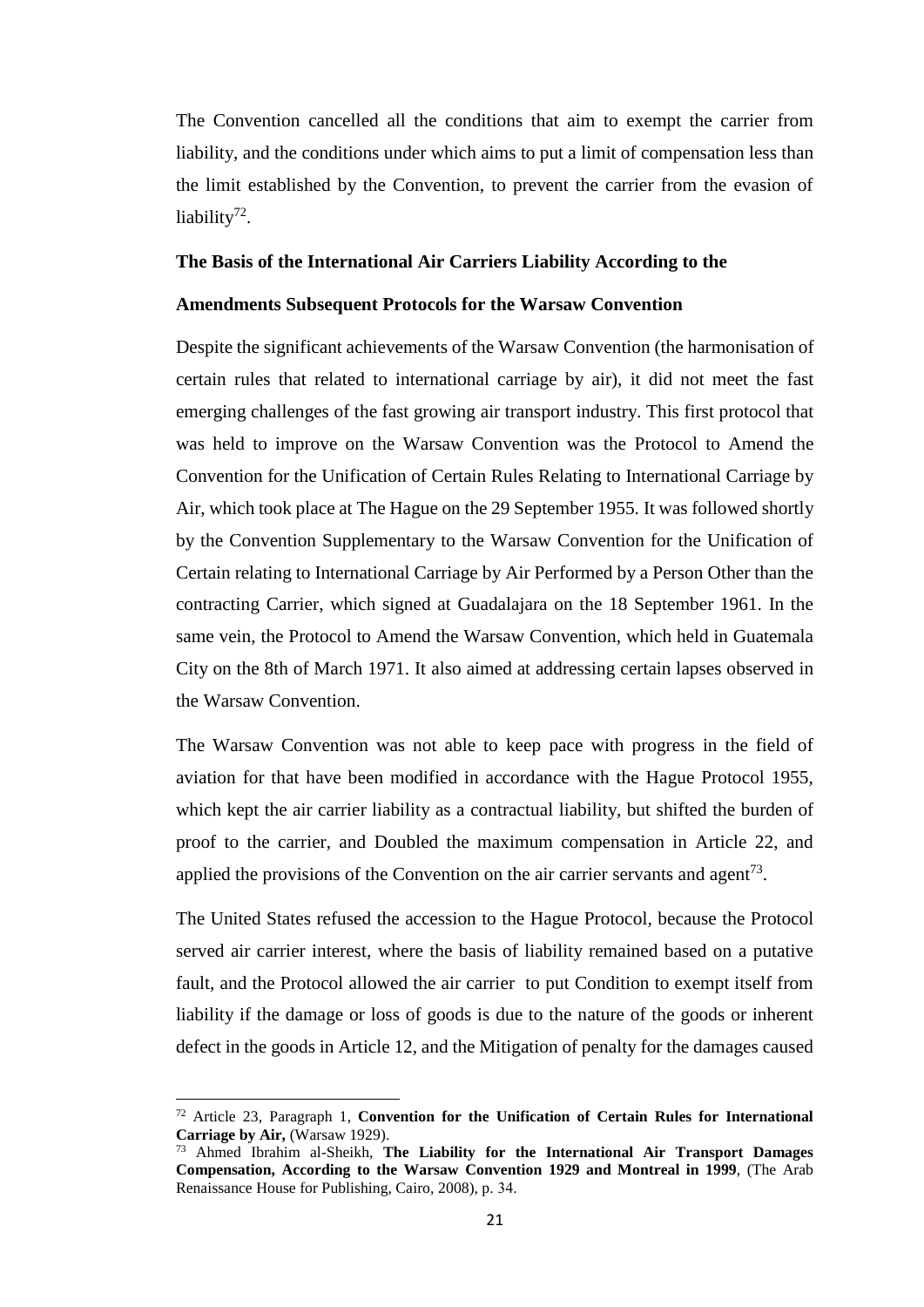by mala Fides air carrier by depriving the carrier of the maximum compensation set by the Convention. The protocol allowed the carrier to exempt itself from liability by proving that it take necessary measures to prevent the damage, and the protocol did not provide protection for the passengers except for raising the maximum compensation that is the carrier adherence<sup>74</sup>.

In 1961 the Guadalajara protocol was held to regulate the status of a particular case, which was implementing the whole or part of transport agreement by another carrier, other than the carrier that made the agreement with passenger, called the actual carrier, who is not a party to the agreement of carriage between the passenger or the sender and the first carrier, the protocol applied the liability system of Warsaw Convention 1929 and the Hague 1955 on both of the actual carrier and the first carrier.

For the purpose of avoiding the bad consequences may cause by withdrawal of the USA from the Hague Protocol, both IATA and IACO convince a number of airlines in several countries to sign an agreement with the USA Civil Aviation Authority and achieve what they aim to, which was raising the maximum amount of compensation, for this reason, the Montreal Convention 1966 was signed<sup>75</sup>.

The provisions of the Montreal Convention in 1966 made the liability of the carrier objective liability, based on the idea of risk. The carrier is responsible for the damage, whether it was its fault or not, as long as the carrier benefiting from the Air transport as an economic Act, meaning that the air carrier is absolutely committed to compensating the damage to the traveler or goods, and it cannot evade liability unless by proving that the damage was due to the traveler himself or goods itself or self-defect in goods.<sup>76</sup> The Convention raised the maximum compensation to  $$75,000$  American Dollar to be reduced to 58,000 US dollars if the litigation expenses paid in the country where the lawsuit filed, the maximum compensation increased seven times than the limit set by the Warsaw Convention 1929<sup>77</sup>.

<sup>74</sup> Issa Ghassan Rabadi, **the Liability of the International Air Carrier on the Damage Caused to the People and their Luggage, A Comparative Study**, (the House of Culture for Publishing and Distribution, Amman, 2008), p. 84.

<sup>75</sup> Jalal Wafa Mohammadayn, **Tighten the Air Carrier's Liability for Damages Occurring for Travelers: A Study in the American Justice,** (The New University House for Publishing, Alexandria, 1995), p. 13.

<sup>76</sup> Demsay, Paul Stephen **European Aviation Law** Speciale, Raymond **Fundamentals of Aviation Law, (**[https://books.google.com.ng/books?isbn//,](https://books.google.com.ng/books?isbn//) 2004), p. 56.

<sup>77</sup> Mohamed Farid Al-Arini, **Air Law: Air transport, Aviation Accidents**, (The New University House for Publishing, Alexandria, 2007), p, 196.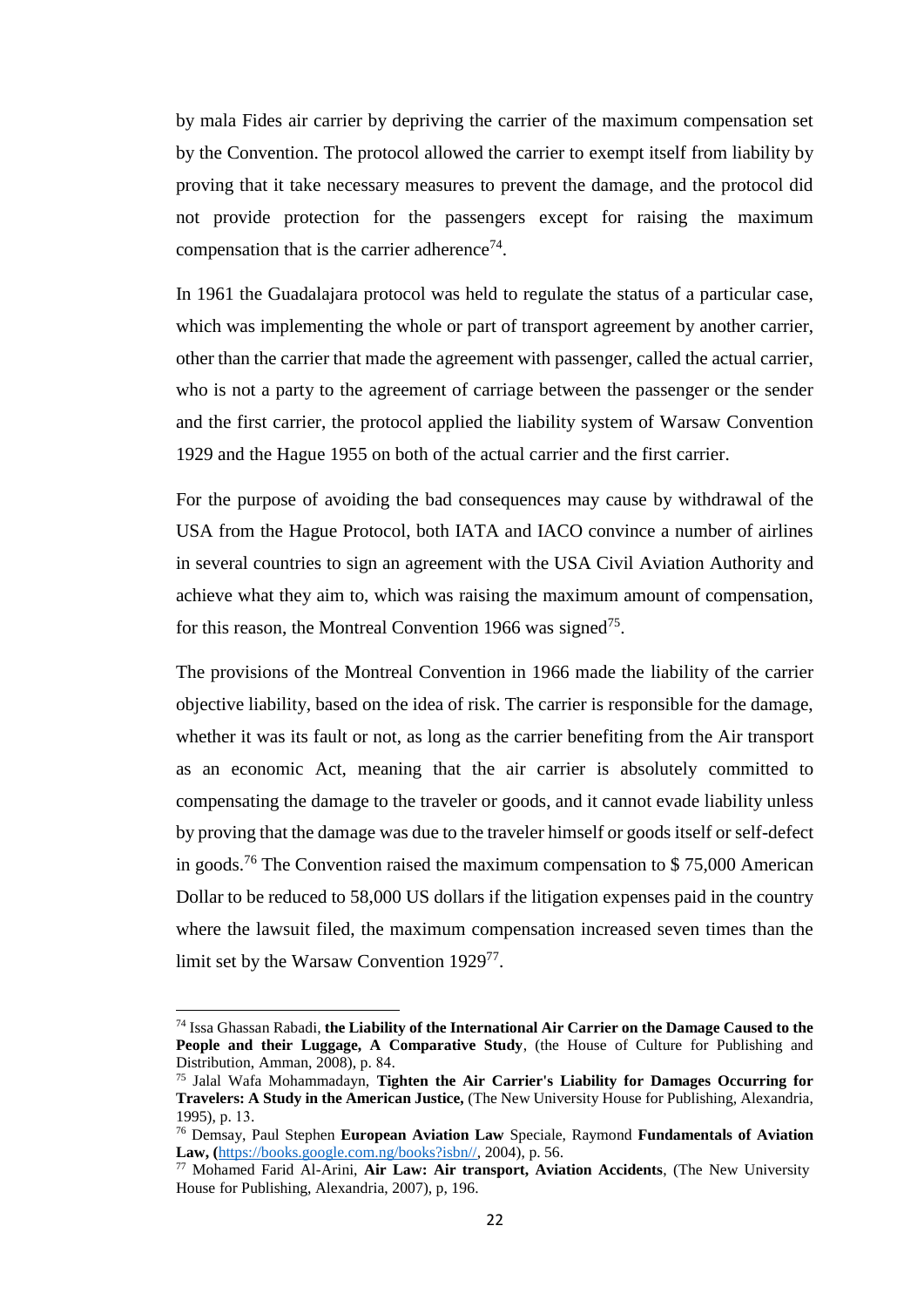The purpose of this agreement was to protect the USA citizens so the agreement terms in order to be applied are that air transport must be internationally according to the Warsaw Convention 1929, and one of the Air takeoff point or Air landing point must be in the United States of America.

The discrimination in applying the 1966 protocol only for the USA citizens led to a breach of the equality principle between the parties because it led to prejudice of the sovereignty of States Parties to the Warsaw Convention in 1929. As a result, the Guatemala City Protocol was held in 1971.

The bases of the air carrier liability in Guatemala City Protocol is objective liability with regard to the damage caused to the traveler and luggage, while its a contractual liability with regard to the damage caused to the goods, and which is due to delay, and raised the maximum amount of the compensation up to 100,000 US dollars.

The Air Transport of goods evolved dramatically in the seventies, so it was necessary to amend the system of liability in the case of goods transport, for the purpose of protecting the Consignor and facilitate air cargo operations, therefore the Montreal Convention of 1975, made the liability of the air carrier for damage caused to goods an objective liability, where the Protocol stipulated in Article 4, on the carrier's liability for damage to goods as a result of destruction, damage or loss of goods, without being able to get rid of the liability, Unless it proves that the cause of the damage is due to one of the following reasons<sup>78</sup>:

1-The nature of the goods or inherent defect in the goods.

2-Defect in the packaging of the goods, packaging being done by someone else other than the carrier or one of the carrier's servants and agents.

3-Acts of war or armed conflict.

 $\overline{a}$ 

4-Acts of public authority during the entry or exit of goods or during the presence of the goods in transit.

<sup>78</sup> Issa Ghassan Rabadi**, The Liability of the International Air Carrier on the Damage Caused to the People and their Luggage, A Comparative Study**, (The House of Culture for Publishing and Distribution, Amman, 2008), p. 89.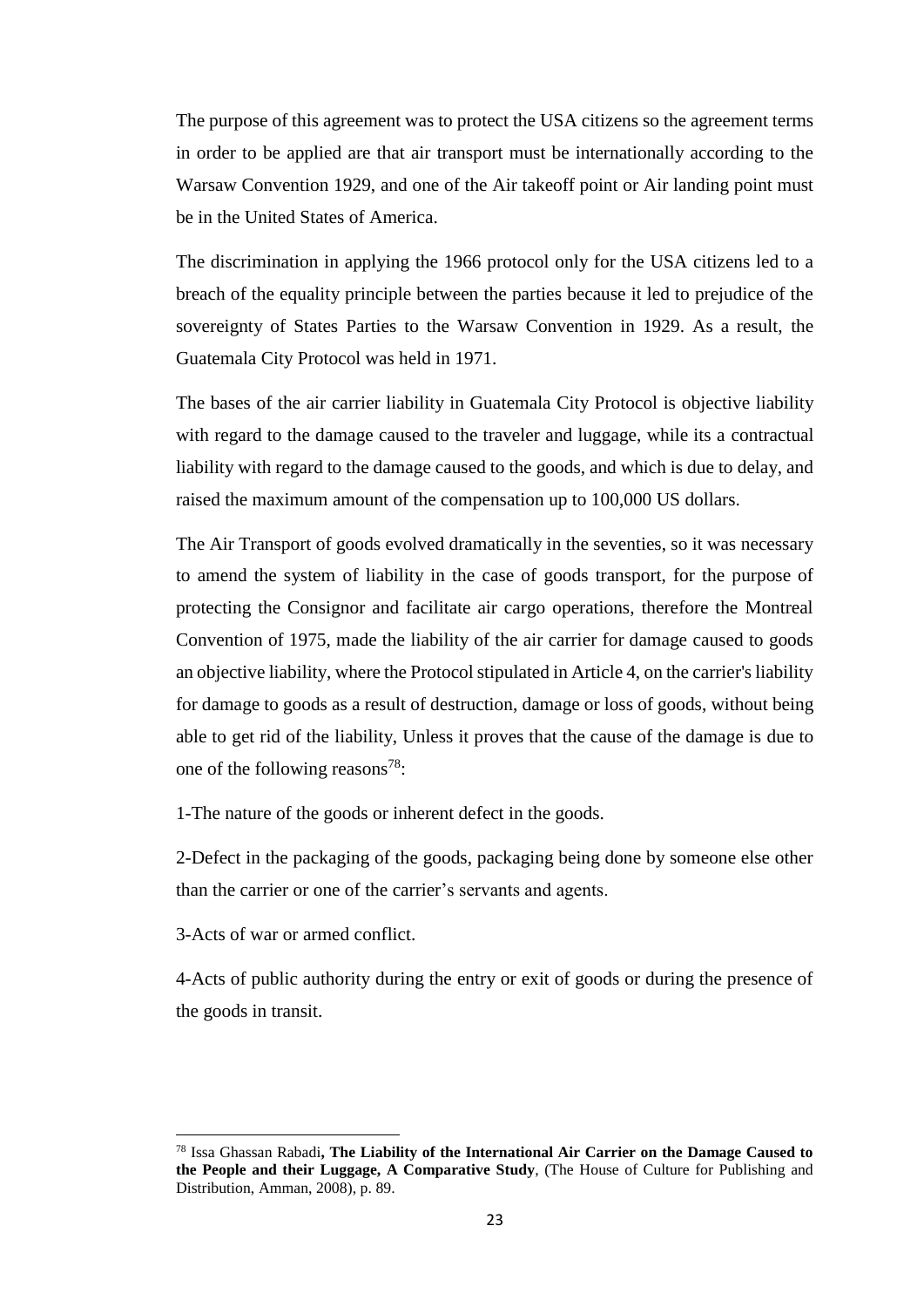Despite all these conventions, the air transport rules did not unite, because of all states didn't join to all the conventions, so Air transport in each country apply the rules of the Convention, which the country joined to it.<sup>79</sup>

Additionally, to strengthen the instruments of the Warsaw Convention, there were Additional Protocol No 1, 2 [3], 4 to Amend the Convention for the Unification of Certain Rules Relating to International Carriage by Air Signed at Warsaw*.* Held in the city of Montreal on the 25th September 1975. Finally, the instruments relating to air carrier liability in the Warsaw Convention and the Hague Protocol were also strengthened in the Agreement Relating to Liability Limitations of the Warsaw Convention and the Hague Protocol, in the city of Montreal on the  $4<sup>th</sup>$  of May, 1966. All of these protocols and agreement were aimed at improving the liability system in the Warsaw Convention and bring it up to speed with the existing reality such that passengers are compensated for their loss or damages as adequately as possible.

# <span id="page-34-0"></span>**1.2.1.2. The Regulation of the Air Carrier Liability According to the Montreal Convention 1999**

Chapter 3, Article 17 of the Montreal Convention<sup>80</sup> sets the liability system for international air carrier and regulates it to check unwarranted exploitation of it by customers. Paragraph 1 of the article sets the tone for the liability system. It states that *"The carrier is liable for damage sustained in case of death or bodily injury of a passenger upon condition only that the accident which caused the death or injury took place on board the aircraft or in the course of any of the operations of embarking or disembarking"<sup>81</sup> .*

Compared with the first paragraph of Article 17, The subsequent paragraphs shed more light on the carrier's liability and state the various conditions under which the carrier is not liable.

The second sentence of Paragraph 2 of Article 17 states that: *"However, the carrier is not liable if and to the extent that the damage resulted from the inherent defect, quality* 

 $\overline{a}$ <sup>79</sup> Giemulla, Maria Elma & Weber Ludwig, **International and EU Aviation Law: Selected Issues, (**[https://books.google.com.ng/books?isbn//](https://books.google.com.ng/books?isbn/), 2011), p. 18.

<sup>80</sup> Article 10, Paragraph 6, **Convention for the Unification of Certain Rules for International Carriage by Air,** (Montreal, 1999).  $81$  Ibid.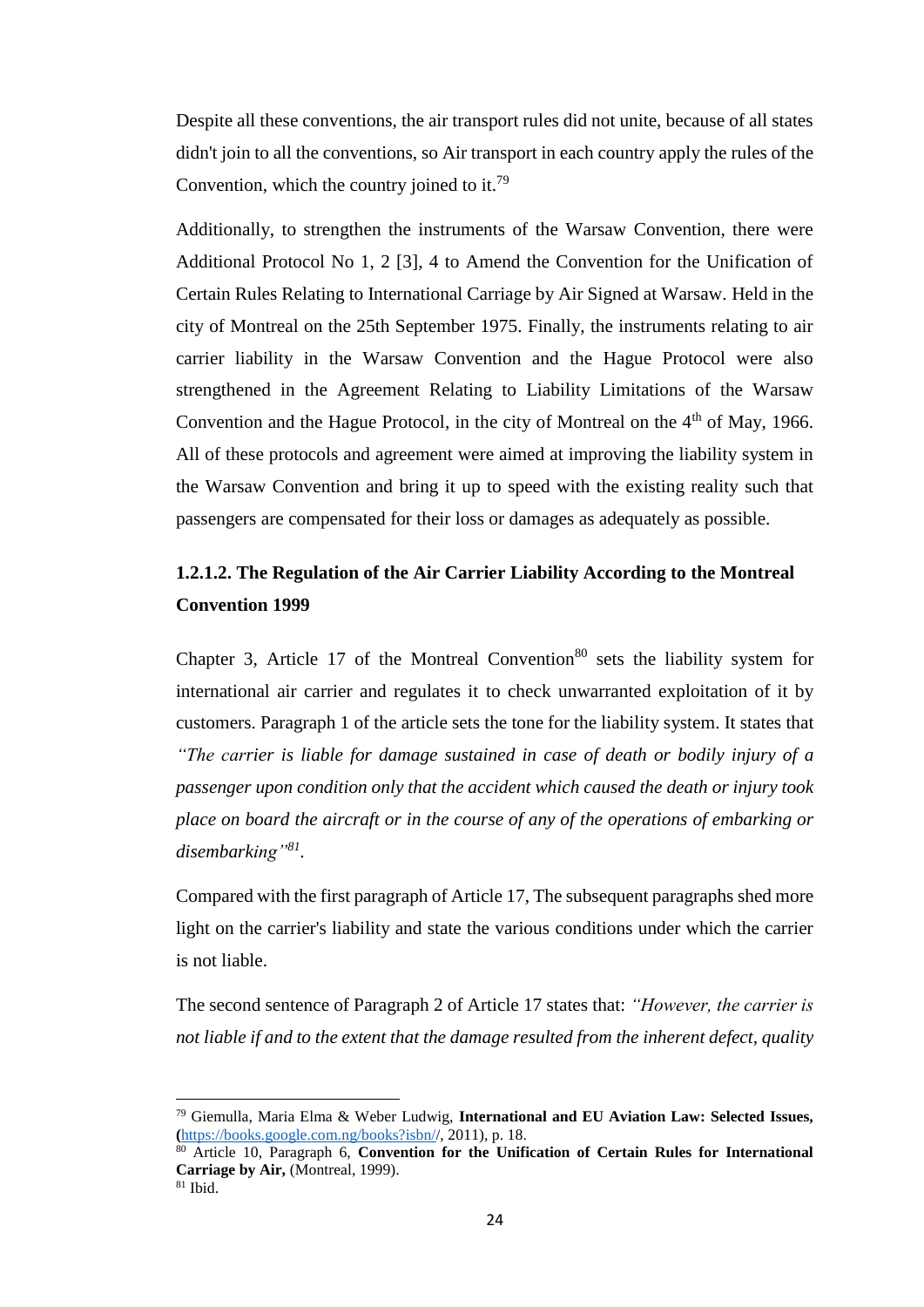*or vice of the baggage. In the case of unchecked baggage, including personal items, the carrier is liable if the damage resulted from its fault or that of its servants or agents."<sup>82</sup>* The provision of Article 17 to a large extent has established the boundary for both the carrier and the passenger regarding the issue of liability in the event of a dispute arising from death, injury, loss or damage of baggage.

Finally, the Montreal Convention also sets a limit to which compensation can be paid or drawn. In the case of death, the Special Drawing Rights sets the limit at \$100,000 while for damage caused by delay as envisaged in Article 19; the Special Drawing Right is \$1450 and for damage, loss, destruction or delay the Special Drawing Right is \$1000 for each passenger. But for the destruction, loss or damage of cargo, the Special Drawing Right sets the limit at \$17 per kilogramme<sup>83</sup>.

#### **The Preparation for the Montreal Convention 1999**

The preparation for the Montreal Convention of 1999 started many years with the various protocols and agreements that amended some of the provisions of the Warsaw Conventions. In preparing for the Montreal Convention, There is also the recognition that the Warsaw Convention has brought order in the air transport industry, but that particular provisions are obsolete and needed to be modernised to be useful in the present day. Secondly, the preparation reaffirmed the desire of the industry participants to have an orderly developing industry with the conviction on the part of all member states that there is a strong desire to harmonise certain rules relating to international air carriage<sup>84</sup>. It found in the proviso to the various articles embodied in the Montreal Convention.

#### **The Liability System of the Air Carrier According to the Montreal Convention**

#### **1999**

The responsible system according to the Montreal Convention 1999, requires that the air carrier and its servants and agents assume Joint liability to ensure the safe ARR of passengers and goods. The Montreal Convention also improved the protection of the

<sup>82</sup> Article 9, Paragraph 3, **Convention for the Unification of Certain Rules for International Carriage by Air,** (Montreal, 1999).  $83$  Ibid.

<sup>84</sup> Giemulla, Maria Elma & Weber Ludwig, **International and EU Aviation Law: Selected Issues, (**[https://books.google.com.ng/books?isbn//](https://books.google.com.ng/books?isbn/), 2011), p. 18.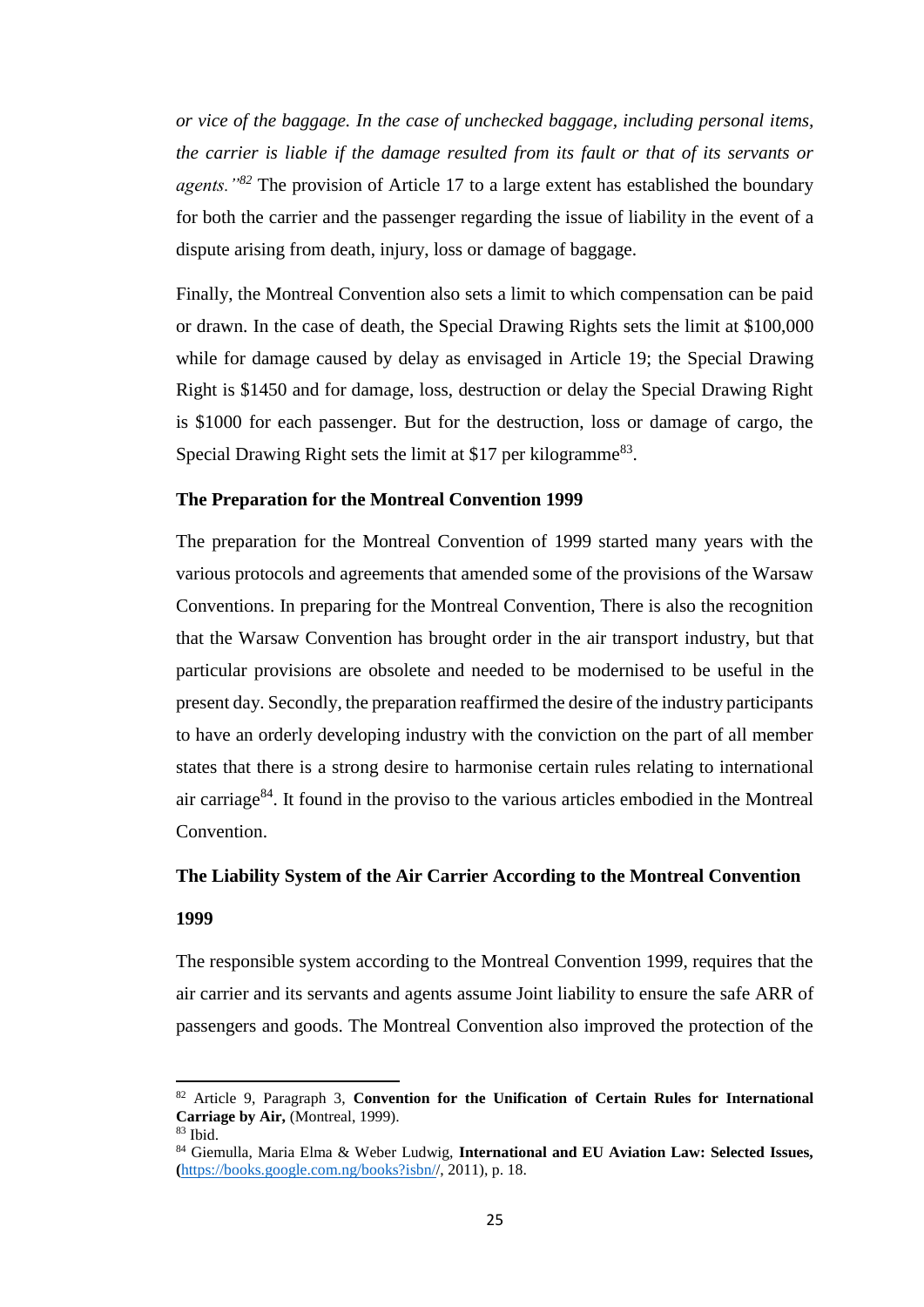interests of the carrier, passenger and consignor. It also sets the limits of liability about compensation as well as claims and counterclaims. The Convention places the liability of proper documentation on the part of the passenger and in the case of a consignor, the appropriate labelling of all the goods and cargo in compliance with the requirements of custom and police duties. On the carrier, it places the liability of fulfilling its terms of the agreement by transporting a passenger or cargo by the provisions of the agreement entered. The failure of the carrier or the passenger to carry out their laid down liability and which result in any form of damages the instruments of the Convention make them liable at varying degrees.<sup>85</sup>

For the purpose of avoiding the effects of the multiplicity of rules that govern international air transport, the Montreal Convention was signed in 1999, for the Unification of certain international air transport rules.

Montreal Convention 1999 regarded as the new international treaty to replace the Warsaw Convention 1929 because it coordinates between the Warsaw Convention and its amended subsequent protocols.

This Convention issued in six languages: English, French, Spanish, Russian, Arabic and Chinese, in the case of emergence of a misunderstanding or conflict it refers to Article 33 of the Vienna Convention of 1969 on the Law of Treaties.

According to Article 55 of the Montreal Convention, which gives the priority of application to the new Convention, and sets that this new agreement will replace the Warsaw Convention 1929 and its amended subsequent protocols in stages.

Montreal Convention 1999 distinguished between the air carrier's liability basis in case of damages caused to passengers, cargo and baggage, but unified the air carrier's liability basis in case of delay, whatever the type of transportation, as follows::

1- Air carrier liability in the case of passenger transport based on the putative Fault Unable to Prove the contrary, and cannot get rid of the liability by proving the foreign reason, if the value of the damage did not exceed a certain amount, which its 100,000 units by SDR.

<sup>85</sup> Demsay, Paul Stephen: **European Aviation Law** Speciale, Raymond **Fundamentals of Aviation Law, (**[https://books.google.com.ng/books?isbn//,](https://books.google.com.ng/books?isbn//) 2004**),** p. 90.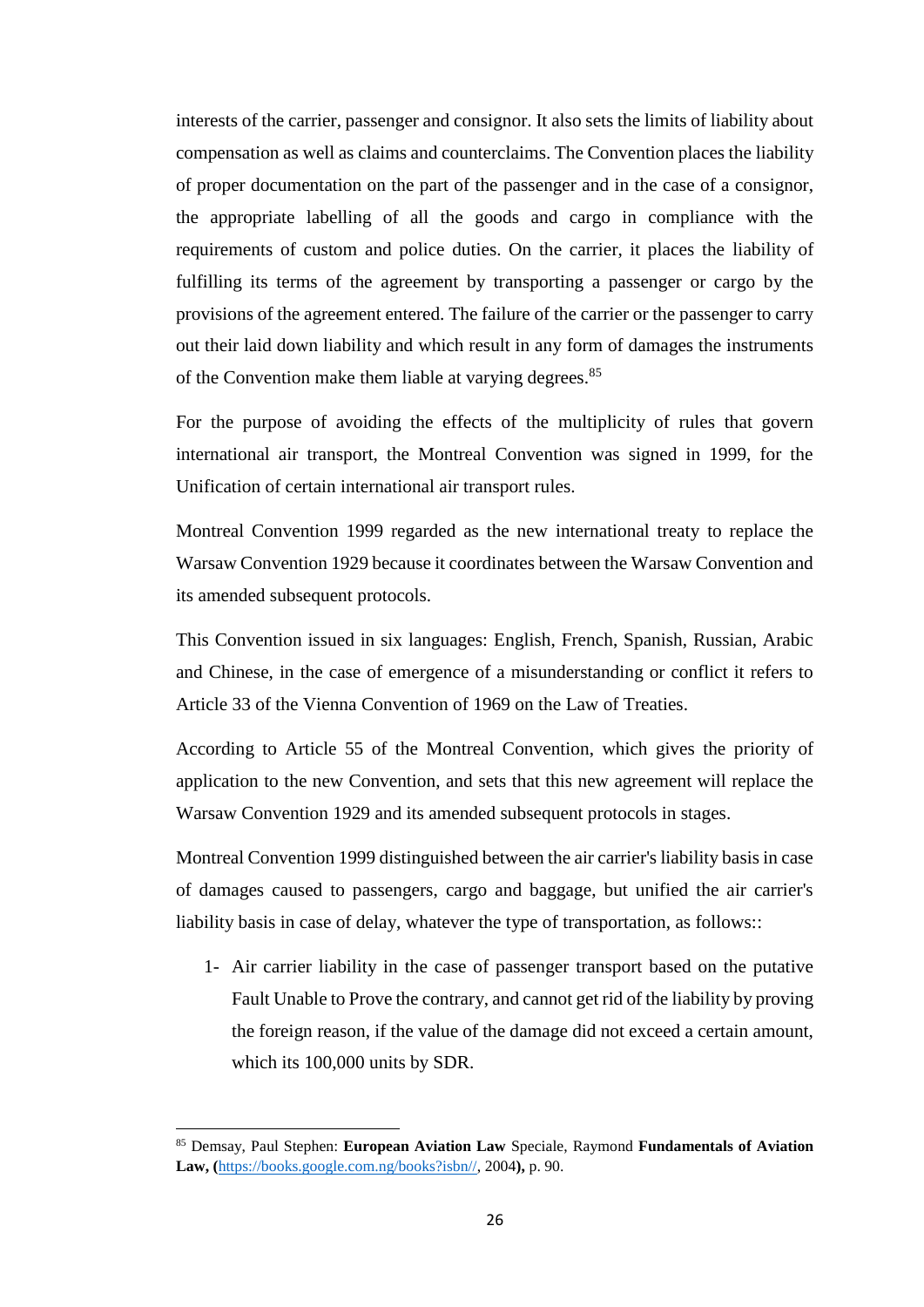2- The air carrier liability in the case of transfer registered baggage based on the putative Fault Unable to Prove contrary, whatever the amount of compensation was, as long as the damage occurred on board the A/C or during the period which the luggage was under the supervision of the carrier.

The carrier's liability In the case of unregistered baggage, based on the putative Fault able to prove contrary, any things that are kept by the passenger and his / her personal requirements, the carrier will be responsible for it if the damage caused by the carrier fault or by the fault of one of the carrier servants or agents<sup>86</sup>.

- 3- The basis of the air carrier's liability in case of goods transfer based on the putative Fault Unable to Prove contrary, where the carrier is liable for the goods damage in case the damage occurs during transport or during the period that the goods were under the supervision of the carrier, and the carrier can get rid of the liability if it can prove that the cause of the damage is due to a defect in the goods or the lack in the goods, or bad packaging of goods by another party other than the carrier or its servants or agents.
- 4- The carrier's liability in case of delay based on the putative Fault able to Prove contrary, the carrier is not liable if it proves that they took all necessary measures to avoid the damage or it was impossible for them to take such measures, and the passenger or consignor have to prove the carrier fault or the damage caused, in this case, the Convention adopted the rules of contractual liability.

The Montreal Convention also stipulates the provisions relating to Exemption from liability and the provisions relating to the amount of compensation. $87$ 

# <span id="page-37-0"></span>**2.2.2. The Subjected and Non-subjected Air Transportation to the International**

## **Conventions**

 $\overline{\phantom{a}}$ 

The Convention and its provisions are restricted to international air transportation done by countries that have signed and domesticated the provisions of the conventions, as such all carriers that engage in international air carriage are subjected to the

<sup>86</sup> Article 17, Paragraph 2, **Convention for the Unification of Certain Rules for International Carriage by Air,** (Montreal, 1999).

<sup>87</sup> Giemulla, Maria Elma & Weber Ludwig, **International and EU Aviation Law: Selected Issues, (**[https://books.google.com.ng/books?isbn//,](https://books.google.com.ng/books?isbn//) 2011), p. 118.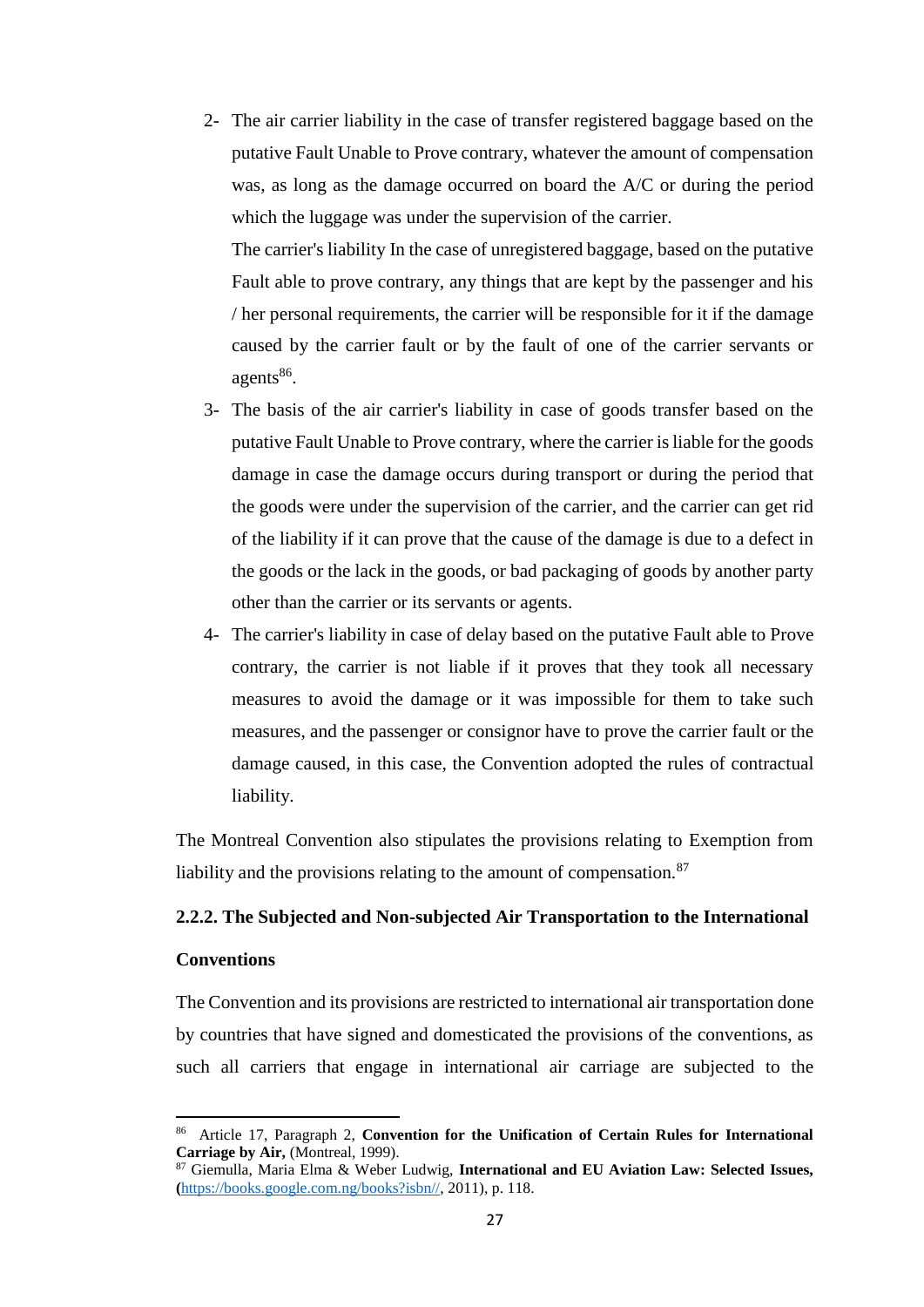international air carriage conventions. Article 1 Chapter 1 of the Montreal Convention reads: *"This Convention applies to all international &age of persons, - baggage or cargo perform by aircraft for reward. It applies equally to gratuitous carriage by air performed by an air transport undertaking*" 88 . This means that even states who are signatories to the convention are bound by it for the air transportation of persons, goods and cargo within the state and outside the states. However, states that are not signatories to the Warsaw and Montreal Conventions are not parties to the provisions of the conventions.

# <span id="page-38-0"></span>**1.2.2.1. Subjected Air Transportation to the Warsaw Convention and Montreal Convention**

As stated in Article 1 Chapter 1 of the Montreal Conventions which is in tandem with the Warsaw Convention, the transportation of a person or cargo must be by paid transportation and for the purpose of profit making. Secondly, the transportation must be by an international aeroplane<sup>89</sup>. Thirdly, the transportation of persons or Cargo must be by carriers that are parties to the conventions. The carriers that are engaged in international air transport or carriage are expected to be members of ICAO and IATA, and other statutory bodies are involved in air transport regulation<sup>90</sup>.

#### **Paid Transportation Agreement**

This provision requires paid transportation agreement because of the significance of having an agreement document that is valid. Shawcross and Beaumont pointed out that agreement documents such as the airway bill and passengers' tickets usually come handy during litigation<sup>91</sup>. If the international air transport is not by a paid transport agreement, then such transportation does not fall within the purview of the Warsaw and Montreal Conventions. It seems right to suggest that the Warsaw and Montreal Conventions are concerned with establishing decorum in air transport agreement to solve problems of litigation.

<sup>88</sup> Article 18, Paragraph 2, **Convention for the Unification of Certain Rules for International Carriage by Air,** (Montreal, 1999).

 $89$  Ibid.

<sup>90</sup> ICAO **Manual on the Regulation of International Air Transport,** (2004).

<sup>91</sup> Shawcross and Beaumont, **Air Law** VII [1009], **(**Butterworth for Publishing**,** London**,** 4 th Edition, 1977).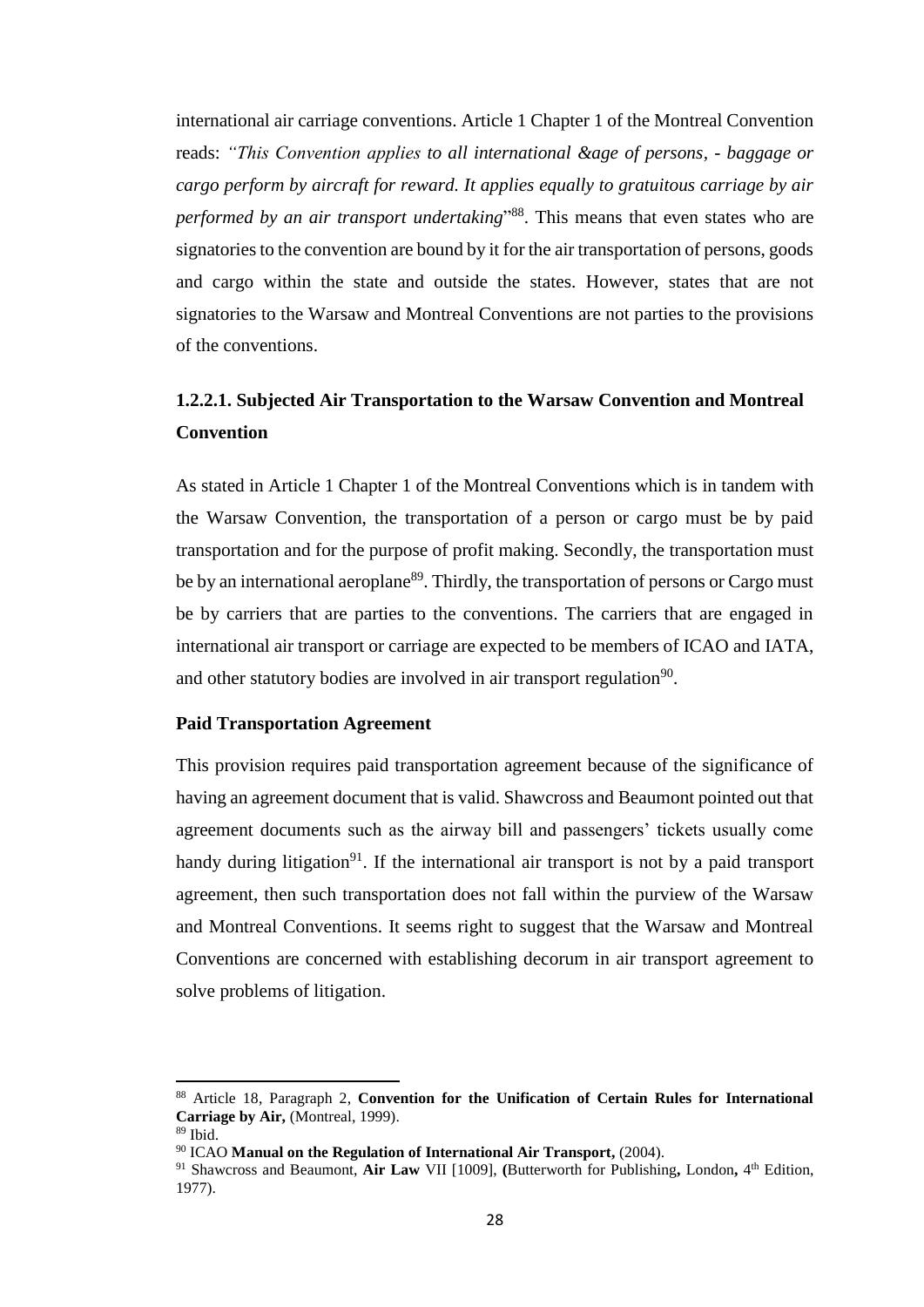#### **Transportation by International Plane**

There is a distinction between the domestic plane and international plane. A domestic plane is a plane that flies only within territories that are located locally in their countries.<sup>92</sup> The Warsaw and Montreal Conventions in Article 1 contend that the term *"international carriage"*<sup>93</sup> means the carriage of persons or goods between two states that are parties to the conventions. The plane must register for the purpose of international air transport, and it must certify as being in perfect specification and condition as an international aircraft by the provisions of ICAO and AITA.<sup>94</sup>

# <span id="page-39-0"></span>**1.2.2.2. Non-Subject Air Transportation to the Warsaw Convention and Montreal Convention**

The paragraph 2 of Article 2 lays out the non-subject to the Warsaw and Montreal Conventions. The paragraph 3 of Article 2 states that *"Except, as provided in paragraph 2 of this Article, the provisions of his Convention, shall not apply to the carriage of postal items"*<sup>95</sup>. The paragraph 2 provides that individual mail owners are not covered by the provisions of the conventions. The provisions make the carriers liable to only the postal administrations base on the rules that covers the relationship between postal administrators and carriers. This I think is done to streamline the possibility of multiple litigations.

Secondly, the non-subject air transportation to the Warsaw Convention and the Montreal Convention are countries or states who are to sign up to the conventions and as such cannot domesticate it in their countries. These countries can also decide to participate in air transportation. Countries that have signed up to the conventions agree with the liability limits set by conventions regarding the issues of loss, damage or death.

Finally, the carriers that not covered by the provisions of the conventions are those that used for demonstrative purposes and those use for investment purposes. Because such

<sup>92</sup> Giemulla, Maria Elma & Weber Ludwig, **International and EU Aviation Law: Selected Issues, (**[https://books.google.com.ng/books?isbn//](https://books.google.com.ng/books?isbn/), 2011), p. 18.

<sup>93</sup> Article 10, Paragraph 1, **Convention for the Unification of Certain Rules for International Carriage by Air,** (Montreal, 1999).

<sup>94</sup> Speciale, Raymond **Fundamentals of Aviation Law, (**[https://books.google.com.ng/books?isbn//,](https://books.google.com.ng/books?isbn//) 2010), p. 98.

<sup>95</sup> Ibid.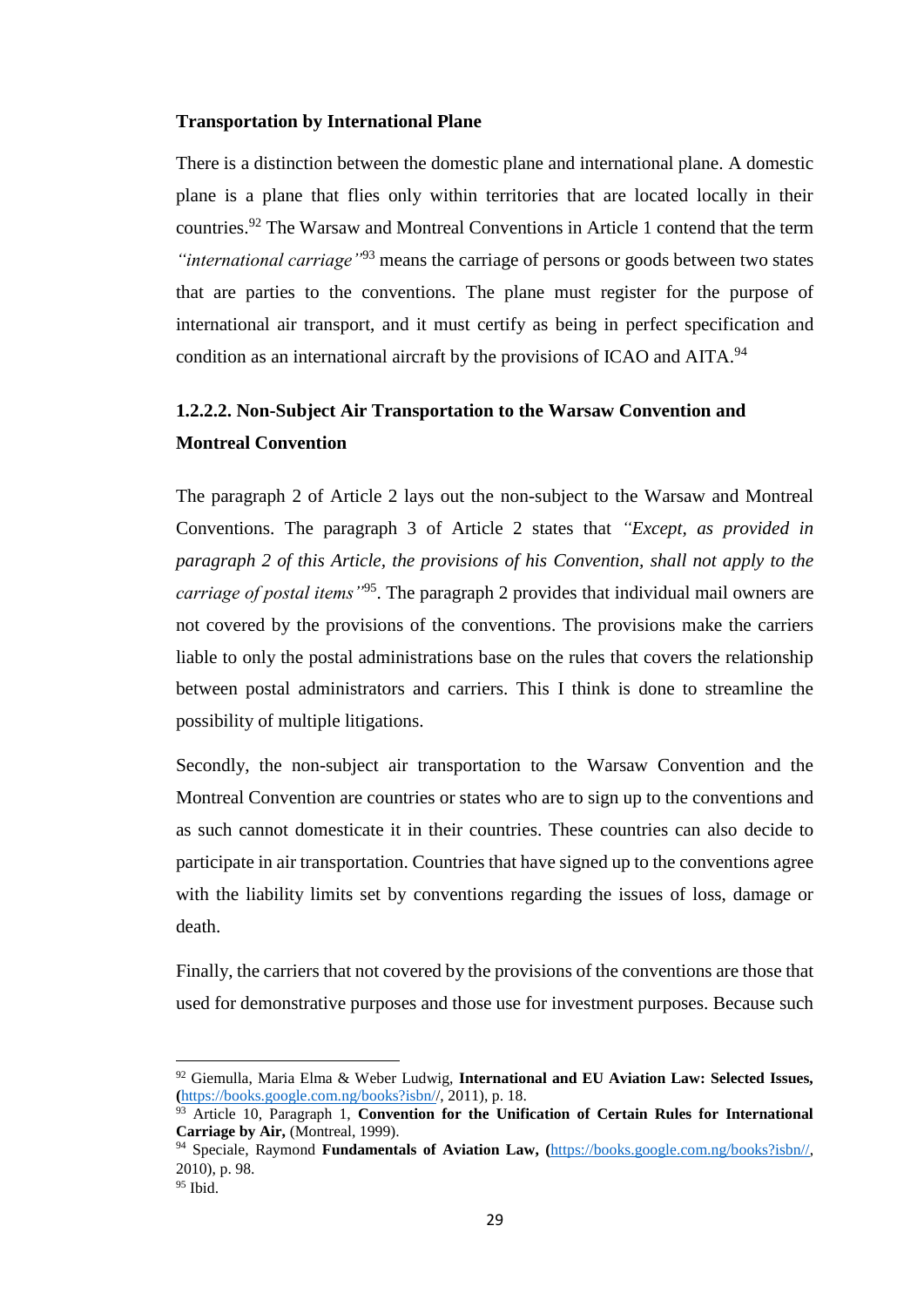airlines or carriers are not in the business of the transportation of passengers and cargo of individuals and, they may not register as corporate entities for the purpose of air transportation<sup>96</sup>.

#### **Air Transport Being Undertaken by the State Itself and Mail Transfer**

The air transport that is undertaken by the state and mail transfer not directly covered by the Warsaw and Montreal Conventions. Article 2 Paragraph, 2 of the Montreal Convention, provides that the carrier is only liable to the mail administrators and not to the individual owner of the mail. If the state is involved in air transportation for its states function, the Warsaw and Montreal Conventions also do not cover the liabilities of such states. However, if the state involved as a public entity, the provisions of the Warsaw and Montreal Conventions adequate covers it. Article 2 paragraph 1 clearly states that: *"This Convention applies to carriage performed by the State or by legally constituted public bodies provided it falls within the conditions laid down in Article*  I."<sup>97</sup> The liability provision of the conventions covers for the transportation of passengers and cargo as paid transportation and the purpose of profit making.<sup>98</sup>

# **The Demo International Air Transportation and the Transportation for**

#### **Investment**

 $\overline{a}$ 

Demo international air transportation is equally not covered in the provisions of the Warsaw and Montreal Conventions. By their nature, a demonstrative carrier is not fully in operation and cannot be bound an agreement as stipulated in Article 1 of the Montreal Convention.

<sup>96</sup> Shawcross and Beaumont, **Air Law VII** [1009], **(**Butterworth for Publishing**,** London**,** 4 th Edition, 1977).

<sup>97</sup> Article 19, Paragraph 1, **Convention for the Unification of Certain Rules for International Carriage by Air,** (Warsaw, 1929). <sup>98</sup> Ibid.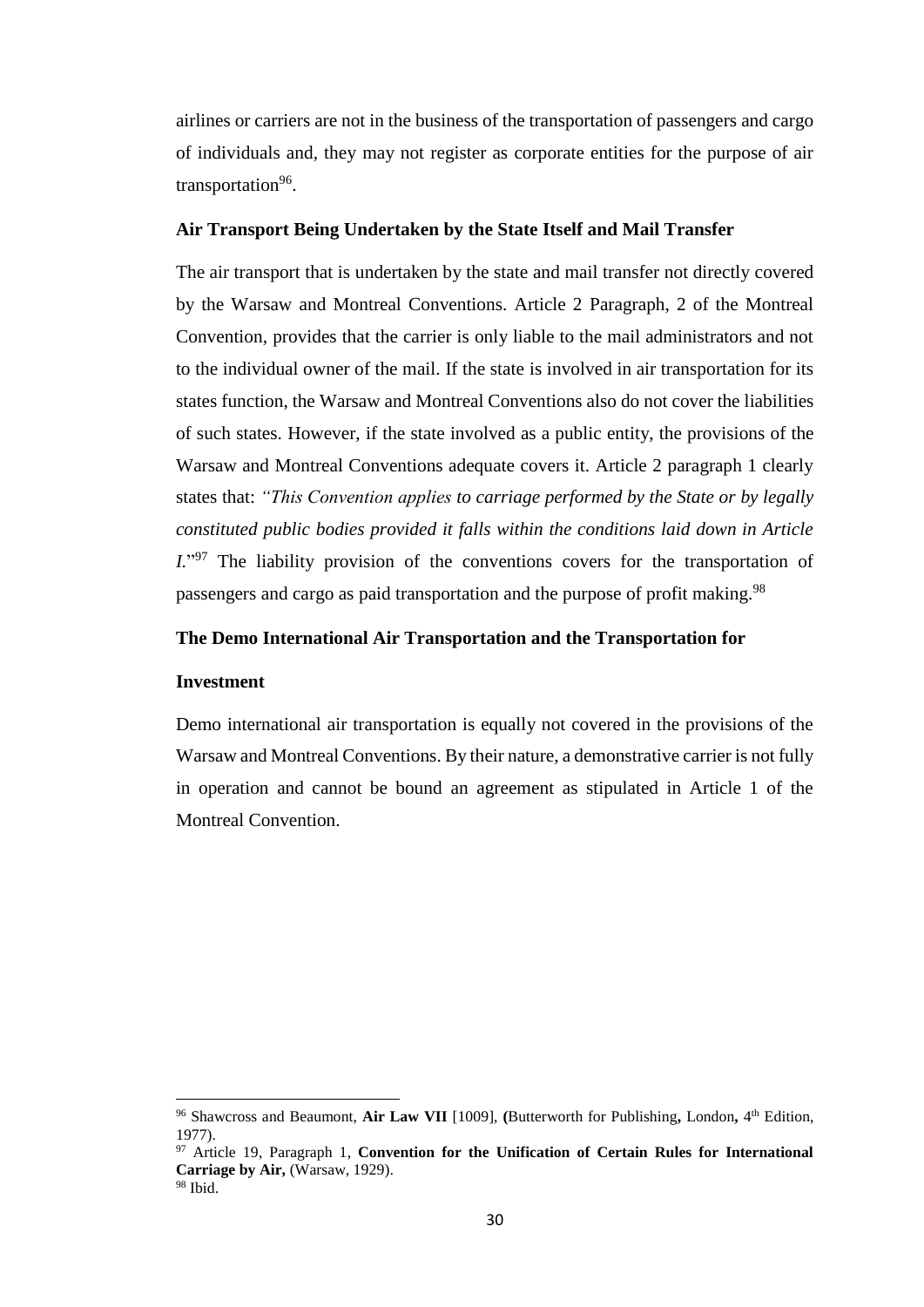#### <span id="page-41-0"></span>**CHAPTER TWO: THE EMERGENCE OF THE INTERNATIONAL AIR**

# **CARRIER LIABILITY**

#### <span id="page-41-1"></span>**2.1. The Air Carrier Liability for the Passengers and Goods Transportation**

The air carrier liability for the passengers and goods transportation came about as a result of the concerted effort of both the carrier organisations and other international air transport organisations that are concerned with the welfare of passengers and their goods. The moment a customer enters into an agreement with an air carrier, the airline saddled with certain responsibilities regarding safe delivery of the passengers and goods or cargo. The Warsaw and Montreal Conventions<sup>99</sup> stipulate in Article 17, 18 and 19 that the carrier is liable to in the case of passengers' death or injury, damage or destruction of the cargo of travellers if such death or injury, damage or destruction occurred on board the A/C. However, Article 20 of the Montreal Convention deals with the important issue of exoneration of the carrier to liabilities arising from the possibilities above. These shall address in the subsequent sections.<sup>100</sup>

#### <span id="page-41-2"></span>**2.1.1. The Air Carrier Liability for the Passenger's Death or Injury**

The carrier is deemed to be responsible for the safety of every passenger on board an A/C. Article 17 Paragraph of the Montreal convention holds that *"The carrier is liable for damage sustained in case of death or bodily injury of a passenger upon condition only that the accident which caused the death or injury took place on board the aircraft or in the course of any of the operations of embarking or disembarking" (*Montreal Convention, 1999)*.* This implies that the air carrier is directly responsible for the passengers' safety from the point of embarking, on board the aircraft and during disembarking. If the passenger suffers any bodily injury or death at any of this point, then the burden of proof falls on the air carrier to establish why the carrier should not be held responsible for the injury or death of the passenger. The extent of compensation in any of the mentioned possibilities is as established by the statutory international organisations. This is done primarily to avoid the exploitation of the passengers by the

 $\overline{\phantom{a}}$ 

<sup>99</sup> Article 19, Paragraph 2, **Convention for the Unification of Certain Rules for International Carriage by Air,** (Montreal, 1999).

<sup>100</sup> Speciale, Raymond **Fundamentals of Aviation Law, (**[https://books.google.com.ng/books?isbn//,](https://books.google.com.ng/books?isbn//) 2010), p. 106.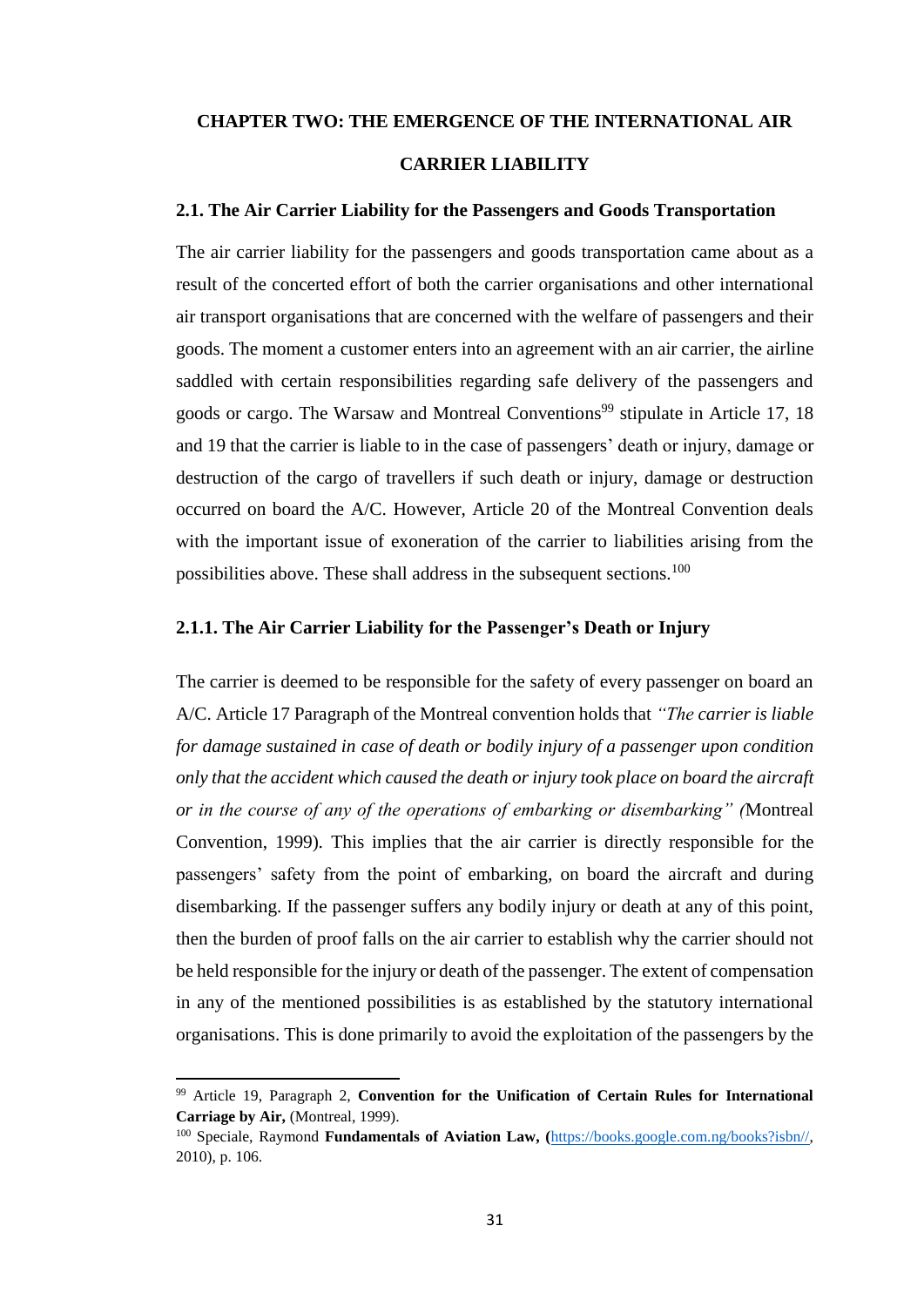carrier and to also shield the carrier from unnecessary litigation that could ruin them from doing business.

# <span id="page-42-0"></span>**2.1.2. The Air Carrier Liability for the Damage of Goods and Passengers' Luggage**

The airline is equally responsible for the safety of all checked in luggage of the passengers on board. Paragraph 2 of Article 18 of the Warsaw and Montreal Convention<sup>101</sup> hold the carrier is liable for the loss or damage of all checked in luggage. The paragraph in part reads thus: *"The carrier is liable for damage sustained in case of destruction or loss of, or of damage to, checked baggage upon condition only that the event which mud the destruction, loss or damage took place on board the aircraft or during any period within which the checked baggage was in the charge of the carrier*" (Montreal Convention 1999)<sup>102</sup>. The second part of the paragraph outlines the conditions upon which the air carrier shall not be liable to any of such damage or loss. The provision of this paragraph places enormous liability on the shoulders of the airline as it requires and demands that the airline should care for the safety and condition of the luggage in its care.

# <span id="page-42-1"></span>**2.2. The Air Carrier Liability for Delay in Transportation**

Delay in air transportation can be caused by many factors. This delay may trigger quite a number of damages to the passenger that could lead to litigation. Szakal,  $(n.d)^{103}$ identified the various causes of delay in air transport to include; Meteorological factors that relate to unfavourable weather conditions that could hamper safety of flight, the mechanical fault of the craft and equipment, traffic congestions among many others are factors that could lead to a delay in air transportation. The Warsaw and Montreal Conventions state that the carrier is liable for any such delays that are unwarranted. The first sentence of Article 19 of the Montreal Convention states that:

 $\overline{\phantom{a}}$ 

<sup>101</sup> Article 19, Paragraph 1, **Convention for the Unification of Certain Rules for International Carriage by Air,** (Montreal, 1999).

 $102$  Ibid.

<sup>103</sup> Szakal Arpad, **Air Carrier's Liability in Cases of Delay,** *(*n.d. Leiden), p. 15.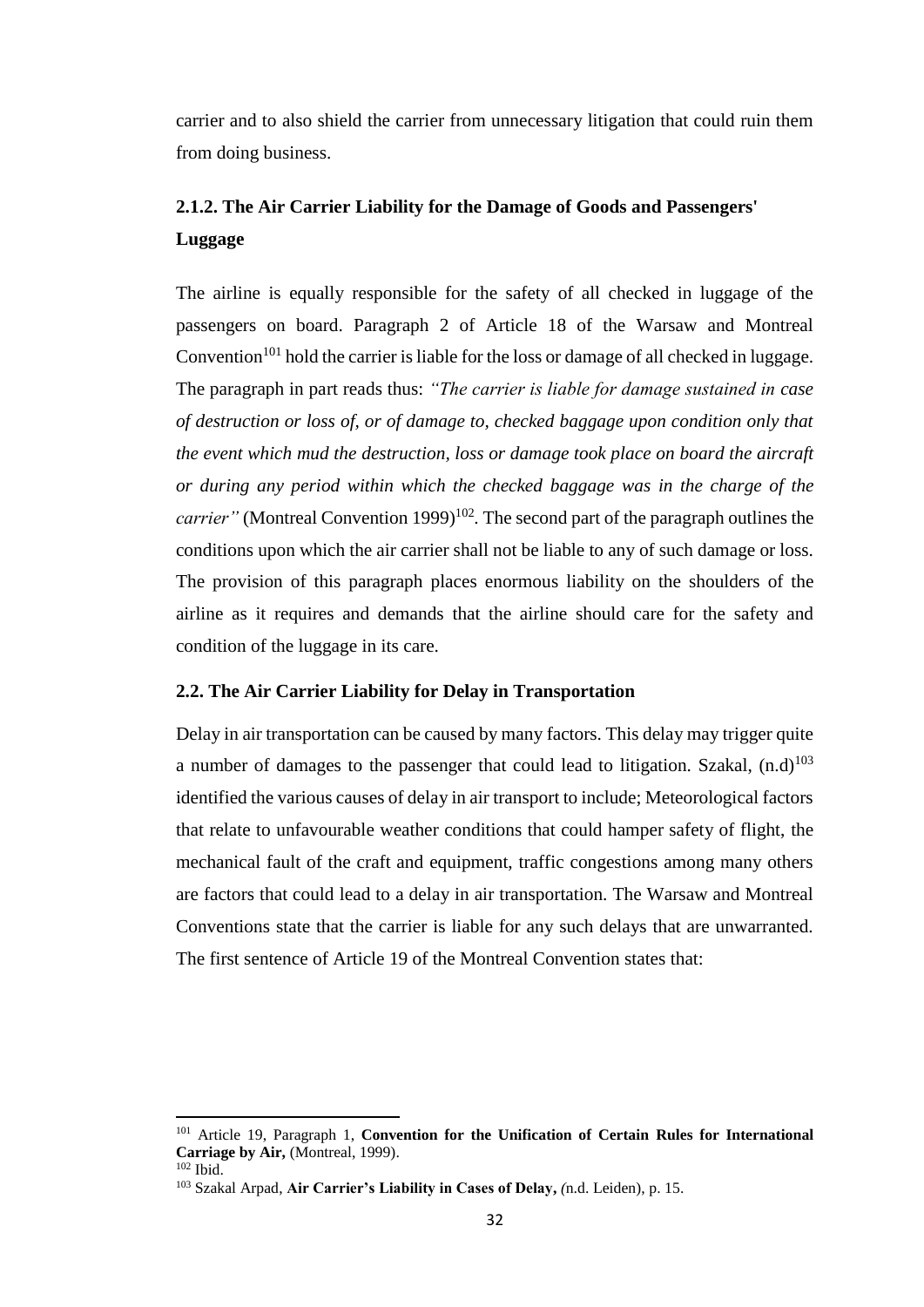"*The carrier is liable for damage occasioned by delay in the carriage by air of passengers, baggage or cargo."<sup>104</sup>* The same Article 19 accounts for when a carrier can be adjudged to be free of such liabilities.

#### <span id="page-43-0"></span>**2.2.1. The Nature of the Damage Caused by Delay**

Although all the conventions do not give a clear and precise definition of the meaning of delay, the principle guiding the operation of Article 19 is to compensate the passenger for the loss or damage that he may incur as a result of the occurrence of a delay. If a damage result from delay is adjudged to be the failure of the air carrier to perform the duty that agreement with the passenger, then the carrier is said to be liable. Apparently, the nature of damage varies from case to case. The damage resulting from delay might lead damage of the luggage of the passenger, bodily injuries on the passenger and loss of business time and appointments. However, if the air carrier is adjudged to have done everything necessary to avoid delay or the delay is deemed to be beyond the control of carrier then the carrier can put up a defence against any liability. Raffaele (2008), cited the case between Obuzor v. Sabena Belgium Airways, 1999 WL 223162 (S.D.N.Y. Apr. 16, 1999), over 200 passengers experienced a delay of their flights from New York to Lagos, Nigeria via Brussels as a result of fog. The passengers were delayed for 5 days but were fed and accommodated by the air carrier. The court ruled that the carrier is absolved of its liability because they have done absolutely every necessary thing to avoid the delay.<sup>105</sup>

# <span id="page-43-1"></span>**2.2.2. The Time Period for the Delay**

 $\overline{a}$ 

Time is a very important factor in today's world. The Warsaw and Montreal Conventions<sup>106</sup> do not specify the time period for the delay would make the carrier liable or not. However, it noteworthy that time is a very relative item. Time loss to a business appointment can only be judged on the value of what has been missed.<sup>107</sup> The carrier is equally allowed the opportunity of fulfilling the Agreement of Carriage it

<sup>104</sup> Article 19, Paragraph 2, **Convention for the Unification of Certain Rules for International Carriage by Air,** (Montreal, 1999).

<sup>105</sup> Steven Raffaele, **Hurry Up and Wait: Air Carrier Liability for Flight Delays**. SMU Air Law Symposium (February 21-22, 2008), p. 7-8.

<sup>106</sup> Demsay, Paul Stephen: **European Aviation Law, (**[https://books.google.com.ng/books?isbn//,](https://books.google.com.ng/books?isbn//) 2004), p.19.

<sup>107</sup> Giemulla, Maria Elma & Weber Ludwig, **International and EU Aviation Law: Selected Issues, (**[https://books.google.com.ng/books?isbn//,](https://books.google.com.ng/books?isbn//) 2011), p. 128.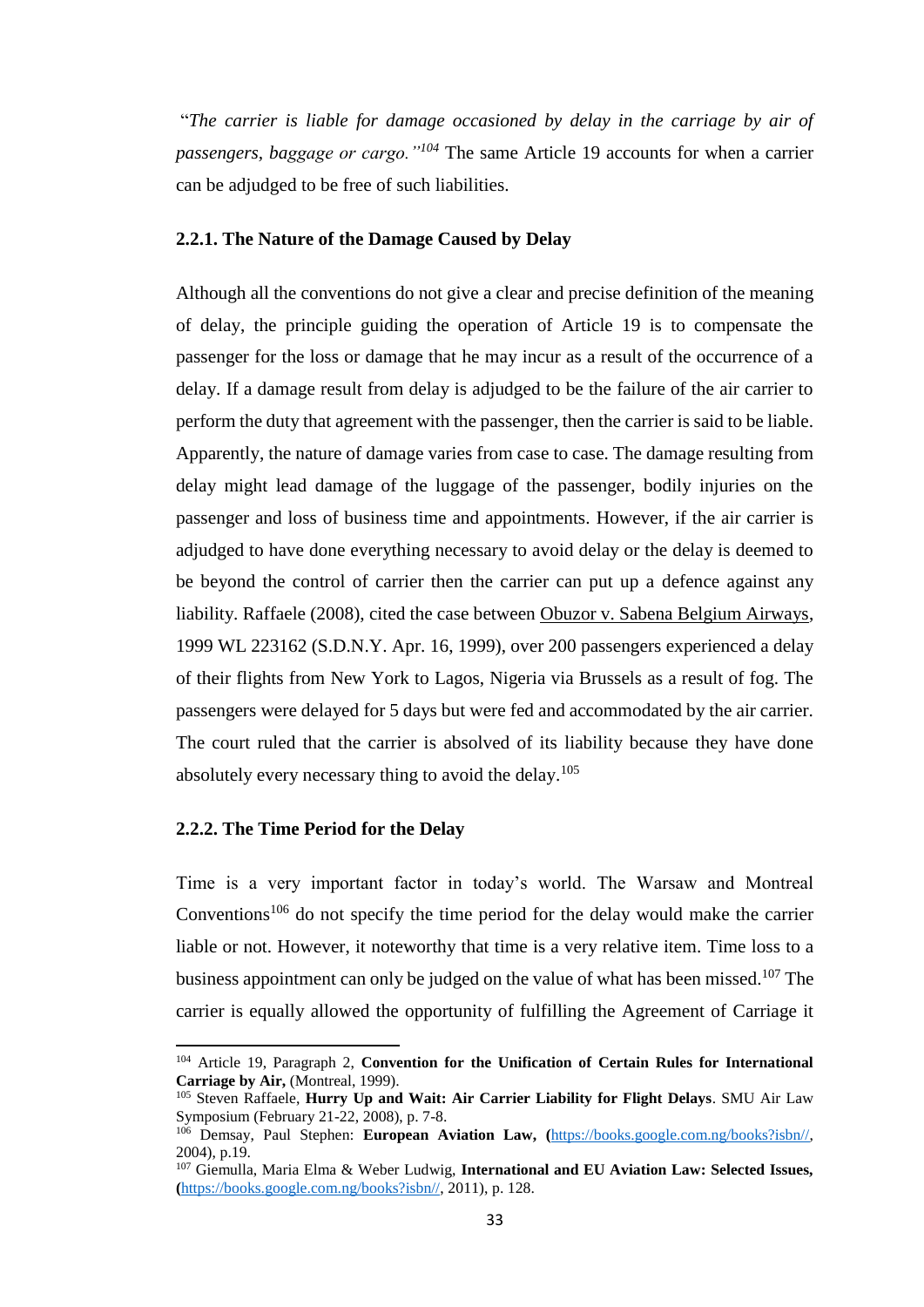entered by providing alternative transport means to the passenger within a reasonable time. The time period for the delay must be such that the carrier completely fails to deliver on its obligation to transport a passenger. The time period for the delay is, therefore, the period that of embarking and disembarking from the plane at the agreed destination.

#### <span id="page-44-0"></span>**2.3. The Air Carrier Liability in case of Aircraft Kidnapping (Air Terror)**

Air terror has posed a serious problem to international flights. Series of highjack by terrorist especially of international flights have brought to the fore the issue of air carrier liability as contained in the Warsaw and Montreal Conventions. Wilensky (1987: 250) observed that the replacement of Article 25 of the Warsaw Convention by Article 13 of the Hague Protocol with a clear definition of 'willful misconduct' aimed at placing the liability for safety on the air carrier<sup>108</sup>. The airline is assumed to be liable for any event of air terror except it can proof beyond reasonable doubt that the air terror attack was not as a result of their negligent or misconduct. It is important to note that because the burden of proof has been shifted from the passenger to the air carrier by the Warsaw Convention, the airline is expected to have evidence that it secured the plane adequately against any form of terrorist attack. The liability system of the Warsaw Convention has criticised for being too low particularly when the carrier is viewed to have been excessively careless and wantonly negligent leading to the terror attack in question $109$ .

#### <span id="page-44-1"></span>**2.3.1. The Nature of the Accident which is the Liability of An Air Carrier**

The nature of the accident of an aeroplane determines whether it is the liability of the air carrier. Article 17 of the Warsaw and Montreal Conventions states that:

*The carrier shall be liable for damage sustained in the event of the death or wounding of a passenger or any bodily injury suffered by a passenger if the accident which caused the damage so sustained took on board the aircraft or in the course of any* 

<sup>108</sup> Robert Wilensky **Flying the Unfriendly Skies: The Liability of Airlines under the Warsaw Convention for Injuries Due to Terrorism***.* (Northwestern Journal of International Law & Business (8) 1987), p. 17.

<sup>109</sup> Robert Wilensky **Flying the Unfriendly Skies: The Liability of Airlines under the Warsaw Convention for Injuries Due to Terrorism***.* (Northwestern Journal of International Law & Business (8) 1987), p. 18.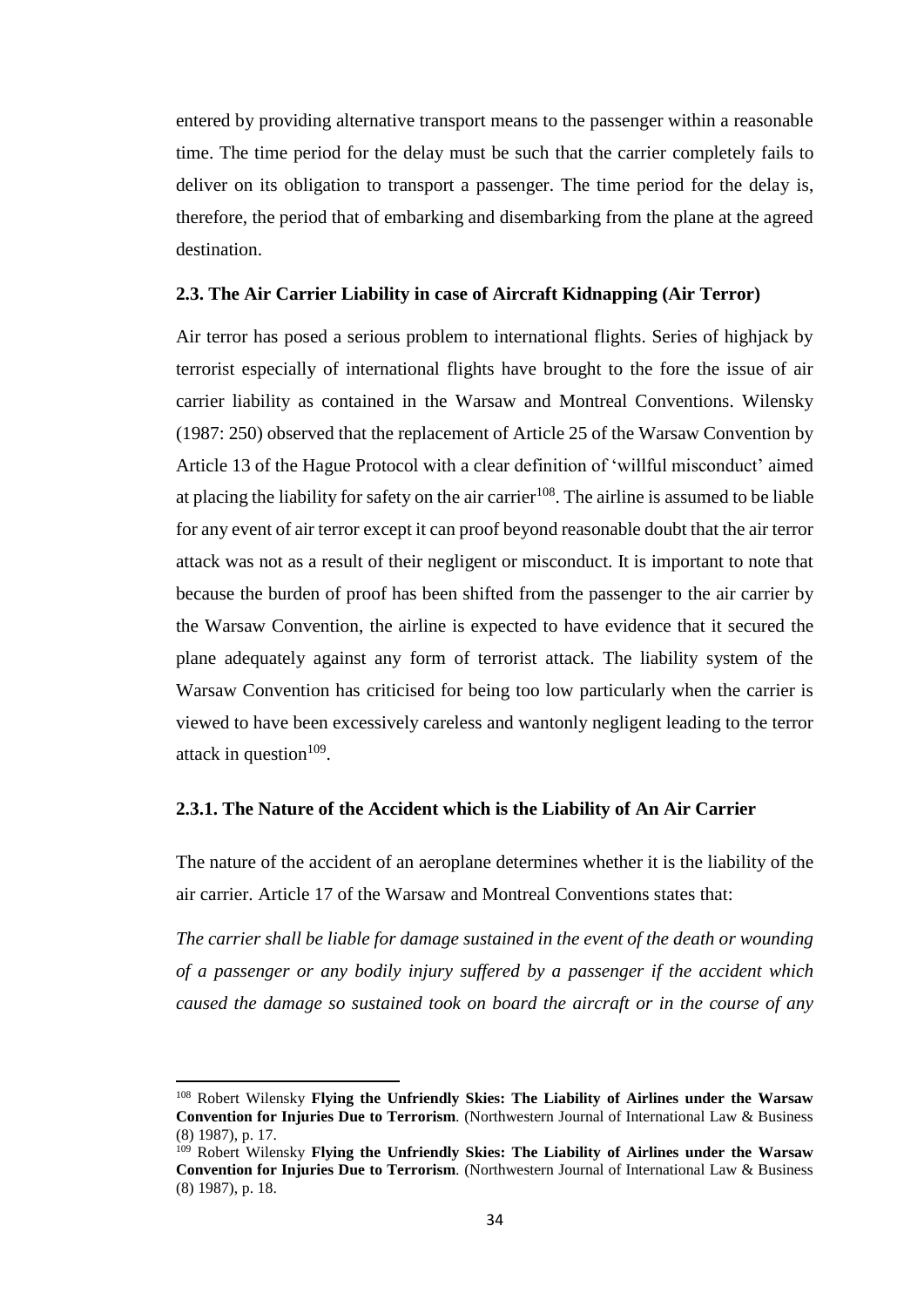*operations of embarking or disembarking.<sup>110</sup>* This means that once the accident occurs on the board, the carrier is liable whether it is a terror attack or a plane crash, as a result, certain reasons, and the carrier must proof it was not willfully negligent. The carrier is, therefore, liable to pay compensation to the passenger if the accident is a result of willful and wanton negligence according to the provision of both the Warsaw and Montreal Conventions<sup>111</sup>.

#### **2.3.1.1. The Distinction between the Accident and the Incident in Air Transport**

Establish what constitute an accident and an incident has been very contentious. An incident is a sudden occurrence of an unpleasant event while an accident is a viewed as aa sudden unpleasant event that is not planned which can result in bodily injury or death of a passenger.<sup>112</sup> The lack of precise distinction makes the differentiation of an accident from an incident very tricky as both can have life-threatening implications. Following recent judgments, Wilensky (1987) believes that certain incidents on the plan such as highjack or kidnapping have come to be viewed as accidents.<sup>113</sup>

# **2.3.1.2. Definition of Air Accident**

 $\overline{a}$ 

An accident is an unforeseen unpleasant occurrence that may result in bodily injury, damage to goods or death of a passenger. The Convention on International Civil Aviation of 1944 Annex 13 defines an accident as "*an occurrence associated with the operation of an aircraft which takes place between the time any person boards the aircraft with the intention of flight until such persons disembarked"<sup>114</sup>* (p. 10). When such an event occurs, death or bodily injuries can be sustained by the passengers, the aircraft can damage or completely destroyed or written off. The definition of an accident includes occurrence "*associated with the operation of an aircraft which*  affects or could affect safety of operation" (p. 10)<sup>115</sup>.

<sup>110</sup> Article 19, Paragraph 2, **Convention for the Unification of Certain Rules for International Carriage by Air,** (Warsaw, 1929).

<sup>111</sup> Giemulla, Maria Elma & Weber Ludwig, **International and EU Aviation Law: Selected Issues, (**[https://books.google.com.ng/books?isbn//,](https://books.google.com.ng/books?isbn//) 2011), p. 18.

<sup>112</sup> Shawcross and Beaumont, **Air Law** VII [1002], **(**Butterworth for Publishing**,** London**,** 4 th Edition, 1977).

<sup>113</sup> Robert Wilensky **Flying the Unfriendly Skies: The Liability of Airlines under the Warsaw Convention for Injuries Due to Terrorism***.* (Northwestern Journal of International Law & Business (8) 1987), p. 18.

<sup>114</sup> Annex 13, **The Chicago Convention on International Civil Aviation,** (Chicago, 1944).

<sup>115</sup> Article 20, Paragraph 1, **Convention for the Unification of Certain Rules for International Carriage by Air,** (Montreal, 1999).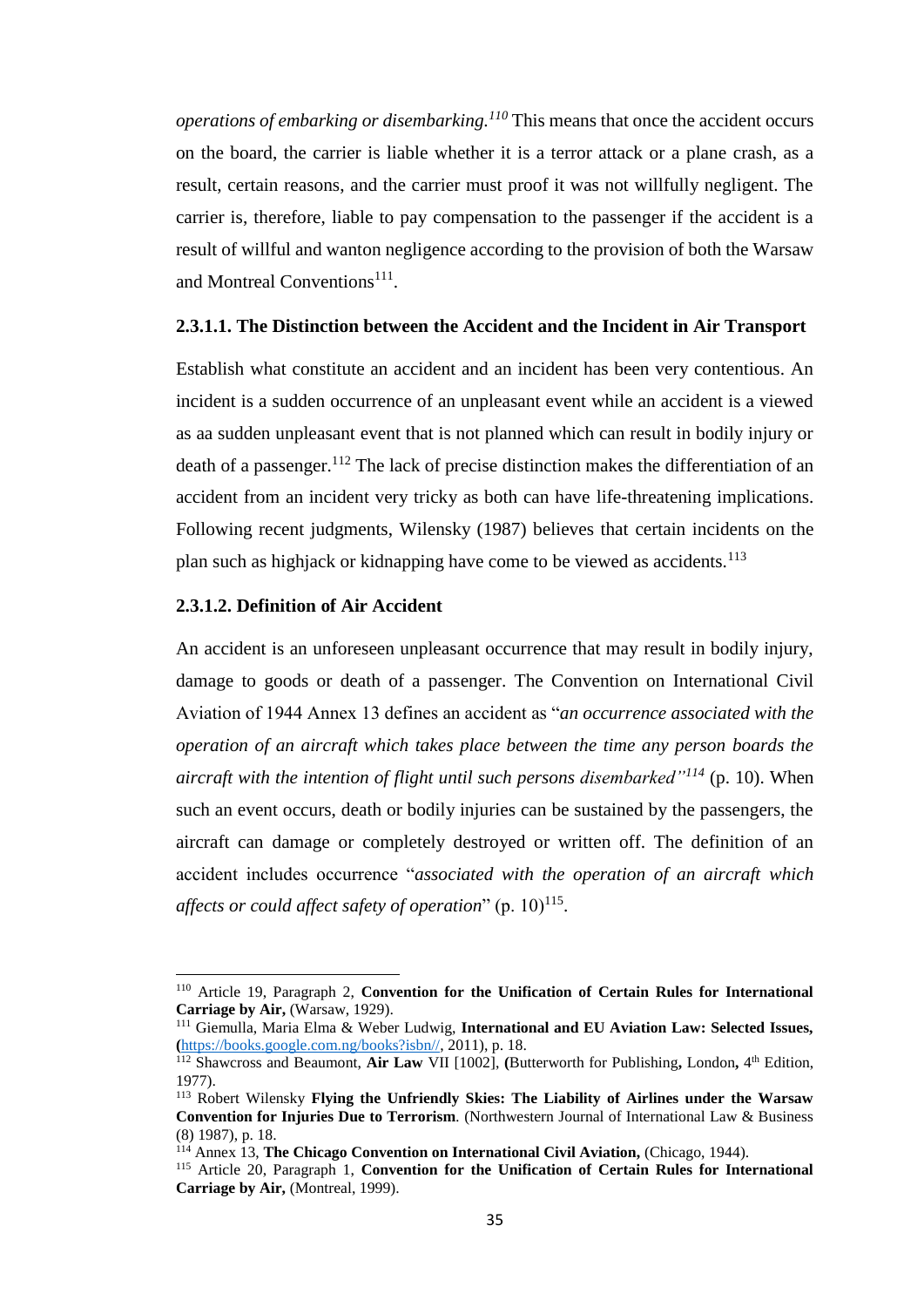# <span id="page-46-0"></span>**2.3.2. The Legal Standards for Considering Terrorist Accident as an Air Carrier Liability**

It is usually a tricky situation when trying to determine what constitutes an accident and what is the liability or liability of the air carrier. If the terrorist act on the plan considered as an accident, then legally it is the liability of the carrier to pay liability. The legal standard is still Article 17 of the Warsaw Convention<sup>116</sup>. The carrier assumed liable in the event of an accident except it can proof otherwise. However, with the expansion of the meaning of an accident to include A/C highjack and kidnapping, the passenger has been given some form of cover against accidental occurrence that may affect his safety.<sup>117</sup> Must judicial adjudication have concluded that both high jacking and terror attacks on the plane fall with the legal definition of the term 'accident' as used in the Warsaw Convention<sup>118</sup> Once the court can establish that the incident falls within the definition of an accident and falls within the ambit that the air carrier is liable then the airline must take liability.

<sup>116</sup> Article 17, Paragraph 3, **Convention for the Unification of Certain Rules for International Carriage by Air,** (Warsaw, 1929).

<sup>117</sup> Giemulla, Maria Elma & Weber Ludwig, **International and EU Aviation Law: Selected Issues, (**[https://books.google.com.ng/books?isbn//](https://books.google.com.ng/books?isbn/) 2011), p. 201. <sup>118</sup> Ibid, p. 202.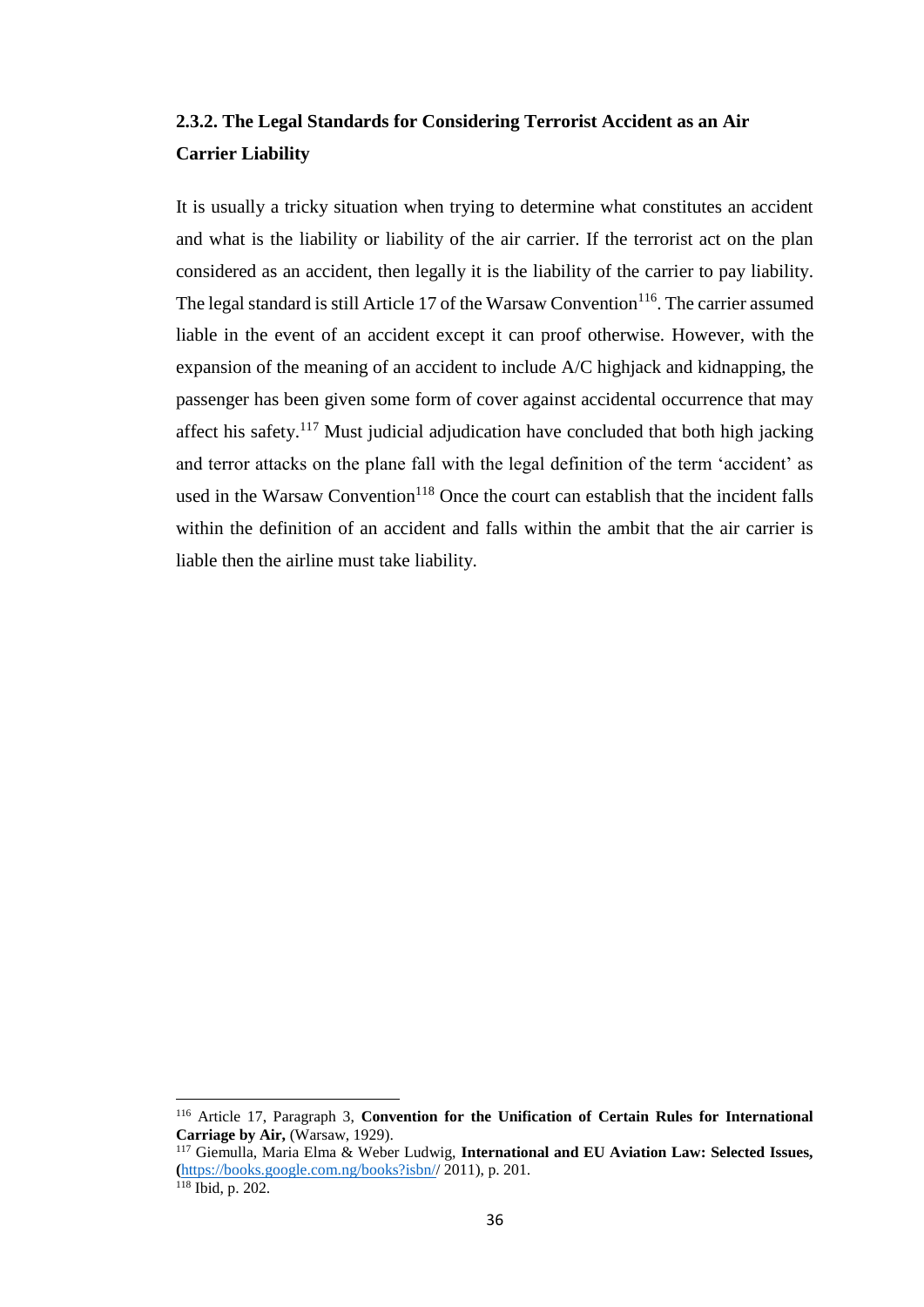# <span id="page-47-0"></span>**CHAPTER THREE: THE BASIS OF THE INTERNATIONAL AIR CARRIER LIABILITY DEFENSE AND THE EXEMPTION FROM LIABILITY ACCORDING TO THE WARSAW CONVENTION 1929 AND MONTREAL CONVENTION 1999**

Both the Warsaw Convention of 1929 and the Montreal Convention of 1999 obligate the air carrier to take liability for damages suffered by the passenger. However, the conventions demand the carriers show course why it should exempt from such liability. Article 1 of the Warsaw and Montreal Conventions clearly state the scope of the application of the established rules of the convention. Its application is on every international air carriers who are parties to the convention. Other bodies too like the International Air Transport Association (IATA) and the International Civil Aviation Organization (ICAO) also provide some framework of regulation within which air carrier responsibilities, as well as their exemption from responsibilities, are enshrined. It must point out that these bodies draw legitimacy from the Warsaw and Montreal Conventions. As already stated, the burden of proof of non-culpability is on the carrier and not on the passenger or client.

# <span id="page-47-1"></span>**3.1. The Basis of the International Air Carrier Liability Defense According to**

# **the Warsaw Convention 1929 and the Montreal Convention 1999**

The defence basis for the air carrier liability can be drawn from Article 20 of the Warsaw and Montreal Conventions<sup>119</sup>. A paragraph of 1 of Article 20 of the Montreal Convention unequivocally states that: *"the carrier is not liable if he proofs that he or his agents have taken all necessary measures to avoid the damage or that it was impossible for him or them to take such measures*" (Art 20, Warsaw Convention)<sup>120</sup>. This particular provision provides the background upon which the carrier can put up its defence.<sup>121</sup> Secondly, Article 34 of the Warsaw Convention also gives the airline

<sup>119</sup> Article 34, Paragraph 1, **Convention for the Unification of Certain Rules for International Carriage by Air,** (Montreal, 1999).

<sup>120</sup> Article 34, Paragraph 2, **Convention for the Unification of Certain Rules for International Carriage by Air,** (Warsaw, 1929).

<sup>121</sup> Speciale, Raymond **Fundamentals of Aviation Law, (**[https://books.google.com.ng/books?isbn//,](https://books.google.com.ng/books?isbn//) 2004), p. 221.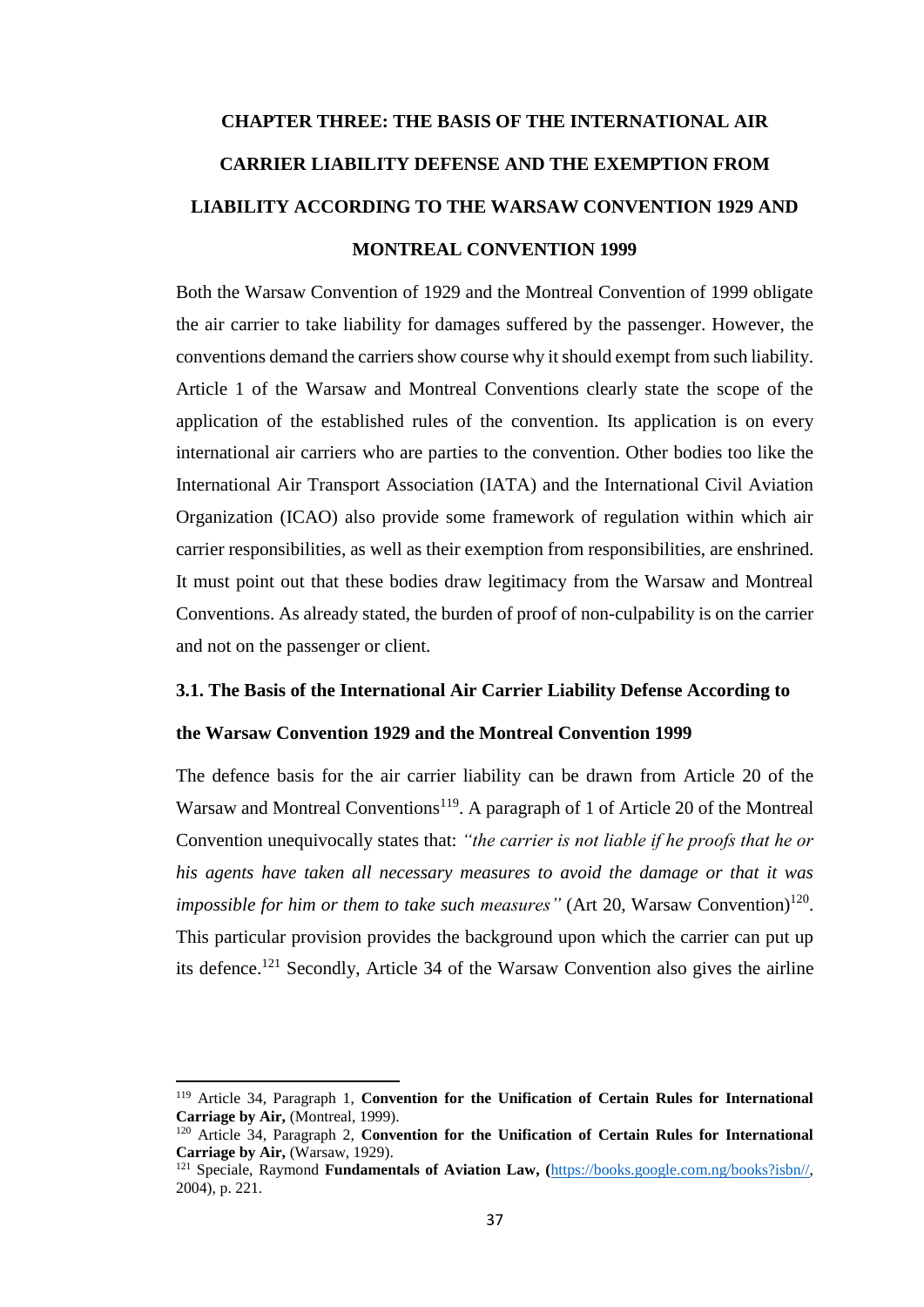the right to make its regulations so long as they do not conflict or contradict the provisions of the Convention<sup>122</sup> (Article 34).

# <span id="page-48-0"></span>**3.1.1. The Basis of the International Air Carrier Liability Defense According to the Warsaw Convention 1929**

The defence basis of international air carrier Liability according to the Warsaw Convention of 1929 premised on the provision of the Convention which primarily requires the airline to proof that it is not culpable. The provisions of the Warsaw Convention are the primary bases for the defence of the liability of the international air carrier. Article 17, 18, 19 and 20 of the Warsaw Convention are the statutory instruments within which the carrier can operate to establish its innocence. Raffaele (2008) pointed out that: *"Courts had found that airlines are afforded a defence to liability when they have taken all necessary/reasonable measures to avoid the damage or when the delay was caused by the contributory negligence of the passenger"* (p.  $9.123$  Therefore, the expected angle of defence for the air carrier against liabilities which the Warsaw Convention places on the carrier is to proof that all necessary measures were take to avert damage of goods. It is important for the carrier to know the condition of the goods that they are about they carry before they sign any Agreement of Carriage with the passenger or cargo. Liability suits can only dismiss if the carrier can proof that it has diligently performed its duty or duties.

#### **3.1.1.1. Taking the Necessary Procedures and the Navigational Fault**

Taking the necessary procedures does not foreclose on the damages and destruction of presenters' goods. Navigation faults can occur which may result in the damage or the destruction of the goods of the passenger. Raffaele (2008) observed that the Article 20 of the Warsaw Convention is very clear regarding the taking of the necessary procedures. The condition of haven taken *"necessary measure"*<sup>124</sup> can set a career free from liabilities. All "necessary measures" have been interpreted severally to mean

<sup>122</sup> Giemulla, Maria Elma & Weber Ludwig **International and EU Aviation Law: Selected Issues, (**[https://books.google.com.ng/books?isbn//](https://books.google.com.ng/books?isbn/) 2011), p. 118.

<sup>&</sup>lt;sup>123</sup> Steven Raffaele, **Hurry Up and Wait: Air Carrier Liability for Flight Delays**. SMU Air Law Symposium, (February 21-22, 2008), p. 13.

<sup>124</sup> Article 34, Paragraph 1, **Convention for the Unification of Certain Rules for International Carriage by Air,** (Warsaw, 1929).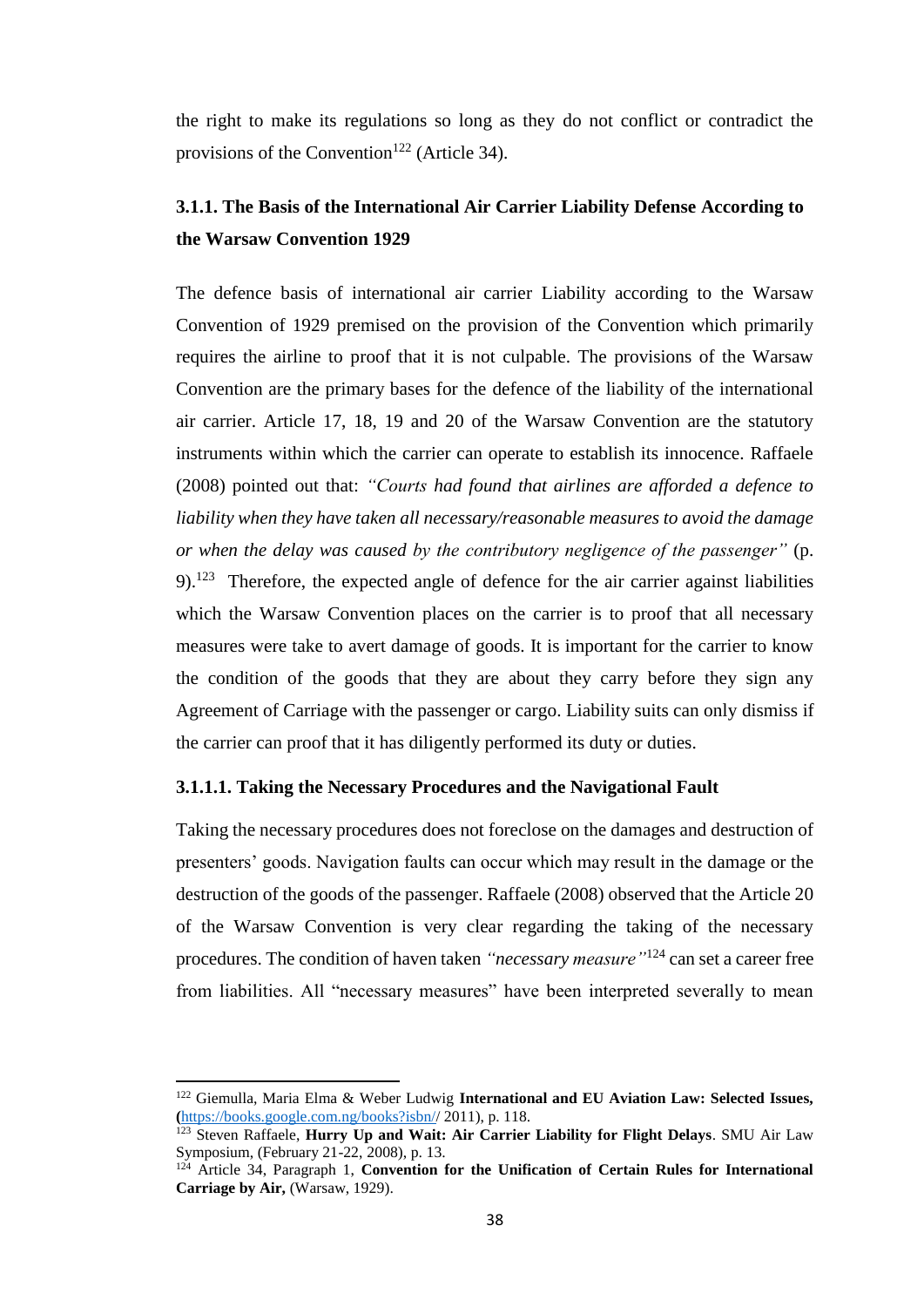even those actions that could not be taken by the carrier because they were impossible for the carrier to take. 125

## **3.1.1.2. External Factors**

External factors have been interpreted to mean the unforeseen reasons that are external to the standard security procedures that are laid down to ensure safety. Air carrier accidents and delays can result from natural weather conditions such as fog, snow and thunderstorms that could lead to travel delays or air traffic accidents. When such happens, the air carrier must proof beyond reasonable doubts that it took every "necessary measures" to avert the occurrence of the delay or accident. Raffaele (2008) pointed out that the carrier must carrier out its obligation as contained in the Agreement of Carriage agreement.<sup>126</sup> Mapelli (1976) also highlighted the fact that sometimes delays and accidents that lead to damages are simply beyond the capacity of the carrier. Meteorological changes, airport congestions, delays occasioned by a connecting flight, air terror and a host of others are difficult to forecast or anticipate.<sup>127</sup>

# <span id="page-49-0"></span>**3.1.2. The Basis of the International Air Carrier Liability Defense According to the Montreal Convention 1999**

The defence basis of international air carrier liability according to the Montreal Convention of 1999 tries to improve on the defence means of international air carrier liability of the Warsaw Convention. Article 19 of the Montreal Convention provides that basis for the legal defence means of international air carriers.

#### **3.1.2.1. Passenger Injury or Death**

The Warsaw and Montreal Conventions were conceived to ameliorate the losses that can be incurred by passengers as a result of certain accidents that could lead to bodily injuries or death of the passenger. Article 17 of both the Warsaw and Montreal Convention clearly state that the carrier is liable in the case of death or bodily injury sustained as a result of an accident that occurs when a passenger is aboard the aircraft

<sup>125</sup> Steven Raffaele, **Hurry Up and Wait: Air Carrier Liability for Flight Delays**. SMU Air Law Symposium, (February 21-22, 2008), p. 14.

 $126$  Ibid.

<sup>127</sup> Enrique Mapelli Y Lopez, **Air Carrier's Liability in Cases of Delay***, (*McGill Annals of Air and Space Law 1976), p. 112.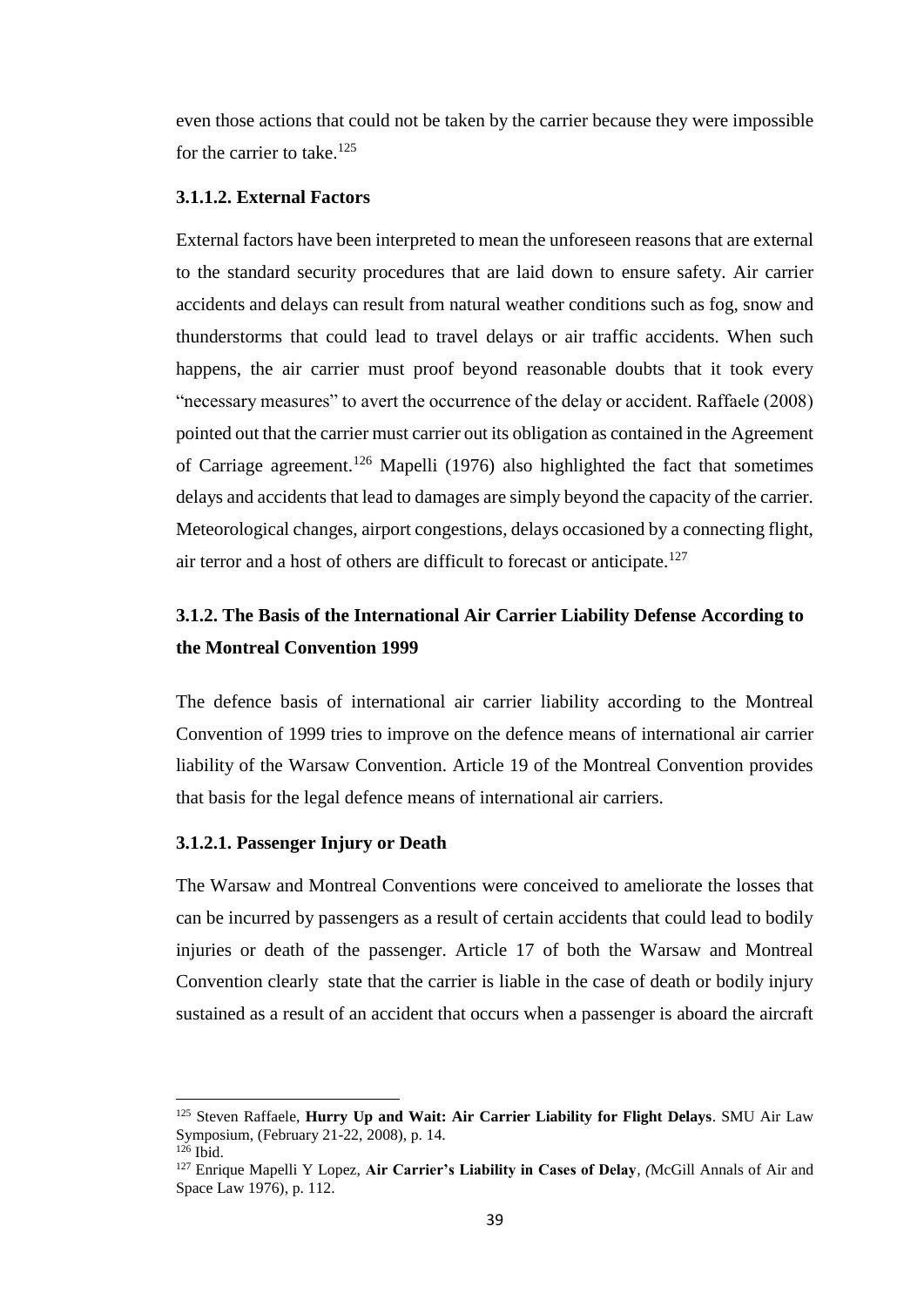"in the course of any operation of embarking or disembarking."<sup>128</sup> This provision is similar to that of the Montreal Convention as they both hold the air carrier liable for the death or injury of the passenger. The Warsaw and Montreal Conventions were designed to provide some form of indemnity to the losses suffered by passengers in a way that it will not adversely affect the business of the carrier. As a result, a stipulated amount for the death of the passenger approved, and the nature of the injury sustained by a passenger determines the limit of the compensation.<sup>129</sup>

#### **3.1.2.2. Delays in Transportation of Goods and Luggage**

A carrier undertakes a carriage of goods and luggage of a client after the signing of appropriate documents. The Agreement of Carriage usually states the conduction of transport and the consequences for the failure of the carrier to deliver as promised. The transportation of the goods and luggage may encounter delays which in turn can cause certain losses to the client<sup>130</sup>. Article 19 of the Montreal Convention clearly states that: *"The carrier is liable for damage occasioned by delay in the carriage by air of passengers, baggage or cargo*" 131. Some of the damages occasioned by delays are difficult to ascertain their extent. The Warsaw and Montreal Conventions, Article 22 have therefore established the limits of 4150 Special Drawing Rights by the passengers<sup>132</sup>. While in the case of loss, damage or destruction of luggage occasioned by delay the limit is 1000d or the equivalent of the worth of the luggage in sum. it is done to kerb the unnecessary claims that could be brought forward by passengers as well as to compel the carrier to pay reasonable compensation for the damages that the delay has caused $133$ .

<sup>128</sup> Demsay, Paul Stephen **European Aviation Law, (**[https://books.google.com.ng/books?isbn//,](https://books.google.com.ng/books?isbn//) 2004), p. 212.

<sup>129</sup> Enrique Mapelli Y Lopez, **Air Carrier's Liability in Cases of Delay***, (*McGill Annals of Air and Space Law, 1976), p. 110.

<sup>&</sup>lt;sup>130</sup> <sup>130</sup> P.P.C. Haanappel: **The Law and Policy of Air Space and Outer Space: A Comparative Approach,** The Hague: *Kluwer* Law International, 2003, p. 38.

<sup>131</sup> Article 35, Paragraph 1, **Convention for the Unification of Certain Rules for International Carriage by Air,** (Montreal, 1999).

 $132$  Ibid.

<sup>133</sup> Giemulla, Elma & Ronald Schmid (ed.) **Montreal Convention Commentary,** The Hague, Kluwer Law International, 2006, (analyses of the liability of delay p. 2 - Art. 19)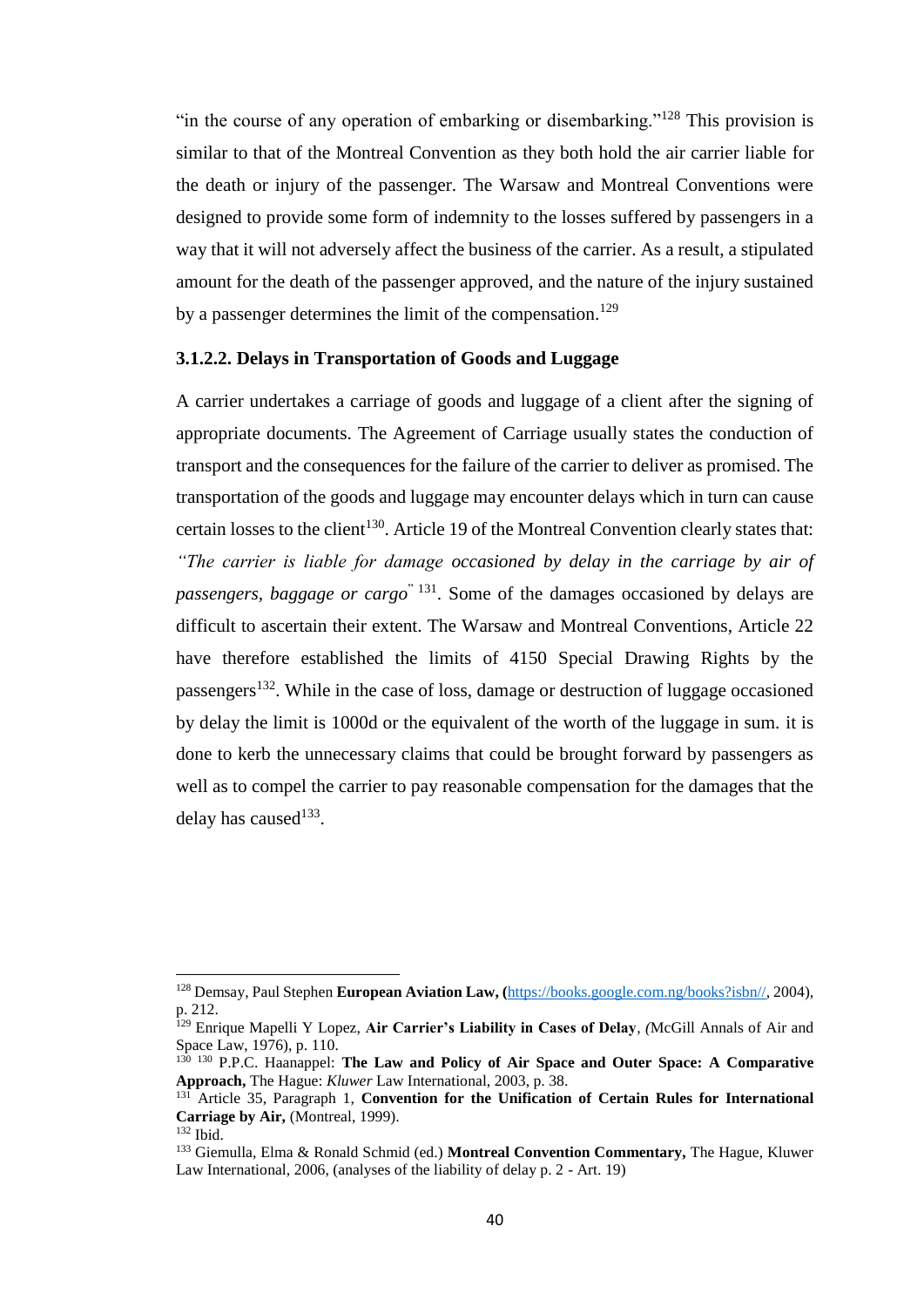# <span id="page-51-0"></span>**3.2. The Exemption from Air Carrier Liability and the Guarantees to Cover Air Carrier Liability According to the Warsaw Convention 1929 and the Montreal Convention 1999**

The second sentence of Article 19 is a proviso that creates the possibility for the carrier to exempted from any liability. The article reads in part: *"Nevertheless, the carrier shall not be liable for damage occasioned by delay if it proves that it and its servants and agents took all measures that could reasonably be required to avoid the damage or that it was impossible for it or them to take such measures".<sup>134</sup>* It means that if a carrier can establish that the damage to luggage or cargo is not as a result of their negligence, then the court can exempt them from any liability. Shawcross pointed out that at common law, a carrier is not liable for any delay that is not a breach of its duty<sup>135</sup>. however, depends on the ability of the carrier to proof its case.

#### <span id="page-51-1"></span>**3.2.1. Exemption from the Air Carrier Liability**

 $\overline{a}$ 

The exemption of an airline from liability or the right of a carrier to exoneration from liability captured in Article 20 of the Warsaw and Montreal Conventions. The first sentence of Article 20 reads in part: *"If the carrier proves that the damage was caused or contributed to by the negligence or other wrongful act or omission of the person claiming compensation, or the person from whom he or she derives his or her rights, the carrier shall be wholly or partly exonerated from its liability to the claimant to the extent that such negligence or wrongful act or omission caused or contributed to the damage."<sup>136</sup>* The provisions of this Article aimed at making both the carrier and the passenger responsible and alive to their duties and liability.it also aimed at being fair to both parties during disputes and litigations.

<sup>134</sup> Speciale, Raymond **Fundamentals of Aviation Law, (**[https://books.google.com.ng/books?isbn//,](https://books.google.com.ng/books?isbn//) 2004), p. 230.

<sup>135</sup> Shawcross and Beaumont, **Air Law VII** [1002], **(**Butterworth for Publishing**,** London**,** 4 th Edition, 1977).

<sup>136</sup> Article 34, Paragraph 2, **Convention for the Unification of Certain Rules for International Carriage by Air,** (Montreal, 1999).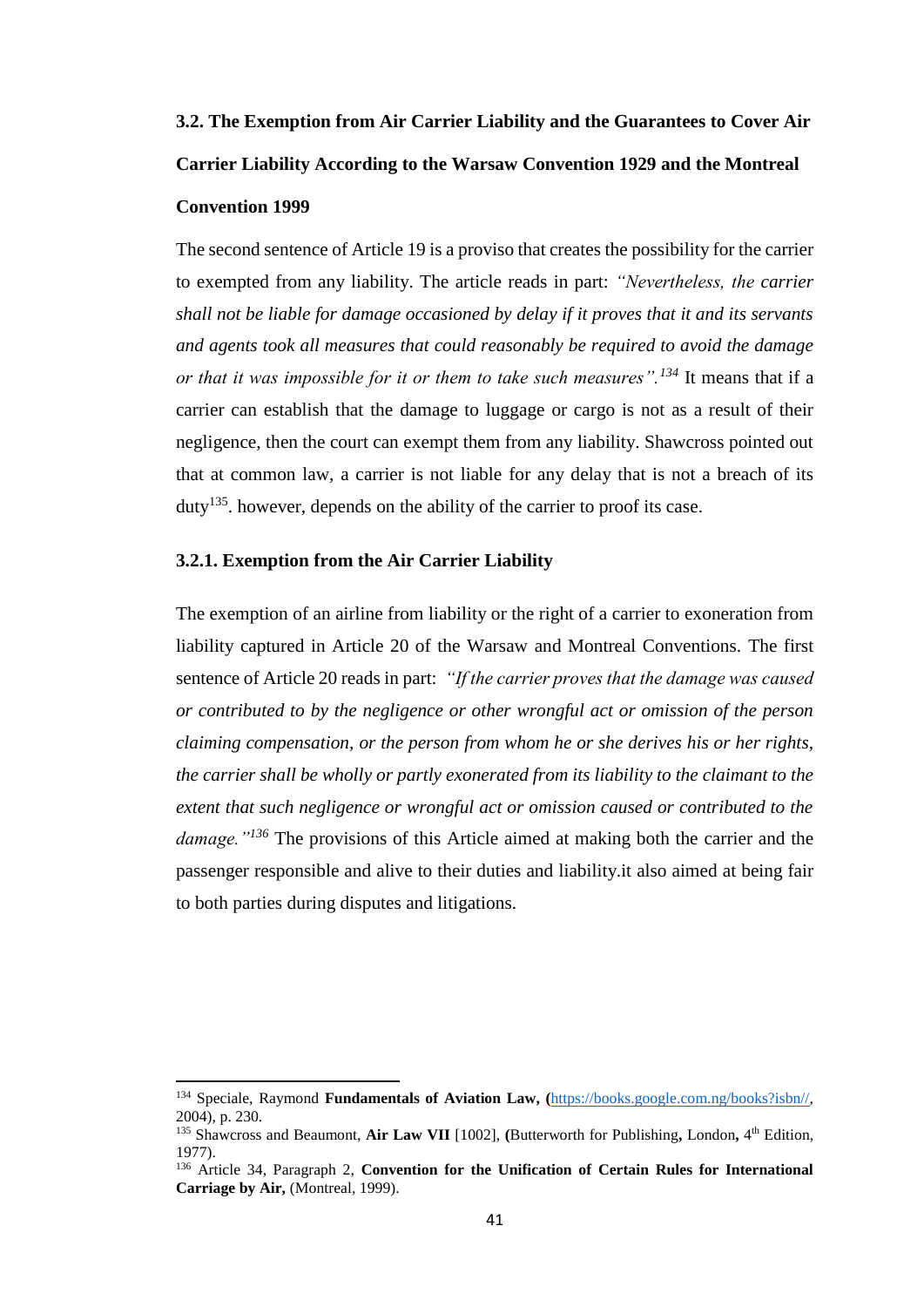#### **3.2.1.1. The Evolution from the Principle of Air Carrier Liability to Exemption**

#### **from Liability**

Article 20 of the Montreal Convention among other things states the principle behind the principle of exonerating a carrier from liability<sup>137</sup>. As mentioned earlier, the carrier liability principle aimed at providing the passenger with the appropriate compensation in the event of damage or destruction of goods or the injury or the death of a passenger. Arpad Szakal (p. 8) observe that in international air travel, the purchase of a ticket with the indication of travelling times on the ticket is a valid agreement of carriage which must execute.<sup>138</sup> The rights of the passenger to transported engraved in the agreement. Initially, this places liability on the carrier to execute the agreement. However, several cases have shown and proven that the failure of a agreement to be fully executed is sometimes not due to the carrier but the passenger or client. In the interest of justice, the carriers exempted from liability to particular liabilities of damages that caused by the negligence of the passenger or his agent.

## **3.2.1.2. The Principle of the Exemption Conditions Invalidity**

The principle of the exemption conditions invalidity as observed by Arpad Szapal is that certain national laws tend to conflict with the position of the conventions regarding responsibilities. Arpad Szakal (2007) pointed out that "The basis of the `Warsaw carriage' is a relationship agreement between the passenger and the carrier"  $(P, 9)$ .<sup>139</sup> Article 26 of the Montreal Convention reads*: "Any provision tending to relieve the carrier of liability or to fix a lower limit than that which is laid down in this Convention shall be null and void, but the nullity of any such provision does not involve the nullity of the whole agreement, which shall remain subject to the provisions of this Convention".<sup>140</sup>*

The conditions of invalidating the liability of the carrier should be written on the documents such as the airway bill, tickets and other relevant documents. Steven Raffaele (2008) also observed that *"courts have held that claims arising from complete nonperformance of the COC are not preempted by the Montreal Convention or* 

<sup>137</sup> Giemulla, Maria Elma & Weber Ludwig **International and EU Aviation Law: Selected Issues, (**[https://books.google.com.ng/books?isbn//2011\)](https://books.google.com.ng/books?isbn//2011), p. 119.

<sup>138</sup> Szakal Arpad, **Air Carrier's Liability in Cases of Delay,** *(*n.d. Leiden), p. 14.  $139$  Ibid.

<sup>140</sup> Speciale, Raymond **Fundamentals of Aviation Law, (**[https://books.google.com.ng/books?isbn//,](https://books.google.com.ng/books?isbn//) 2004), p. 234.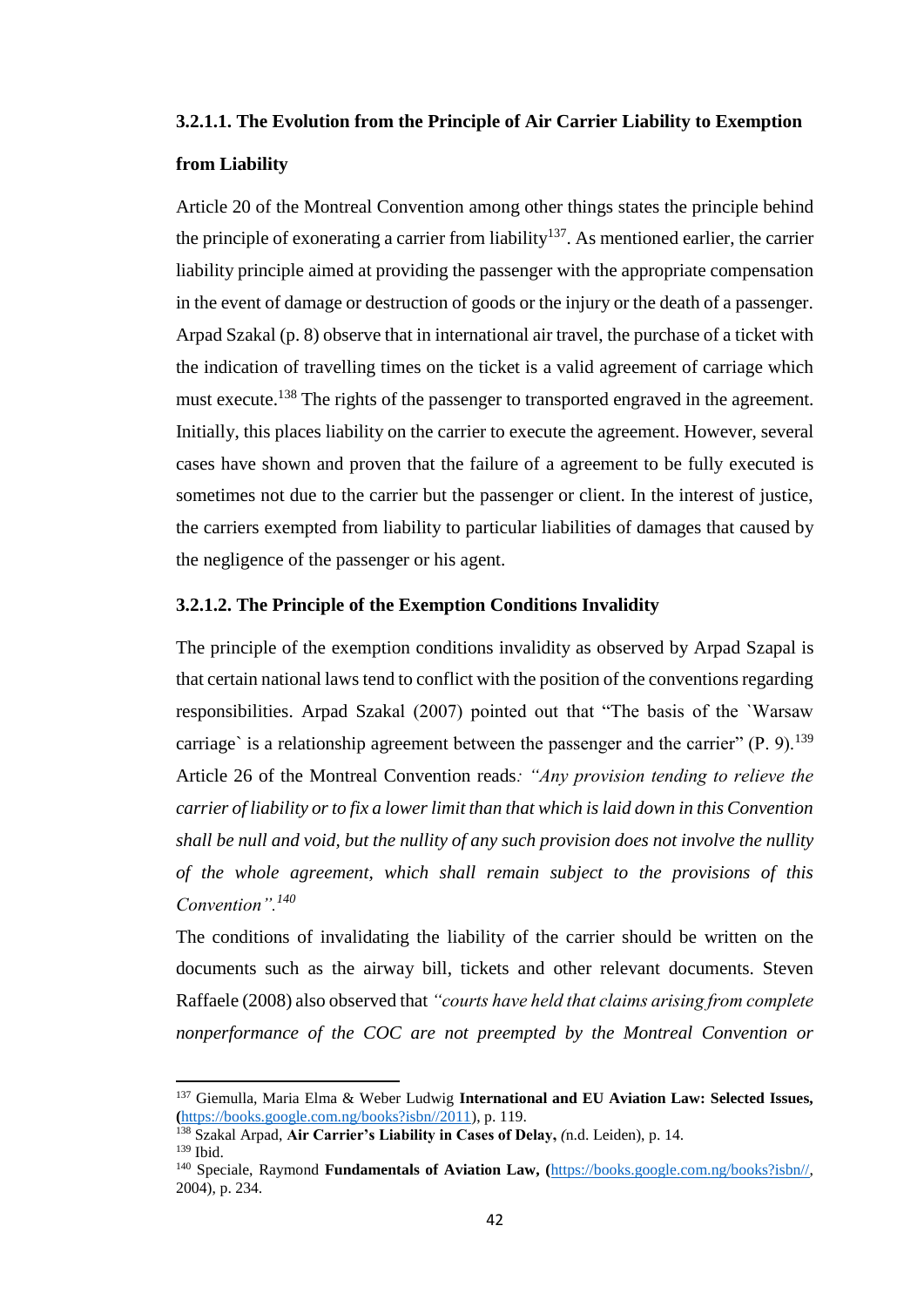*Warsaw Convention*" (p. 7).<sup>141</sup> It is clearly shown that there are enough grounds for the invalidation of certain claims especial those that not preempted by the Warsaw and Montreal Conventions. However, this is subject to determination by the courts regarding what interpretation is to given.

#### <span id="page-53-0"></span>**3.2.2. The Guarantees to Cover Air Carrier Liability**

The IATA and ICAO are statutory bodies that help in enforcing international air travel regulations and safety. The Warsaw and Montreal Conventions Article 50 requires the carrier to covered. Article 50 of the Montreal Convention reads: *"States Parties shall require their carriers to maintain adequate insurance covering their liability under this Convention. A carrier may be required by the State Party in which it operates to furnish evidence that it maintains adequate insurance covering its liability under this Convention".* It is enforced to safeguard losses on the part of the passengers and the carriers. Maintaining adequate insurance is paramount because it offers guarantees that losses covered to the extent that compensations can pay quickly. These guarantees can engender confidence to both the passenger and the air carriers because there is certainty that indemnities will granted in the case of a mishap.

### **3.2.2.1. Guarantees to those Affected**

 $\overline{\phantom{a}}$ 

Insurance coverage offers guarantees over the loss of life, luggage or injury to the passenger. The guarantees are provided to air passenger and air cargo. The plane itself is expected to be fully insured and covered. The cover in aviation insurance aimed at providing the needed protection against the risk associated with the aviation industry. The Warsaw Convention regarded as the first meaningful and vigorous step taken to institutionalise insurance guarantees within the legal framework of the aviation industry. Shawcross and Beaumount (2009) believe that providing guarantees to passengers by the carrier is important in establishing confidence and trust in the  $market^{142}.$ 

<sup>&</sup>lt;sup>141</sup> Steven Raffaele, **Hurry Up and Wait: Air Carrier Liability for Flight Delays**. SMU Air Law Symposium, (February 21-22, 2008), p. 12.

<sup>&</sup>lt;sup>142</sup> Shawcross and Beaumont, Air Law VII [1009], (Butterworth for Publishing, London, 4<sup>th</sup> Edition, 1977).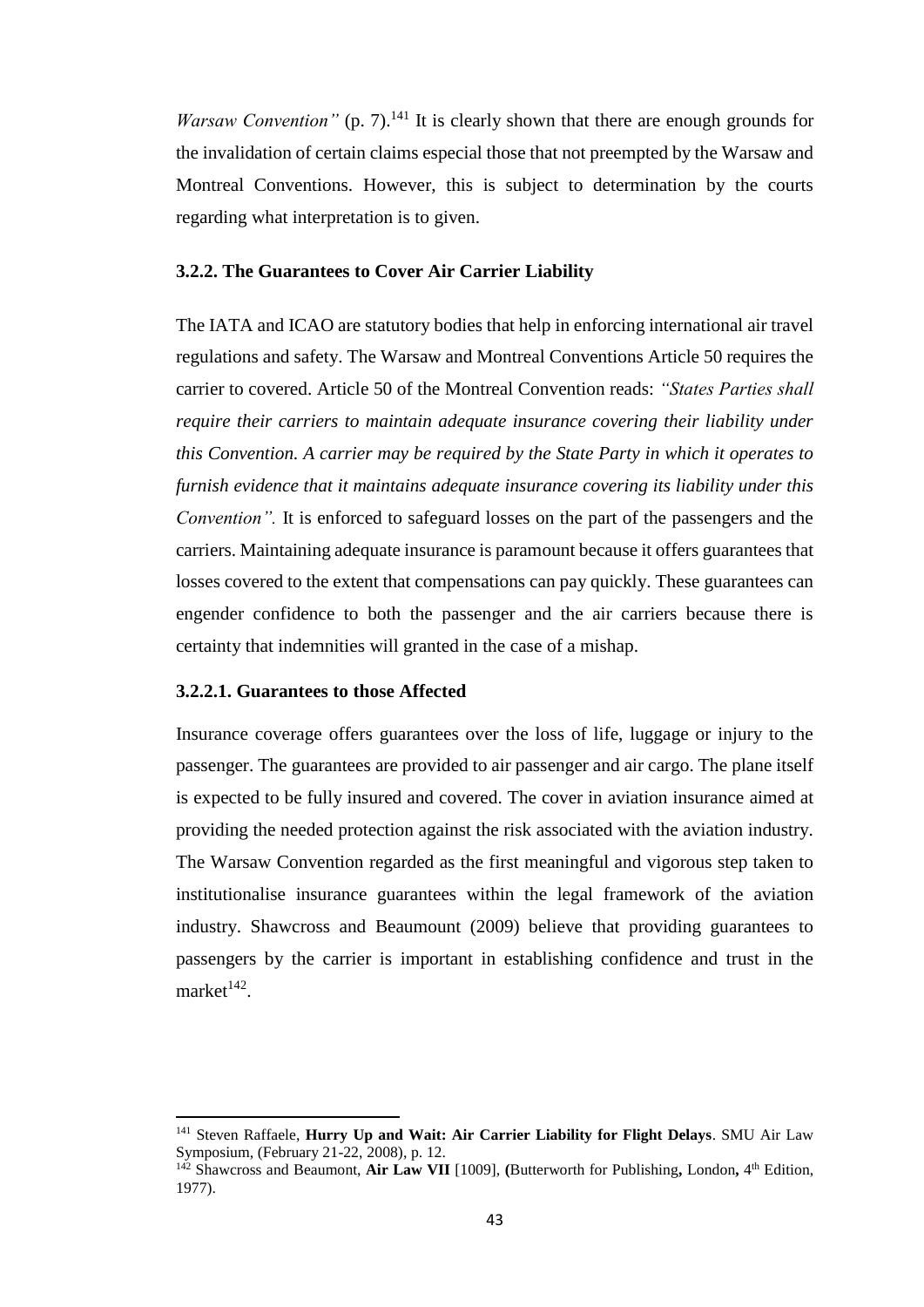### **3.2.2.2. The Impact of the International Legal Regulation on the Insurance**

# **Liability**

The impact of the international legal regulation on the insurance liability has brought about passengers confidence in the aviation sector. It expected that are a carrier that is involved in international air carriage of persons, goods and cargo must be insured to cover any eventuality. Article 50 of both the Montreal and Warsaw Conventions mandate the carriers be fully insured. The legal regulation of the insurance liability has made it possible for the passengers and cargo owners to properly indemnified.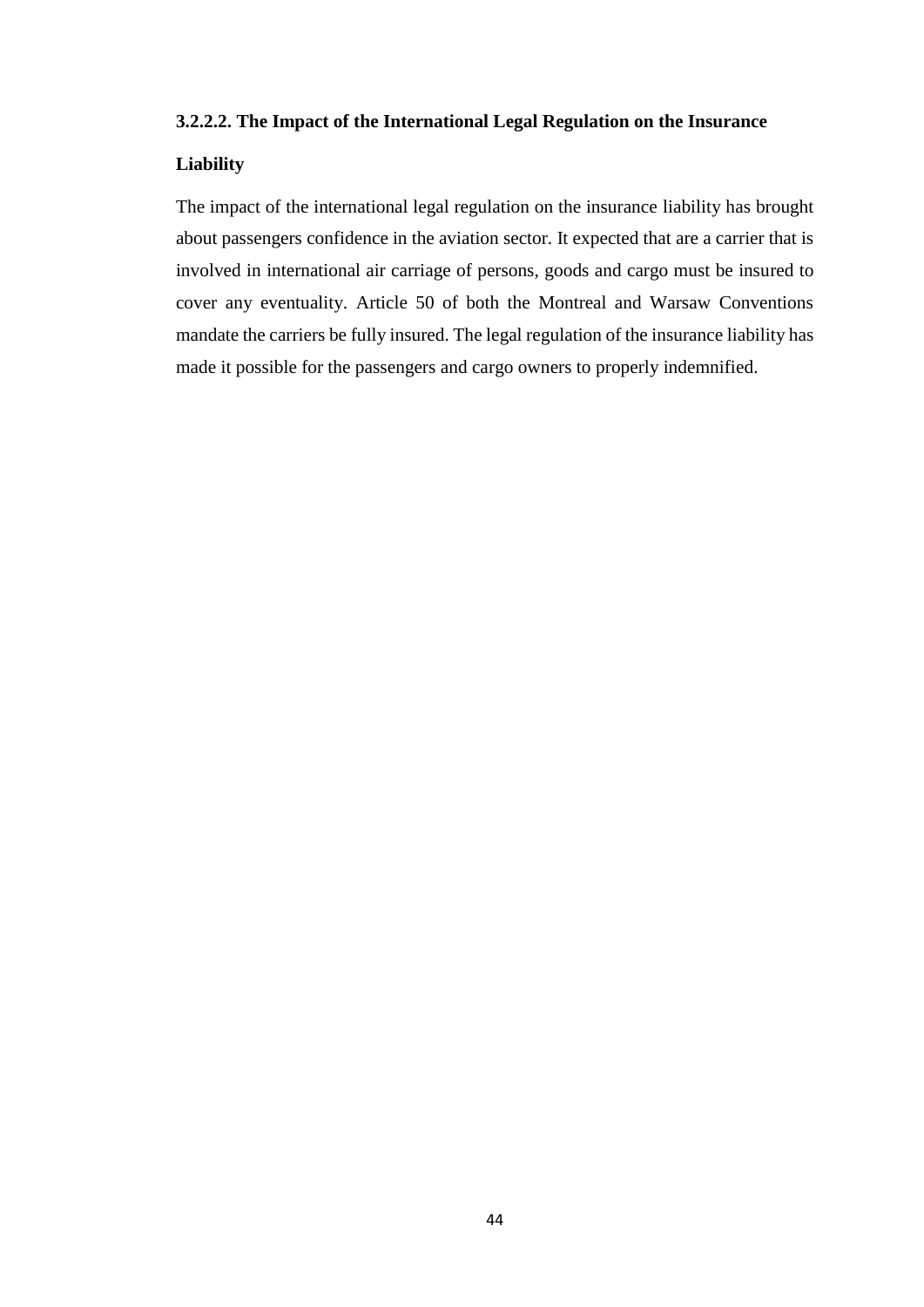# <span id="page-55-0"></span>**CHAPTER FOUR: THE INTERNATIONAL AIR CARRIER LIABILITY LAWSUIT AND THE COMPENSATION PROVISIONS ACCORDING TO THE WARSAW CONVENTION 1929 AND MONTREAL CONVENTION**

## **1999**

The liability lawsuit of an air carrier accommodated by the compensation provisions enshrined in the Warsaw and Montreal Conventions with provisions for the judicial jurisdiction of the lawsuit. The conventions also identified who should be the parties in the lawsuits as well as establishing the limits of compensation in the case of death, damage loss of goods or cargo.

#### <span id="page-55-1"></span>**4.1. The International Air Carrier Liability Lawsuit**

The international air carrier liability lawsuit can institute by the plaintiff or his agent against the carrier for loss, damage of luggage or death of a passenger or injury of a passenger. The lawsuit must institute at a place that has the judicial jurisdiction based on the provision of Article 33 paragraph 1 of the Warsaw and Montreal Conventions<sup>143</sup>. The claimant to a lawsuit must pay close attention to this provision as his right to a claim may be dismissed for lack of due diligence to the concept of jurisdiction.<sup>144</sup>

### <span id="page-55-2"></span>**4.1.1. Judicial Jurisdiction over the Liability Lawsuit**

 $\overline{a}$ 

Article 33 paragraph 1 of the Montreal Convention clearly states that: *"An action for damages must be brought, at the option of the plaintiff, in the territory of one of the States Parties, either before the court of the domicile of the carrier or of its principal place of business, or where it has a place of business through which the agreement* has been made or before the court at the place of destination".<sup>145</sup> it goes to show that a claim can only be made by the specified laid down procedures and by particular parties at places that have judicial jurisdictions.

<sup>143</sup> Speciale, Raymond **Fundamentals of Aviation Law, (**[https://books.google.com.ng/books?isbn//,](https://books.google.com.ng/books?isbn//) 2004), p. 220.

<sup>&</sup>lt;sup>144</sup> Shawcross and Beaumount, Air Law V11 [1009], (Butterworth for Publishing, London, 4<sup>th</sup> Edition, 1977).

<sup>145</sup> Bartholomew J. Banino, **Recent Development in Air Carrier Liability under the Montreal Convention**, the Brief 2009 (38), p. 13.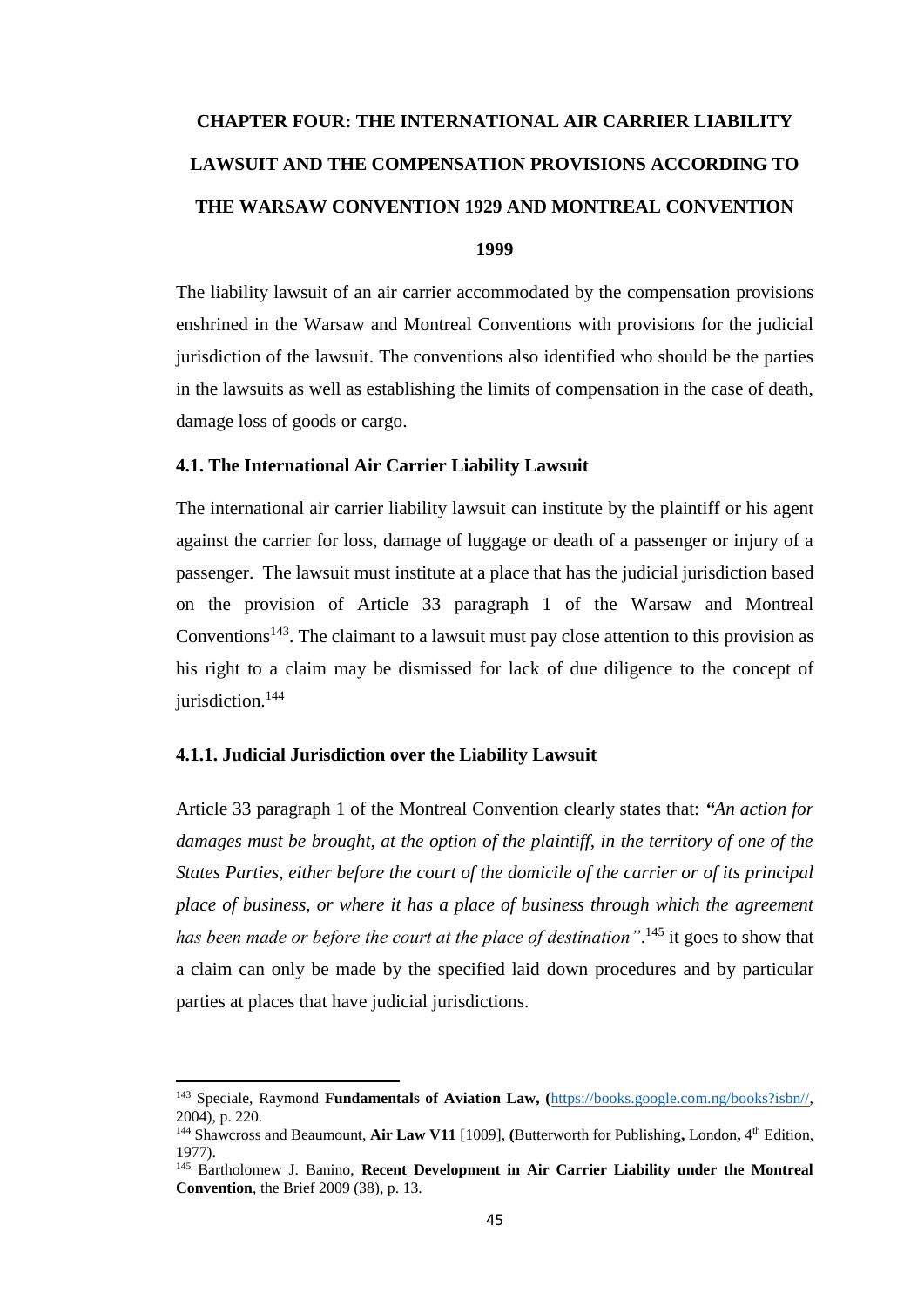#### **4.1.1.1. Judicial Jurisdiction over the Liability Lawsuit According to the**

#### **Warsaw Convention and its Subsequent Amendments**

The Warsaw Convention identified four judicial jurisdictions over the liability lawsuit<sup>146</sup>. These are  $\lq{n}$  the domicile of the carrier (2) its principal place of doing *business (3) the place where the ticket was bought (4) the place of destination"* 147 (p.24). The provisions of Article 33 of the Warsaw Convention as amended provides a suitable ground for the plaintiff to lay a claim to a compensation within the provided conditions for a jurisdiction.

#### **4.1.1.2. Judicial Jurisdiction over the Liability Lawsuit According to the**

### **Montreal Convention**

 $\overline{\phantom{a}}$ 

Bartholomew Bonino (2009) pointed out that, The Montreal Convention increased the judicial jurisdiction to five. These are: *"(1) the domicile of the carrier (2) its principal place of doing business (3) the place where the ticket was bought (4) the place of destination; or (5) in the case of personal injury, the principal and permanent place of residence of the plaintiff"<sup>148</sup>* (p. 25). These provisions provide some flexibility to the plaintiff in his quest for redress because it gives him sufficient options regarding where to institute a claim. It also gives room for the third party representation, especially in the case of death of the passenger, a relative or a family member can fully institute a claim in a court.

### <span id="page-56-0"></span>**4.1.2. The Lawsuit Parties and Expiration of the Lawsuit**

The lawsuit can only be instituted by interested parties and must be instituted within a given time frame. Because a lawsuit of this nature is expected to be filed by the affected parties, their agents or representatives. The lawsuit should file in a court of competent jurisdiction within the specified time limit and jurisdiction as contained in Article 33 of the Warsaw Convention<sup>149</sup>

<sup>146</sup> Bartholomew J. Banino, **Recent Development in Air Carrier Liability under the Montreal Convention**, the Brief 2009 (38), p. 3.

<sup>&</sup>lt;sup>147</sup> Bartholomew J. Banino, **Recent Development in Air Carrier Liability under the Montreal Convention**, the Brief 2009 (38), p. 3.  $148$  Ibid.

<sup>149</sup> Speciale, Raymond **Fundamentals of Aviation Law, (**[https://books.google.com.ng/books?isbn//,](https://books.google.com.ng/books?isbn//) 2004), p. 222.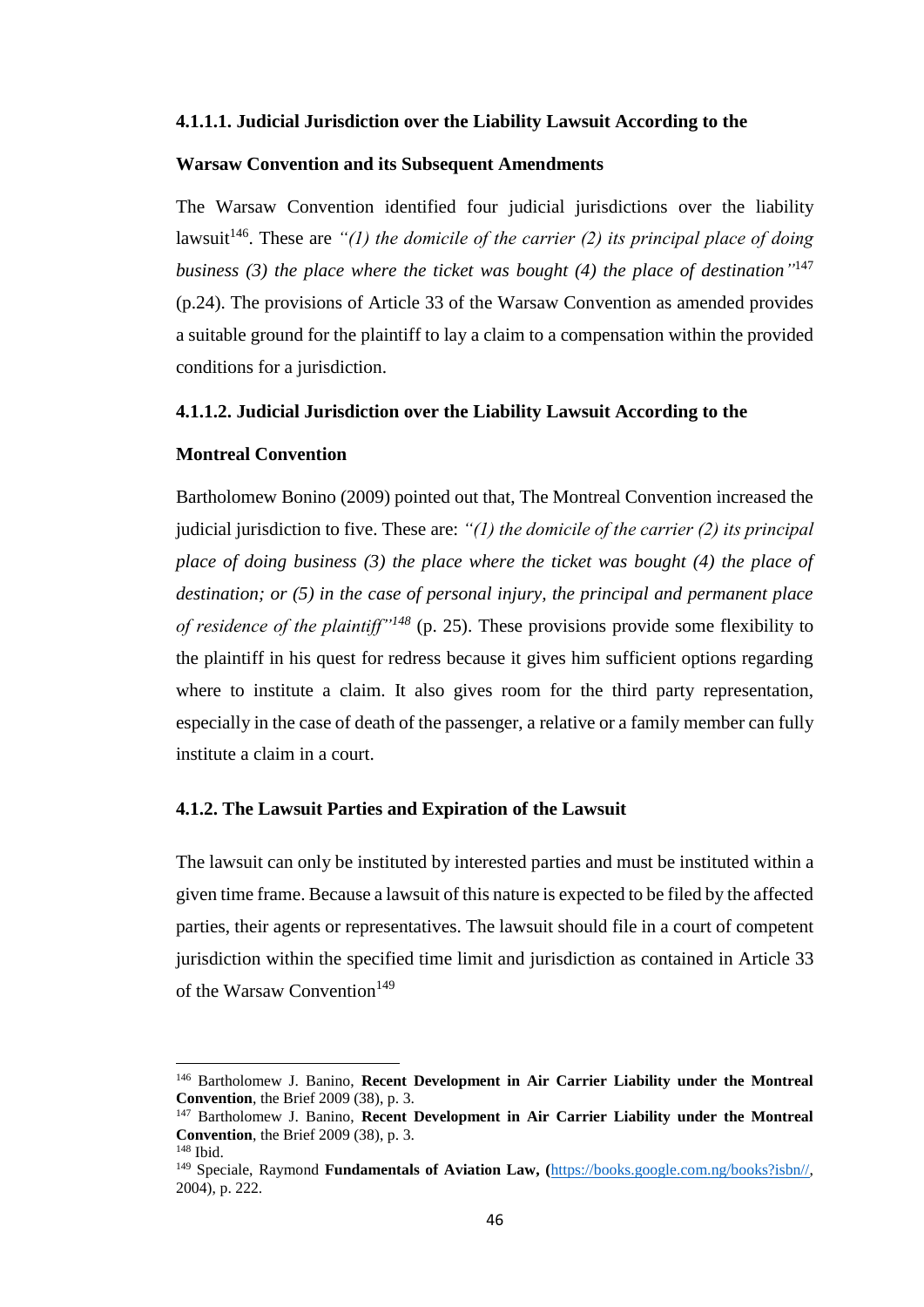#### **4.1.2.1. The Lawsuit Parties**

 $\overline{\phantom{a}}$ 

The parties to the lawsuit are deemed to be the persons who have an agreement as contained in the air tickets or airway bill. The agreed parties are usually the carrier and the passenger or the cargo owner. However, Article 36 of the Warsaw and Montreal Conventions hold that, in the case of successive air carriage, the liability to damage as a result of delay or accident borne by the carrier upon which the delay or accident occurred<sup>150</sup>. In a nutshell, the parties to the lawsuit are the carrier, the passenger or cargo owner or their representatives.

#### **4.1.2.2. Expiration of the Air Carrier Liability Lawsuit**

The airline liability lawsuit claim must institute within a definite time frame. Article 31 paragraph 2 of the Warsaw Convention, which deals with the timely notices of complaints contains that: "*In the case of damage, the person entitled to delivery must complain to the carrier forthwith after the discovery of the damage, and, at the latest, within seven days from the date of receipt in the case of checked baggage and fourteen days from the date of receipt in the case of cargo. In the case of delay, the complaint must be made at the latest within twenty-one days from the date on which the baggage or cargo have been placed at his or her disposal"*. <sup>151</sup> The failure of a claimant to file a complaint within the stipulated time will cause him to lose his right to compensation by the carrier. However, in the case of passenger's death, the window before expiration is two years from the date of the accident.

#### <span id="page-57-0"></span>**4.2. The Compensation Provisions (Specific and NON-Specific)**

The compensation of passenger's loss or losses is as provided by the provisions of the Warsaw and Montreal Conventions. The compensation limits to passengers in the case of injury or death, loss or damage or destruction of luggage or cargo capture in Article 17 of the Warsaw Convention as amended. The limits established with the aim of safeguarding both parties from willful exploitation when the unforeseen occurs.

<sup>150</sup> Speciale, Raymond **Fundamentals of Aviation Law, (**[https://books.google.com.ng/books?isbn//,](https://books.google.com.ng/books?isbn//) 2004), p. 220.

<sup>151</sup> Article 31, Paragraph 2, **Convention for the Unification of Certain Rules for International Carriage by Air,** (Warsaw, 1999).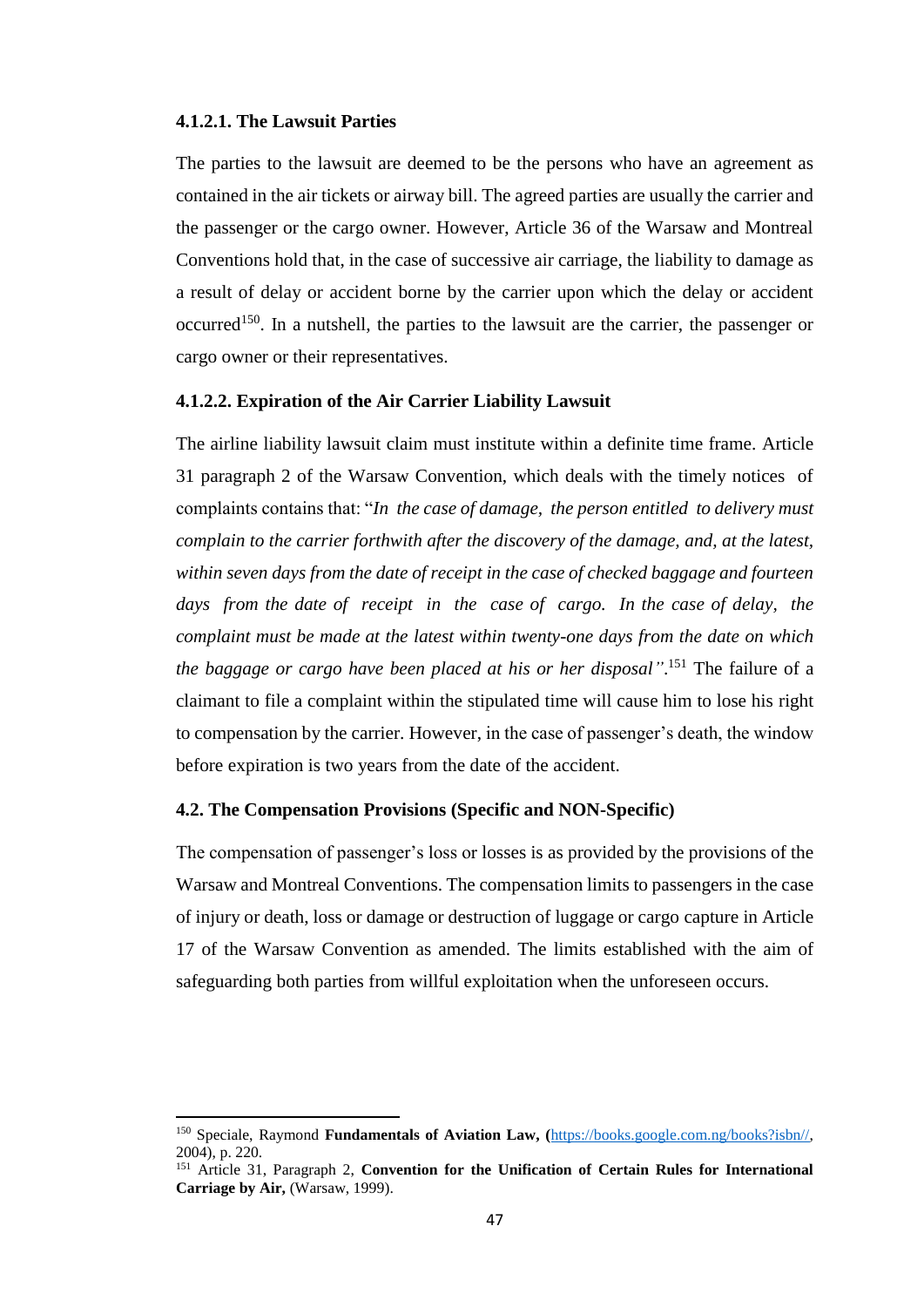#### <span id="page-58-0"></span>**4.2.1. Compensation Limits**

 $\overline{a}$ 

As already established, the carrier is liable in the case of damage, loss, injury or death of a passenger. What then is the commensurate compensation for the passengers' loss? Article 22 paragraph 1 of the Montreal Convention as amended states that: *"In the case of damage caused by delay as specified in Article 19 in the carriage of persons, the liability of the carrier for each passenger is limited to 4 150 Special Drawing Rights".*<sup>152</sup> While the limit for destruction, damage and loss of baggage liability is limited to 1000 special drawing rights per passenger.<sup>153</sup> Whereas, the liability and compensation limit for cargo loss, damage, destruction or delay is *"limited to a sum of 17 Special Drawing Rights per kilogramme".<sup>154</sup>* These compensation limits are subject to the ability of the plaintiff's submission that the carrier caused the damage. As for the maximum compensation in case of passenger's death, Article 21 of the Montreal Convention as amended stipulates the maximum compensation limits for the death of a passenger. The provision in paragraph 1 unequivocally states that "For damages arising under paragraph 1 of Article 17 not exceeding 100, 000 Special Drawing Rights for each passenger, the carrier shall not be able to exclude or limit its liability"<sup>155</sup>. And stated in the second paragraph of the same article, that the carrier to get rid of the liability, if the compensation amount exceeded 100,000 special drawing rights, if the carrier proved that the damage is not due to the negligence or wrongful act or omission of the carrier or its employees or agents, or if the carrier proved the negligence or wrongful act or omission by a third party. The provisions of international conventions of compensating the passenger for damages do not apply in case if a person infiltrate inside the plane illegally, the infiltrator does not acquire the status of the passenger because there is no agreement between him and the carrier, so if the infiltrator suit the carrier, the lawsuit subject to legal rules applicable, according to the attribution rule in the judge's law which hearing the dispute, and this may lead to unsatisfactory result and that if the applicable law is the judge's law in the dispute takes the principle of unlimited liability of the carrier, in this situation despite the illegality

<sup>152</sup> Article 22, Paragraph 1, **Convention for the Unification of Certain Rules for International Carriage by Air,** (Montreal, 1999).

<sup>153</sup> Steven Raffaele, **Hurry Up and Wait: Air Carrier Liability for Flight Delays**. SMU Air Law Symposium, (February 21-22, 2008), p. 17.

<sup>154</sup>Article 22, Paragraph 3, **Convention for the Unification of Certain Rules for International Carriage by Air,** (Montreal, 1999).

<sup>155</sup> Art 21, Paragraph 1, **Convention for the Unification of Certain Rules for International Carriage by Air,** (Montreal, 1999).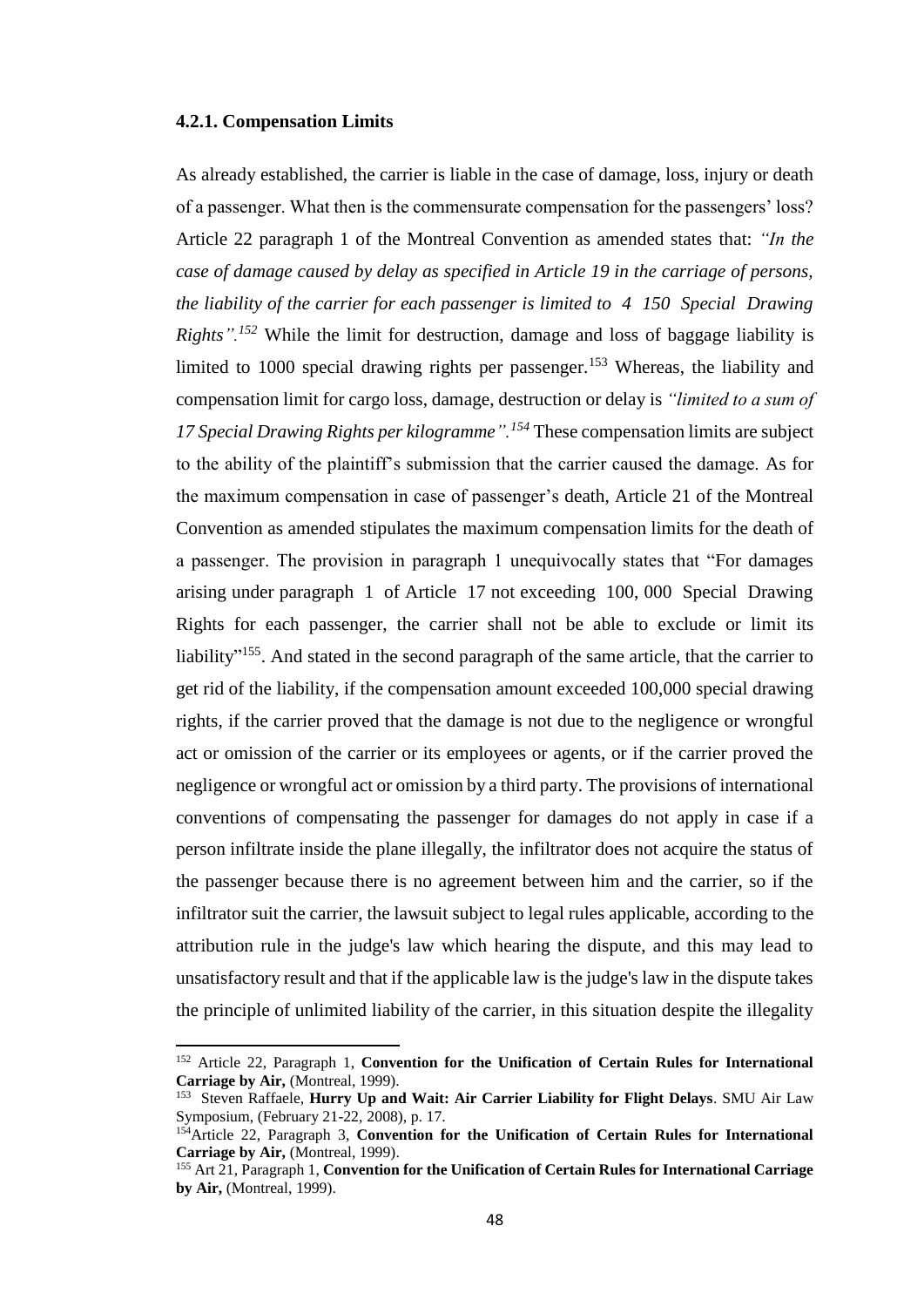of the infiltrator entry on the board of the plane the infiltrator could obtain full compensation for the damage, while in the lawsuit that subjects to the international conventions the passenger gets a limited compensation which determined by the Warsaw in 1929 and Montreal in 1999<sup>156</sup>.

#### <span id="page-59-0"></span>**4.2.2. Tighten Liability and Calculating the Compensation Amount**

The Tightening of the liability of the carrier in air transportation aimed at providing customers with responsible service. This tightening contained in Article 25 of the Montreal Convention as amended. The provision states that; *"A carrier may stipulate that the agreement of carriage shall be subject to higher limits of liability than those provided for in this Convention or to no limits of liability whatsoever".<sup>157</sup>* It is in line with the assumed liability of a carrier in the case of loss, damage or death of a passenger. The convention also stipulates the methods or method of calculating this compensation.

#### **4.2.2.1. The Legal Tighten to Compensate and Tighten to Compensate by**

# **Agreement**

 $\overline{\phantom{a}}$ 

The Warsaw and Montreal Conventions have structured in a way that the provisions of the Convention are above any other agreement that may enter by the parties that contravene the provisions of the conventions. Article 26 of the Montreal Convention provides that; *"Any provision tending to relieve the carrier of liability or to fix a lower limit than that which is laid down in this Convention shall be null and void, but the nullity of any such provision does not involve the nullity of the whole agreement, which shall remain subject to the provisions of this Convention*".<sup>158</sup> This provision in a way compels all parties to design agreements that will be in line with the provision of the conventions as amended. Secondly, it allows for compensation above the stipulated compensation limits but not below the limits.

```
(https://books.google.com.ng/books?isbn//, 2016), p. 118.
```
<sup>156</sup> Atef Mohamed Faki**, the Evolution of the Liability of an Air Carrier, According to the Montreal Convention 1999**, (the Arab Renaissance House for Publishing, Cairo, 2004), p. 50. <sup>157</sup>Bartsch, I.C. Ronald. **International Aviation Law: A Practical Guide**,

<sup>158</sup> Article 26, Paragraph 1, **Convention for the Unification of Certain Rules for International Carriage by Air,** (Montreal, 1999).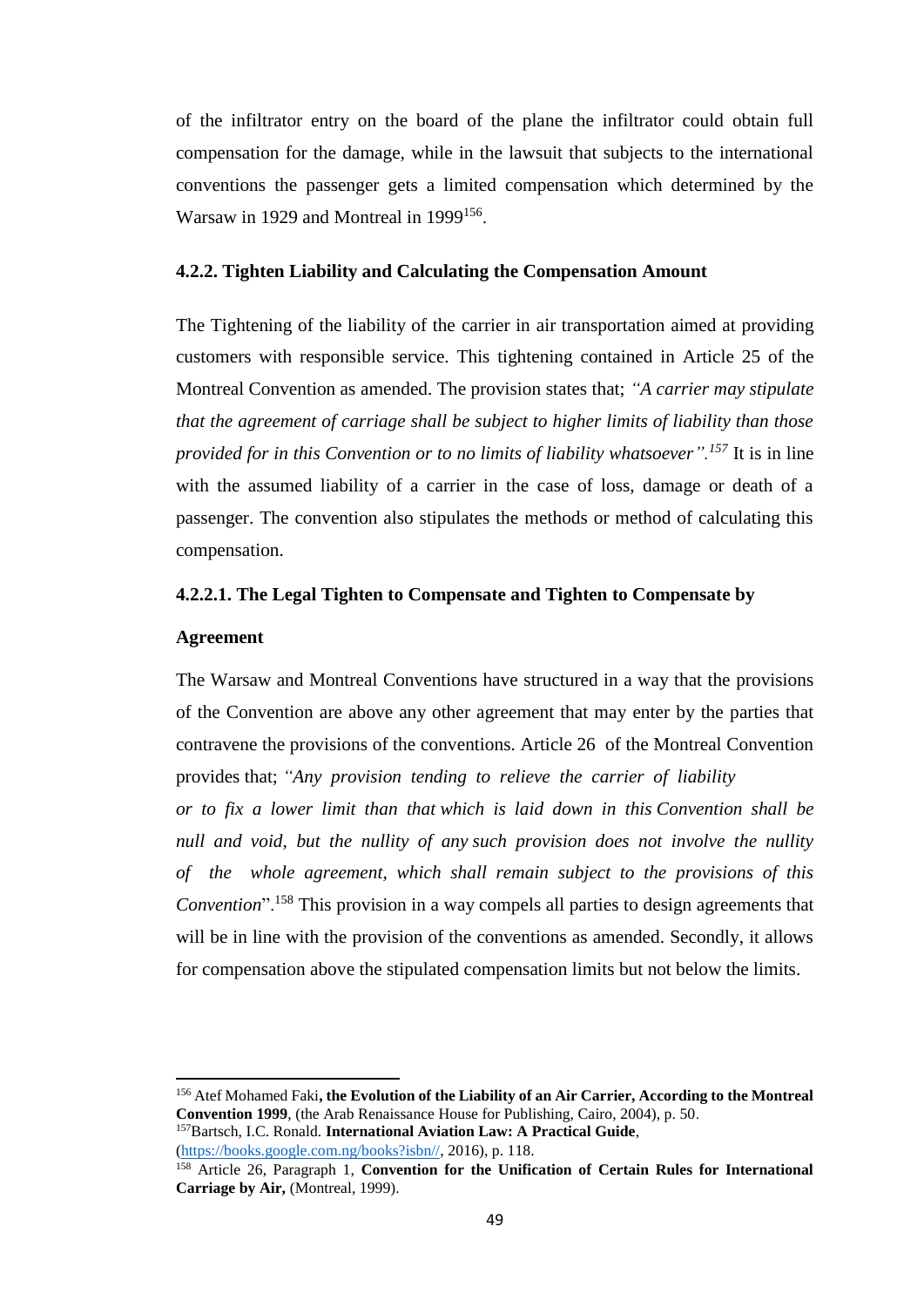#### **4.2.2.2. How to Calculate the Compensation Amount**

The calculation of the amount is as set by the Montreal Convention as amended. The SDR as some directly referred to as the Drawing Rights stipulated by the International Monetary Fund (IMF).

The Warsaw Convention of 1929 and its Subsequent Protocols adopted "Franc Poincare" as monetary unit, Used to calculate the amount of compensation, which the carrier is committed to pay, But as a result of problems arising from the use of Poincare franc, the International Monetary Fund in 1968 decided to issue a new monetary unit on the basis of a certain weight of gold, called special drawing rights.

The SDR evaluated on the basis of a group of 16 countries members of the IMF group, under the terms of contribution of each of them by at least 1% of world trade, US dollar income in determining these rights by 33%, the pound sterling by 2%, the Deutschmark by 12.5%, the French franc, 3.5%, the Japanese yen by 7%, the Canadian dollar by 6%, and some other currencies by varying degrees and that was until the year 1980<sup>159</sup> .

Starting from the year 1981 the International Monetary Fund settled for determining special drawing rights on the basis of the five national currencies: the US dollar, the Japanese yen, the German mark, the British pound, the French franc<sup>160</sup>.

In 1975, the Main parties decided to approve the Montreal's four Protocols in 1975, and decided to use the SDR unit, and in the framework of the four protocols of Montreal has been Decide to raise the compensation limits in the scope of the Convention to 100 thousand SDR units, which was then equal to 100 thousand dollars, and entered into force on  $14-06$  -  $1998^{161}$ .

<sup>159</sup> Dhia Ali Ahmed Numan, **"How to Calculate Compensation in an Air Transport Contract of Goods between the International Conventions and National Legislation",** (the lighthouse Marrakech Library for Publishing, First Edition, 2006), p. 75.

<sup>160</sup> Medhat Al-Sadiq, **International Money and Foreign Exchange Transactions, (**Strange House for publication, without the date and place publication), p. 67.

<sup>161</sup> Ahmed Ibrahim Sheikh, **the Liability for the International Air Transport Damages Compensation, According to the Warsaw Convention 1929 and Montreal in 1999**, (The Arab Renaissance House for Publishing, Cairo, 2008), p. 504.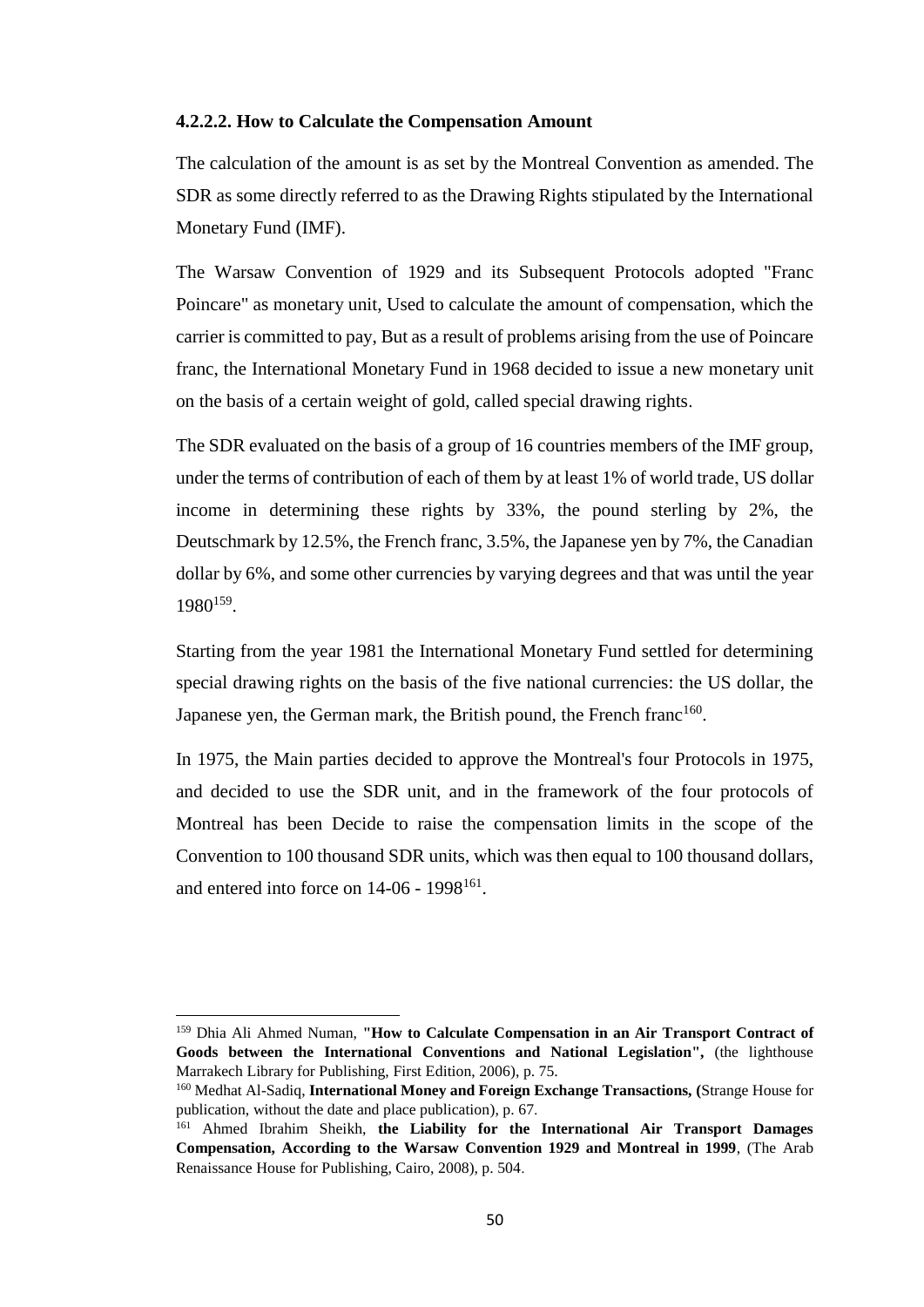#### **CONCLUSIONS**

<span id="page-61-0"></span>The various Conventions and Protocols to amend certain provisions of the conventions have helped in bringing order and decorum in international air transport. Before the Warsaw Convention, international maritime laws employed as the basic standards for international air transportation. However, with the advancement in technology and the growth of the aviation industry, the need to have a body of laws that will provide confidence to both the carrier and the traveller became paramount. Given this, the Convention for the Unification of Certain Rules Relating to International Carriage by Air, Warsaw, 2 October 1929. Protocol to Amend the Convention for the Unification of Certain Rules Relating to International Carriage by Air, The Hague, 29 September 1955. the Convention Supplementary to the Warsaw Convention for the Unification of Certain relating to International Carriage by Air Performed by a Person Other than the Agreement Carrier, Guadalajara, 18 September 1961. the Protocol to Amend the Warsaw Convention, Guatemala City, 8th March 1971. the Additional Protocol No 1, 2 [3], 4 to Amend the Convention for the Unification of Certain Rules Relating to International Carriage by Air Signed at Warsaw, Montreal 25th September 1975. the Agreement Relating to Liability Limitations of the Warsaw Convention and the Hague Protocol, Montreal 4th May 1966. the Convention for the Unification of Certain Rules for International Carriage by Air, Montreal, 28th May 1999, were held with the intention of providing a good base for air safe and regulation as well as safeguarding the interest of the passengers and their goods. This thesis examined the role and importance that these conventions play in international air transportation and the success of the convention in regulating international air transportation.

The liability and liability provisions in the conventions aimed at making the carriers act responsibly, and the passengers and cargo owners act responsibly too. The compensation provisions directed at ensuring that the carrier bears losses incurred by passengers for no faults of theirs. The provisions also protect the carrier from unnecessary exploitation by passengers with unreasonable claims through stipulated compensation limits.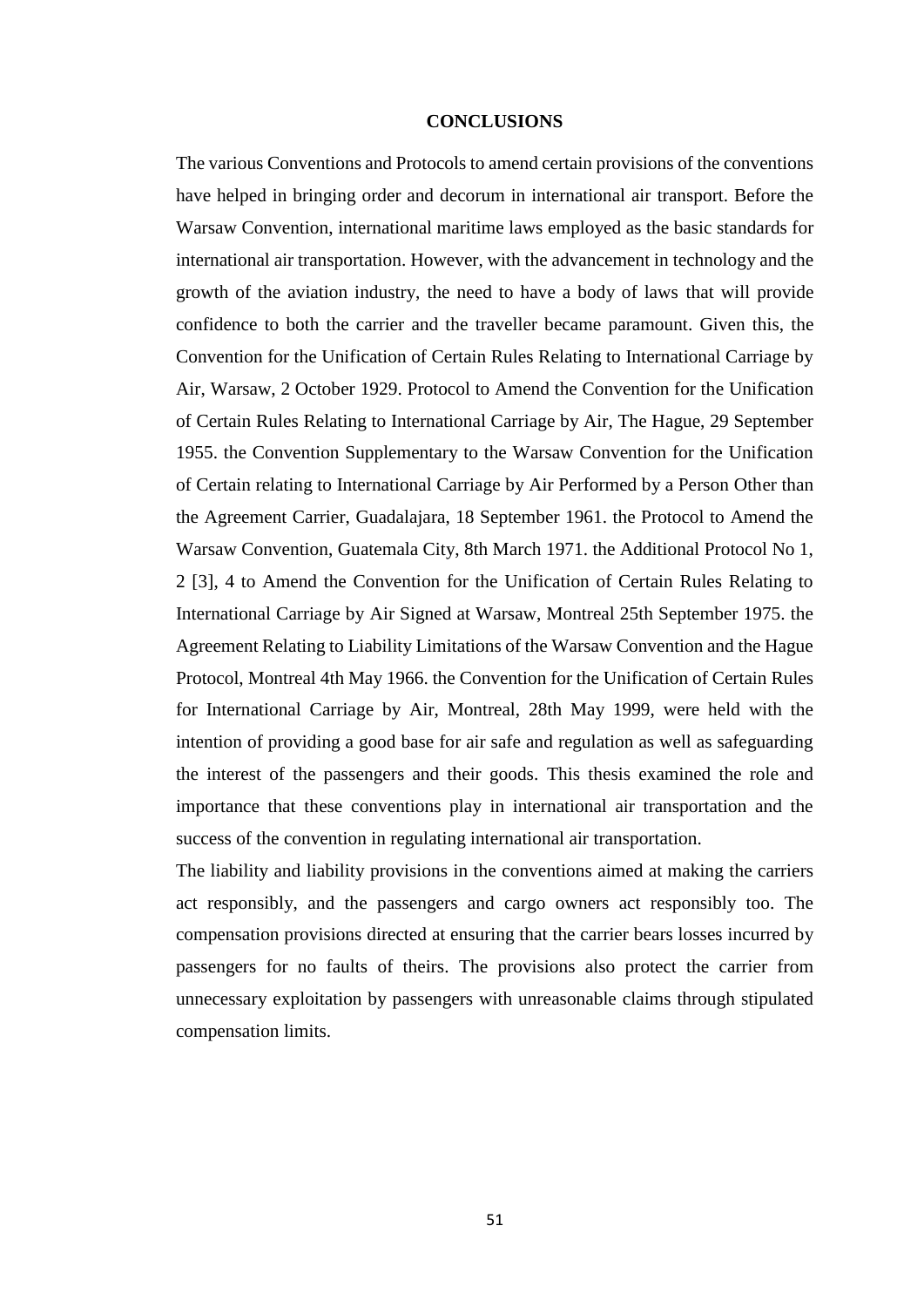# **BIBLIOGRAPHY**

## <span id="page-62-0"></span>**International Air Law Conventions**

Additional Protocol No 1, 2 [3], 4 to Amend the Convention for the Unification of Certain Rules Relating to International Carriage by Air Signed at Warsaw, Montreal 25th September 1975.

Agreement Relating to Liability Limitations of the Warsaw Convention and the Hague Protocol, Montreal 4th May 1966.

Convention for the Unification of Certain Rules for International Carriage by Air, Montreal, 28th May 1999.

Convention for the Unification of Certain Rules Relating to International Carriage by Air, Warsaw, 2 October 1929.

Convention Supplementary to the Warsaw Convention for the Unification of Certain relating to International Carriage by Air Performed by a Person Other than the Agreement Carrier, Guadalajara, 18 September 1961.

Protocol to Amend the Convention for the Unification of Certain Rules Relating to International Carriage by Air, The Hague, 29 September 1955.

Protocol to Amend the Warsaw Convention, Guatemala City, 8th March 1971.

#### **Books and Articles**

Abdul-Fadil Mohamed Ahmed, **The Private Air Law,** (Arab Renaissance House for Publishing, Cairo, 2007).

Ahmed Ibrahim al-Sheikh, **The liability for the International Air Transport Damages Compensation, According to the Warsaw Convention 1929 and Montreal in 1999** (The Arab Renaissance House for Publishing, Cairo, 2008).

AITA Essential Documents on International Air Carrier Liability, 2<sup>nd</sup> Ed January, 2004.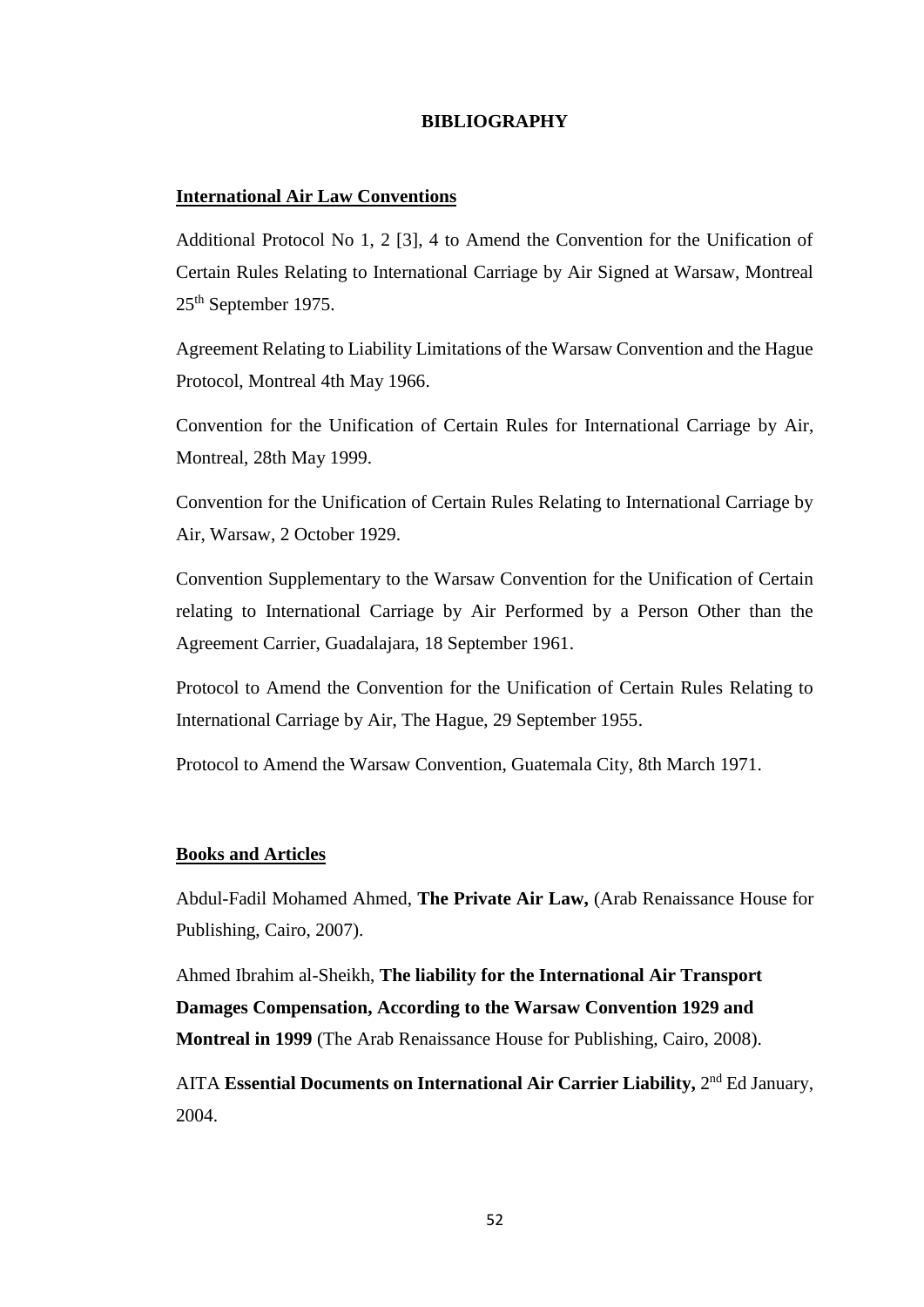Atef Mohamed Faki**, The Evolution of the liability of An Air Carrier, According to the Montreal Convention 1999**, (the Arab Renaissance House for Publishing, Cairo, 2004).

Aziz Ugaili**, Allosat in Explaining the Trade Legislation**, (the House of Culture Publishing, Oman, 2008).

Bartsch, I.C. Ronald. **International Aviation Law: A Practical Guide**, [\(https://books.google.com.ng/books?isbn//,](https://books.google.com.ng/books?isbn//) 2016).

Demsay, Paul Stephen **European Aviation Law** Speciale, Raymond **Fundamentals of Aviation Law, (**[https://books.google.com.ng/books?isbn//,](https://books.google.com.ng/books?isbn//) **2004).**

Dhia Ali Ahmed Numan, **"How to Calculate Compensation in An Air Transport Contract of Goods between the International Conventions and National Legislation",** (the lighthouse Marrakech Library for Publishing, First Edition, 2006).

Diederiks-Verschoor I.H. Ph. **An Introduction to Air Law** 8th ed**.** Alphen Aan Den: Rijn, 2006.

Elias Haddad**, Air Law,** (the University of Damascus for Publishing**,** Syria, 2005).

Farooq Ahmad Zahir, **Commercial Aviation Law, Air Law,** (Arab Renaissance House for Publishing, Cairo, 2005).

Giemulla, Elma & Ronald Schmid (ed.) **Montreal Convention Commentary,** The Hague, Kluwer Law International, 2006.

Giemulla, Maria Elma & Weber Ludwig **International and EU Aviation Law: Selected Issues, (**[https://books.google.com.ng/books?isbn//,](https://books.google.com.ng/books?isbn//) 2011).

Hani Mohammed Hamed Dewidar, **Commercial Aviation Law**, (the New University House for Publishing, Alexandria, 2002).

ICAO Manual on the Regulation of International Air Transport, 2<sup>nd</sup> ed, 2004.

**Iraqi Civil Aviation Act**, 1977.

Issa Ghassan Rabadi, **The Liability of the International Air Carrier on the Damage Caused to the People and their Luggage, a Comparative Study, (**The House of Culture for Publishing and Distribution, Amman, 2008).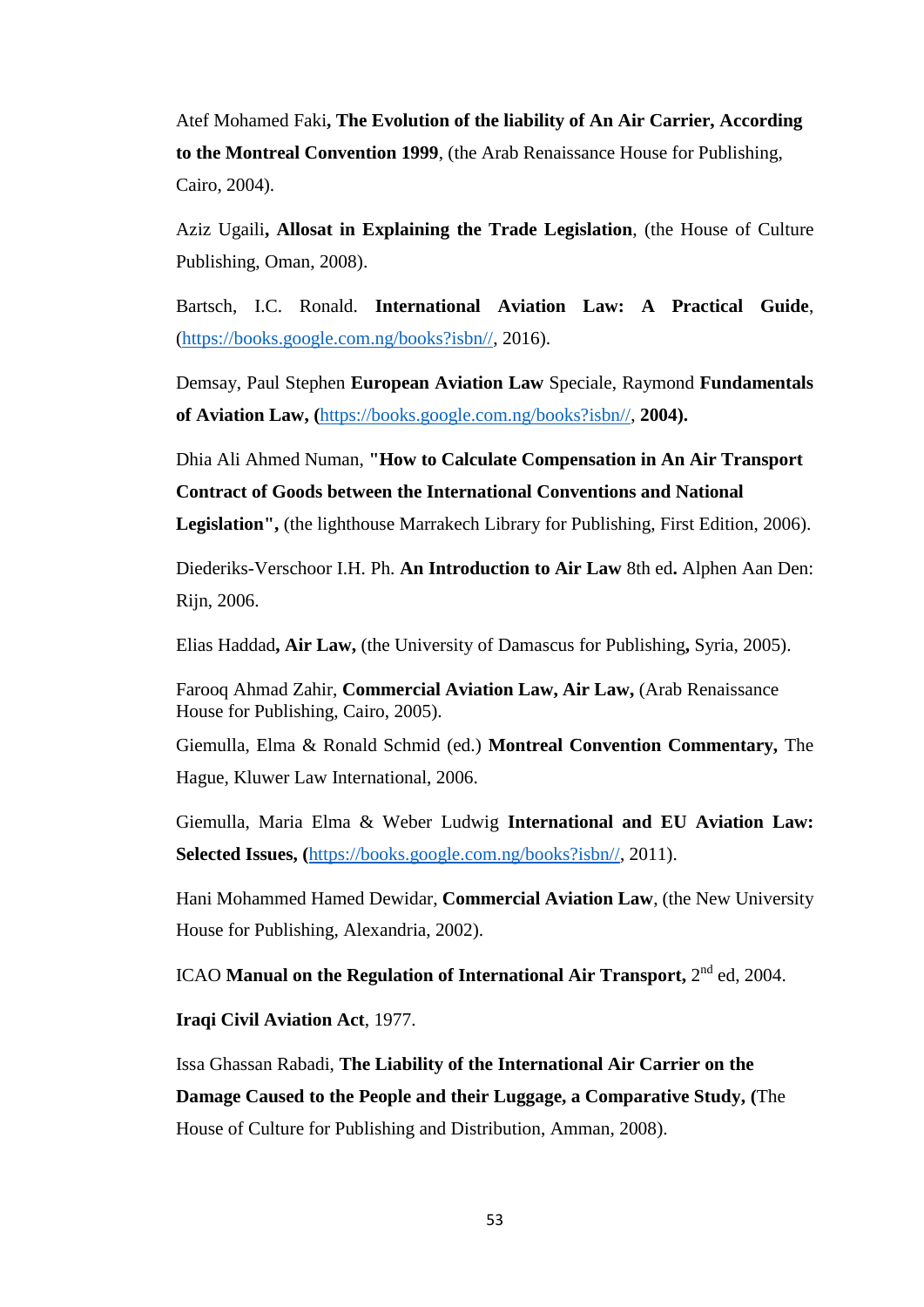Jalal Wafa Mohammadayn, **Tighten the Air Carrier's Liability for Damages Occurring for Travelers: A Study in the American Justice,** (The New University House for Publishing, Alexandria, 1995).

Jose, Rivera **Air Transportation Agreement,** [\(www.legalmatch.com](http://www.legalmatch.com/) 2009).

Mapelli, Enrique Y Lopez, **Air Carrier's Liability in Cases of Delay,** McGill Annals of Air and Space Law, 1976.

Medhat Al-Sadiq, **International Money and Foreign Exchange Transactions, (**Strange House for publication, without the date and place publication).

Milde, Michael, **International Air Law and ICAO**, Utrecht: Eleven International Publishing, 2008.

Miller, Georgette. **Liability in International Air Transport**, Deventer: Kluwer Law International, 1977.

Mohamed Bahgat Abdullah Amin Kaid**, Summarised in Air Law,** (Arab Renaissance House for Publishing, Cairo, Second Edition, 2006-2007).

Mohamed Farid Al-Arini, **Air Law: Air Transport, Aviation Accidents**, (The New University House for Publishing, Alexandria, 2007).

Muhammad Fahmi Al-Gohary**, Commercial Law and Commercial Contracts,** (the Egyptian National Library for publishing, 2003).

Mustafa Al-Banndari**, Summarised in Air Law,** (Arab Renaissance House for Publishing, Cairo, 2000).

Omar Fuad Omar, Mahmoud Mokhtar Al-Prairie, **Air Law**, (the Arab Renaissance House for Publishing, Cairo, 2007).

P.P.C. Haanappel: **The Law and Policy of Air Space and Outer Space: A Comparative Approach,** The Hague: *Kluwer* Law International, 2003.

Radwan Abu Zeid, **Commercial Aviation Law,** (the Arab Thought house for publication, Cairo, 1980).

Samiha Al-Qeliob, **Air Law**, (the Arab Renaissance House for Publishing, Cairo).

Shawcross and Beaumont: **Air Law**, **(**Butterworth for Publishing**,** London**,** 4 th Edition, 1977).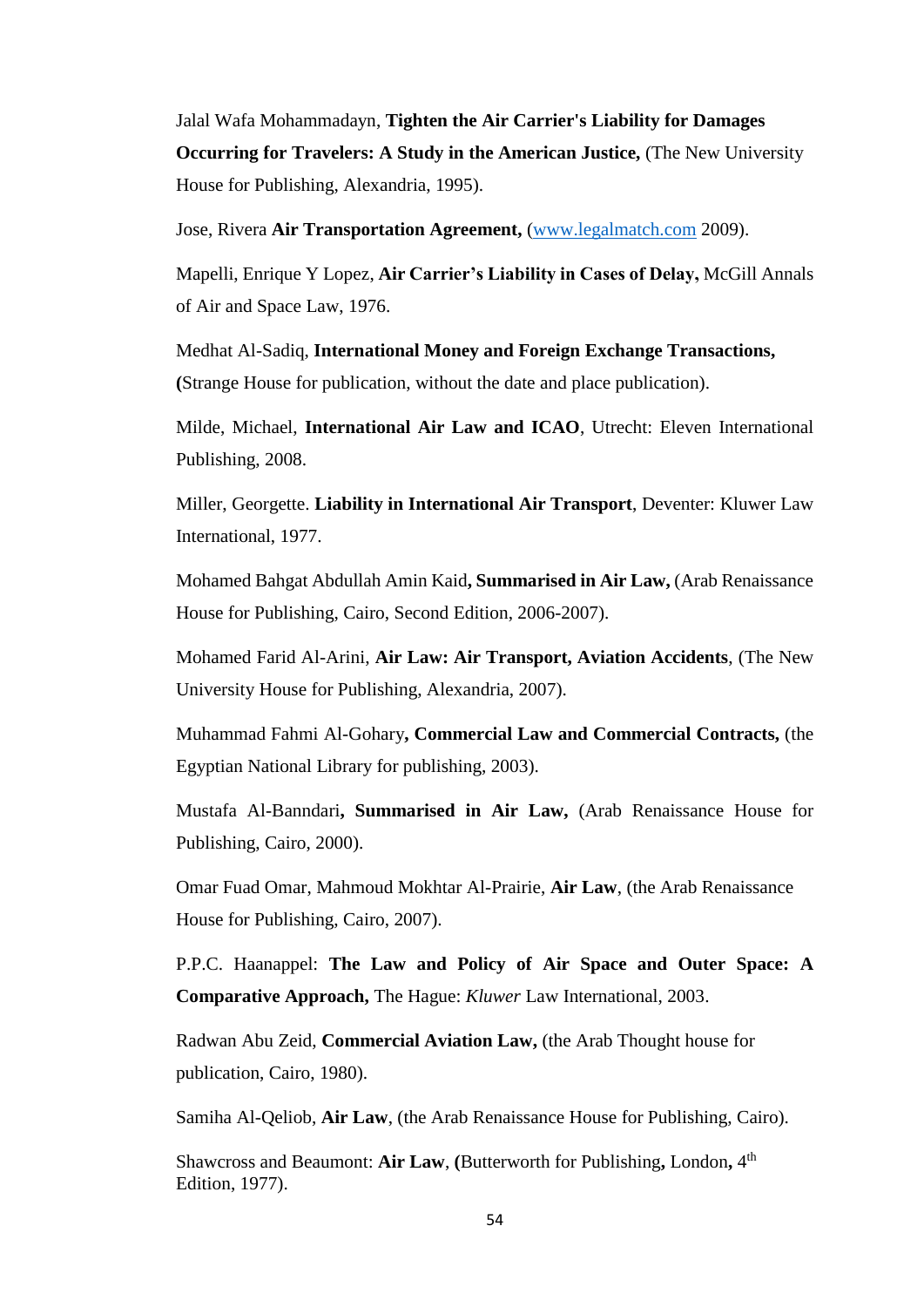Speciale, Raymond **Fundamentals of Aviation Law,** [\(https://books.google.com.ng/books?isbn//,](https://books.google.com.ng/books?isbn//) 2010).

Szakal April, **Air Carrier's Liability in Cases of Delay,** *(*n.d. Leiden).

**The International Comparative Legal Guide to Aviation Law (**Global Legal Group 2016).

United Nations Conference on Trade Agreement and Development, **Carriage of Goods by Air: A Guide to the International Legal Framework,** June 2006.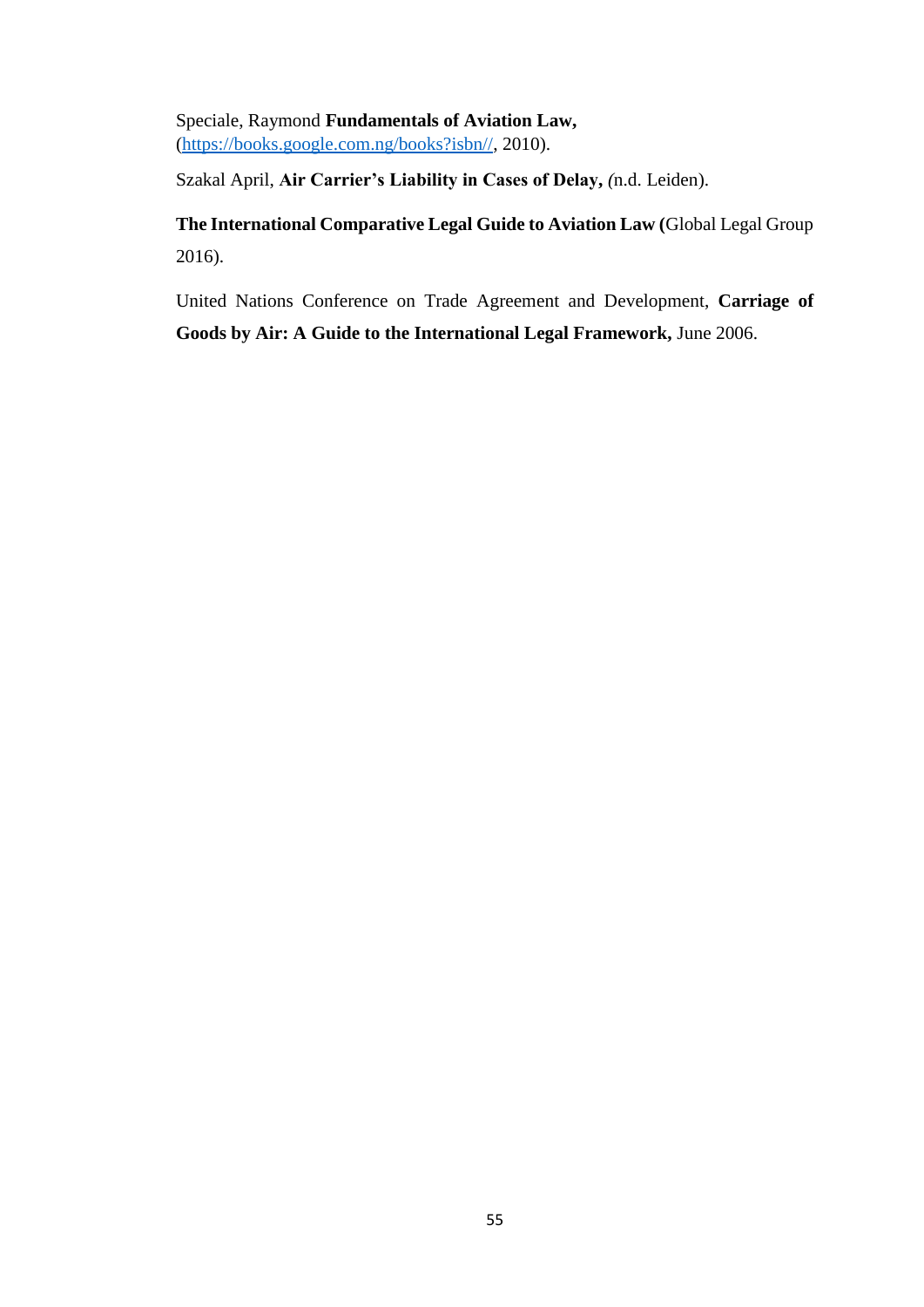# **AUTOBIOGRAPHY**

<span id="page-66-0"></span>

|            | <b>APPLICANT INFORMATION</b><br><b>Name</b>                        |                                                                                                      | Shaubo Saad Aziz                                                                                                           |                                                                                                                                                                                                                                                                                                                                                                                                                                                                                                                                                                                                                                                                                                                                                                                                                                                                                                                                                                                                                                                                                                                                                                                                                                                                                                                                                                                                                                                                                                                                                                                                   |
|------------|--------------------------------------------------------------------|------------------------------------------------------------------------------------------------------|----------------------------------------------------------------------------------------------------------------------------|---------------------------------------------------------------------------------------------------------------------------------------------------------------------------------------------------------------------------------------------------------------------------------------------------------------------------------------------------------------------------------------------------------------------------------------------------------------------------------------------------------------------------------------------------------------------------------------------------------------------------------------------------------------------------------------------------------------------------------------------------------------------------------------------------------------------------------------------------------------------------------------------------------------------------------------------------------------------------------------------------------------------------------------------------------------------------------------------------------------------------------------------------------------------------------------------------------------------------------------------------------------------------------------------------------------------------------------------------------------------------------------------------------------------------------------------------------------------------------------------------------------------------------------------------------------------------------------------------|
|            |                                                                    |                                                                                                      | 18/12/19990                                                                                                                |                                                                                                                                                                                                                                                                                                                                                                                                                                                                                                                                                                                                                                                                                                                                                                                                                                                                                                                                                                                                                                                                                                                                                                                                                                                                                                                                                                                                                                                                                                                                                                                                   |
|            |                                                                    |                                                                                                      | Baghdad                                                                                                                    |                                                                                                                                                                                                                                                                                                                                                                                                                                                                                                                                                                                                                                                                                                                                                                                                                                                                                                                                                                                                                                                                                                                                                                                                                                                                                                                                                                                                                                                                                                                                                                                                   |
|            | <b>Languages</b>                                                   |                                                                                                      |                                                                                                                            |                                                                                                                                                                                                                                                                                                                                                                                                                                                                                                                                                                                                                                                                                                                                                                                                                                                                                                                                                                                                                                                                                                                                                                                                                                                                                                                                                                                                                                                                                                                                                                                                   |
|            |                                                                    |                                                                                                      | Turkish                                                                                                                    |                                                                                                                                                                                                                                                                                                                                                                                                                                                                                                                                                                                                                                                                                                                                                                                                                                                                                                                                                                                                                                                                                                                                                                                                                                                                                                                                                                                                                                                                                                                                                                                                   |
|            |                                                                    |                                                                                                      | Kurdish                                                                                                                    |                                                                                                                                                                                                                                                                                                                                                                                                                                                                                                                                                                                                                                                                                                                                                                                                                                                                                                                                                                                                                                                                                                                                                                                                                                                                                                                                                                                                                                                                                                                                                                                                   |
|            | <b>Marriage status</b>                                             |                                                                                                      | Single                                                                                                                     |                                                                                                                                                                                                                                                                                                                                                                                                                                                                                                                                                                                                                                                                                                                                                                                                                                                                                                                                                                                                                                                                                                                                                                                                                                                                                                                                                                                                                                                                                                                                                                                                   |
|            | city                                                               |                                                                                                      | Erbil                                                                                                                      |                                                                                                                                                                                                                                                                                                                                                                                                                                                                                                                                                                                                                                                                                                                                                                                                                                                                                                                                                                                                                                                                                                                                                                                                                                                                                                                                                                                                                                                                                                                                                                                                   |
|            | <b>Phone</b>                                                       |                                                                                                      | +9647511403415                                                                                                             |                                                                                                                                                                                                                                                                                                                                                                                                                                                                                                                                                                                                                                                                                                                                                                                                                                                                                                                                                                                                                                                                                                                                                                                                                                                                                                                                                                                                                                                                                                                                                                                                   |
|            | <b>Email</b>                                                       |                                                                                                      | shaubosaad@gmail.com                                                                                                       |                                                                                                                                                                                                                                                                                                                                                                                                                                                                                                                                                                                                                                                                                                                                                                                                                                                                                                                                                                                                                                                                                                                                                                                                                                                                                                                                                                                                                                                                                                                                                                                                   |
|            |                                                                    |                                                                                                      |                                                                                                                            |                                                                                                                                                                                                                                                                                                                                                                                                                                                                                                                                                                                                                                                                                                                                                                                                                                                                                                                                                                                                                                                                                                                                                                                                                                                                                                                                                                                                                                                                                                                                                                                                   |
|            |                                                                    |                                                                                                      |                                                                                                                            |                                                                                                                                                                                                                                                                                                                                                                                                                                                                                                                                                                                                                                                                                                                                                                                                                                                                                                                                                                                                                                                                                                                                                                                                                                                                                                                                                                                                                                                                                                                                                                                                   |
|            |                                                                    |                                                                                                      |                                                                                                                            | <b>Country of</b>                                                                                                                                                                                                                                                                                                                                                                                                                                                                                                                                                                                                                                                                                                                                                                                                                                                                                                                                                                                                                                                                                                                                                                                                                                                                                                                                                                                                                                                                                                                                                                                 |
|            |                                                                    |                                                                                                      |                                                                                                                            | study<br>Erbil-Iraq                                                                                                                                                                                                                                                                                                                                                                                                                                                                                                                                                                                                                                                                                                                                                                                                                                                                                                                                                                                                                                                                                                                                                                                                                                                                                                                                                                                                                                                                                                                                                                               |
|            |                                                                    |                                                                                                      |                                                                                                                            |                                                                                                                                                                                                                                                                                                                                                                                                                                                                                                                                                                                                                                                                                                                                                                                                                                                                                                                                                                                                                                                                                                                                                                                                                                                                                                                                                                                                                                                                                                                                                                                                   |
|            |                                                                    |                                                                                                      |                                                                                                                            |                                                                                                                                                                                                                                                                                                                                                                                                                                                                                                                                                                                                                                                                                                                                                                                                                                                                                                                                                                                                                                                                                                                                                                                                                                                                                                                                                                                                                                                                                                                                                                                                   |
|            |                                                                    |                                                                                                      |                                                                                                                            |                                                                                                                                                                                                                                                                                                                                                                                                                                                                                                                                                                                                                                                                                                                                                                                                                                                                                                                                                                                                                                                                                                                                                                                                                                                                                                                                                                                                                                                                                                                                                                                                   |
|            |                                                                    |                                                                                                      |                                                                                                                            |                                                                                                                                                                                                                                                                                                                                                                                                                                                                                                                                                                                                                                                                                                                                                                                                                                                                                                                                                                                                                                                                                                                                                                                                                                                                                                                                                                                                                                                                                                                                                                                                   |
| Near east  | law                                                                | law                                                                                                  |                                                                                                                            | Nicosia -                                                                                                                                                                                                                                                                                                                                                                                                                                                                                                                                                                                                                                                                                                                                                                                                                                                                                                                                                                                                                                                                                                                                                                                                                                                                                                                                                                                                                                                                                                                                                                                         |
| university |                                                                    |                                                                                                      |                                                                                                                            | Turkey                                                                                                                                                                                                                                                                                                                                                                                                                                                                                                                                                                                                                                                                                                                                                                                                                                                                                                                                                                                                                                                                                                                                                                                                                                                                                                                                                                                                                                                                                                                                                                                            |
|            |                                                                    |                                                                                                      |                                                                                                                            |                                                                                                                                                                                                                                                                                                                                                                                                                                                                                                                                                                                                                                                                                                                                                                                                                                                                                                                                                                                                                                                                                                                                                                                                                                                                                                                                                                                                                                                                                                                                                                                                   |
|            |                                                                    |                                                                                                      |                                                                                                                            |                                                                                                                                                                                                                                                                                                                                                                                                                                                                                                                                                                                                                                                                                                                                                                                                                                                                                                                                                                                                                                                                                                                                                                                                                                                                                                                                                                                                                                                                                                                                                                                                   |
|            |                                                                    |                                                                                                      |                                                                                                                            |                                                                                                                                                                                                                                                                                                                                                                                                                                                                                                                                                                                                                                                                                                                                                                                                                                                                                                                                                                                                                                                                                                                                                                                                                                                                                                                                                                                                                                                                                                                                                                                                   |
|            |                                                                    |                                                                                                      |                                                                                                                            |                                                                                                                                                                                                                                                                                                                                                                                                                                                                                                                                                                                                                                                                                                                                                                                                                                                                                                                                                                                                                                                                                                                                                                                                                                                                                                                                                                                                                                                                                                                                                                                                   |
|            | University<br>Cihan<br>University<br>resignations).<br>university. | <b>College</b><br>Law and<br>International<br>Relations<br>and<br>Diplomacy<br>buildings University. | Date of birth<br><b>Place of Birth</b><br><b>Mother tongue</b><br>law<br><b>Work experience</b><br><b>Cihan University</b> | English, Kurdish, Arabic,<br>EDUCATION INFORMATION<br><b>Graduation Date</b><br><b>Department</b><br>2011-2012<br>With average<br>94.95<br>At the stage of<br>writing thesis<br>University administration - human resources - for 4 years<br>1- Work on all matters relating to administrative staff, workers and peasants<br>(control the timing of the official working hours, absences, recess, wrote<br>support, appointments, annual bonuses, bonuses and allowances of service,<br>letters of appreciation and recognition, sanctions, ending the service,<br>2- Work on outgoing mail and incoming (from within and from outside the<br>university) relating to the affairs of the teaching staff and employees and<br>peasants, with government and non-governmental bodies, such as the Ministry<br>of Higher Education and the Ministry of Culture and other.<br>3- Work on translation of orders and correspondence, related to the ministries and<br>government departments and non-governmental organisations and universities.<br>4- Work on inventory, organise and follow-up, the material in the stores and<br>5- Participation in the organising of scientific sessions in the university.<br>6- Participating in organising the first international scientific conference of the<br>university for the year 2014 at Saad Abdullah Hall.<br>7- Participation in the organising of school trips in the university.<br>8- Work on correspondence Organizing scientific trips for university students.<br>9- Work on the conclusion of employment agreements and leases within the |